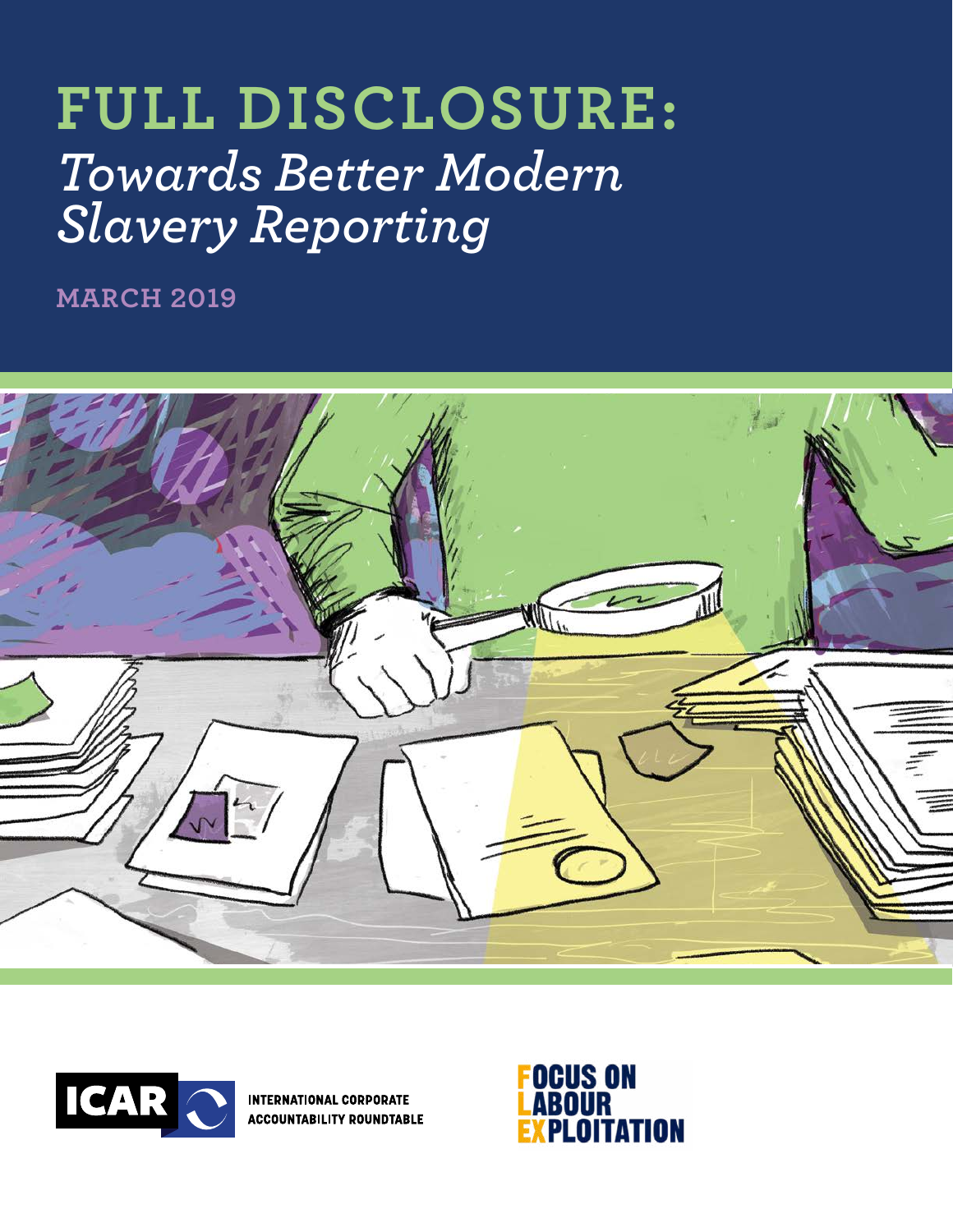## **ABOUT THE AUTHORS**



**INTERNATIONAL CORPORATE ACCOUNTABILITY ROUNDTABLE** 

### **ICAR**

The International Corporate Accountability Roundtable (ICAR) harnesses the collective power of progressive organizations to push governments to create and enforce rules over corporations that promote human rights and reduce inequality.

## **FOCUS ON ABOUR PLOITATION**

### **FLEX**

Focus on Labour Exploitation (FLEX) works to end human trafficking for labor exploitation. To achieve this, FLEX works to prevent labor abuses, protect the rights of trafficked persons, and promote best practice responses to human trafficking for labor exploitation through research, advocacy and awareness raising. FLEX is a registered charity based in the U.K.

*1*

### *First published in March 2019.*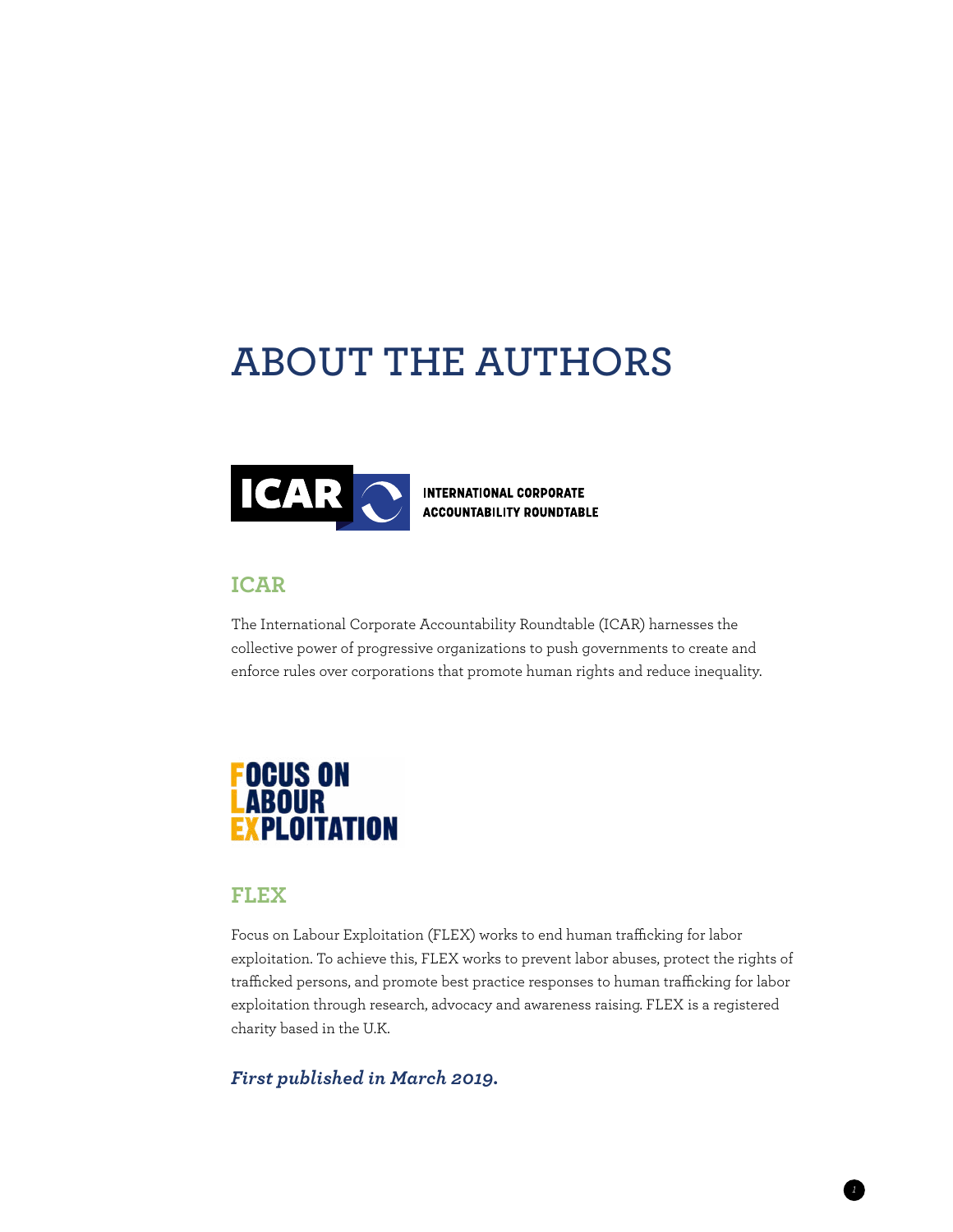## **ACKNOWLEDGEMENTS**

The report was researched and drafted by ICAR and FLEX, with editorial support from Annick Febrey. ICAR and FLEX would like to thank Justine Nolan for her expert advice throughout the project, as well as the numerous representatives from civil society, trade unions, investment firms, governments and companies that agreed to be interviewed and attend consultations for this project. Design and illustration by Shan & Co.

ICAR would like to thank Humanity United for its support for this project. The opinions expressed are those of the authors and do not necessarily reflect the views of Humanity United.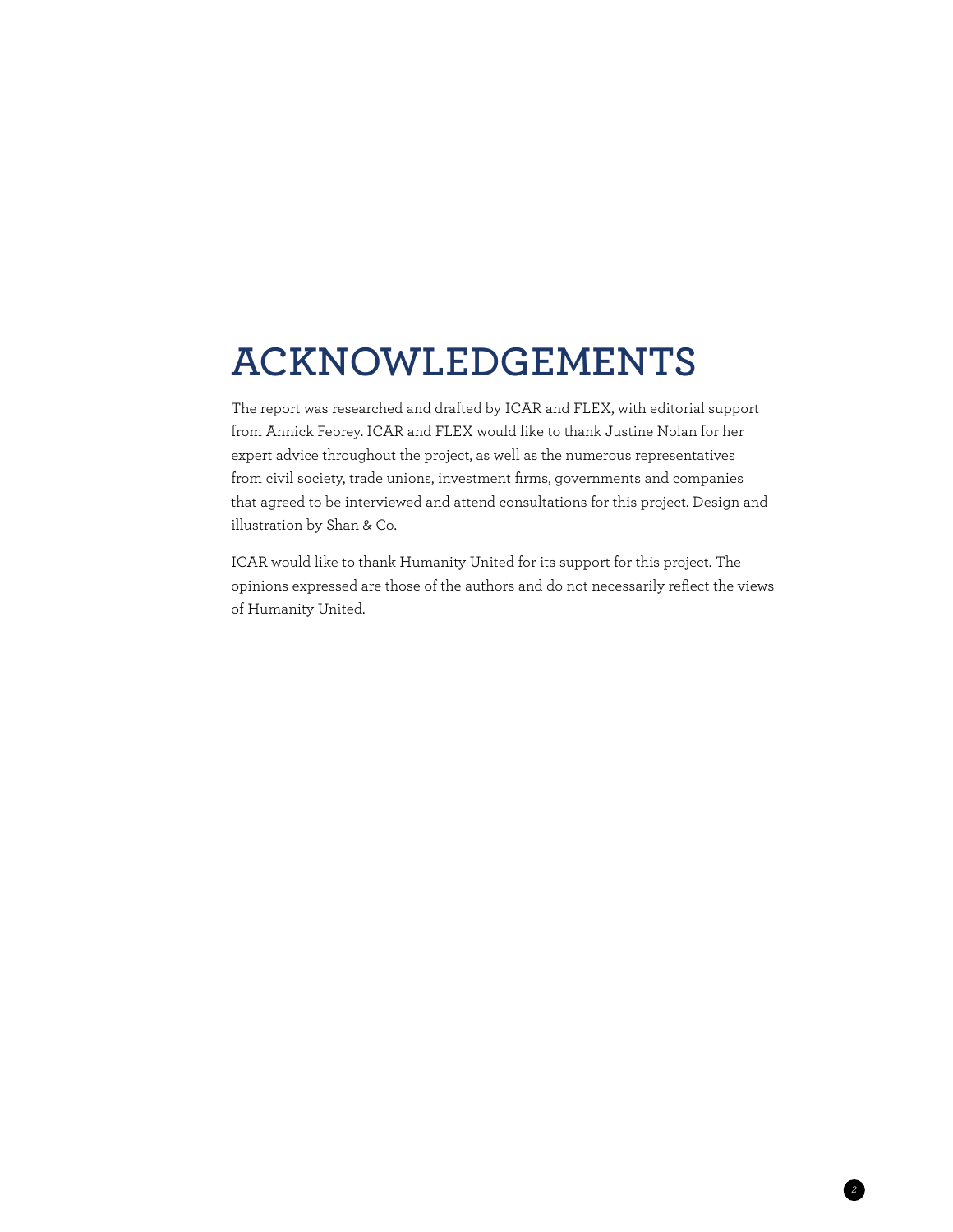## **TABLE OF CONTENTS**

| I. The Case for Improved Corporate Reporting 10                                                                                                                        |
|------------------------------------------------------------------------------------------------------------------------------------------------------------------------|
|                                                                                                                                                                        |
|                                                                                                                                                                        |
|                                                                                                                                                                        |
| II. Corporate Reporting on Modern Slavery:                                                                                                                             |
| A. Current Legislation and Legislative Developments. 14                                                                                                                |
|                                                                                                                                                                        |
|                                                                                                                                                                        |
|                                                                                                                                                                        |
|                                                                                                                                                                        |
|                                                                                                                                                                        |
| <b>B. The Current State of Corporate Reporting:</b><br>Positives and Gaps $\ldots \ldots \ldots \ldots \ldots \ldots \ldots \ldots \ldots \ldots \ldots \ldots \ldots$ |
|                                                                                                                                                                        |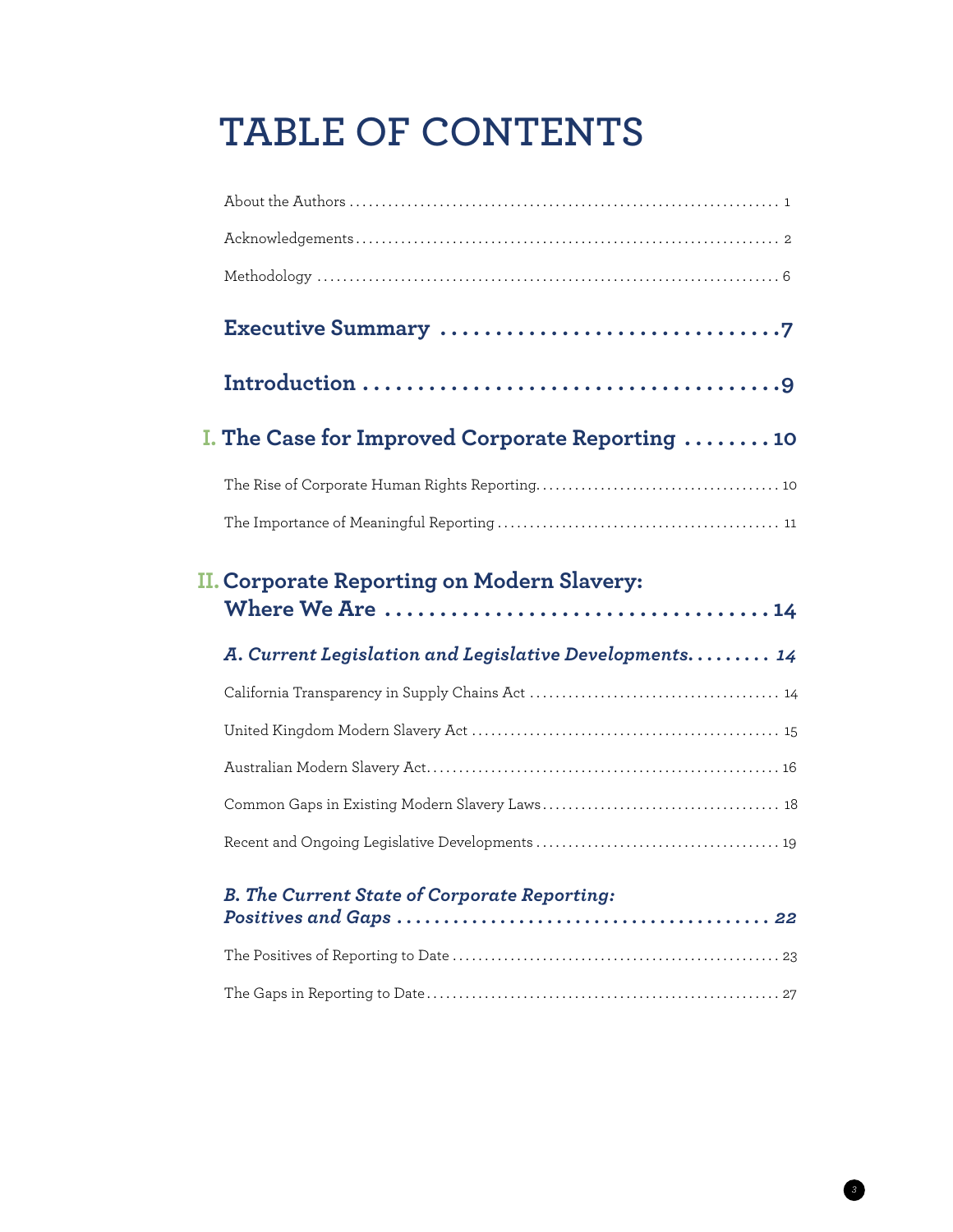| III. Towards Outcomes Oriented and Risk-Based<br>Reporting: Where We Want to Be 32 |
|------------------------------------------------------------------------------------|
| A. Corporate Practices for Better Reporting. 32                                    |
|                                                                                    |
|                                                                                    |
|                                                                                    |
| Assessing Effectiveness of Corporate Responses to Modern Slavery 41                |
|                                                                                    |
| B. Elements for Better Transparency Legislation  43                                |
|                                                                                    |
|                                                                                    |
|                                                                                    |
|                                                                                    |
|                                                                                    |
|                                                                                    |
|                                                                                    |
|                                                                                    |

## **1V.** Conclusions and Recommendations . . . . . . . . . . . . . . . . . 51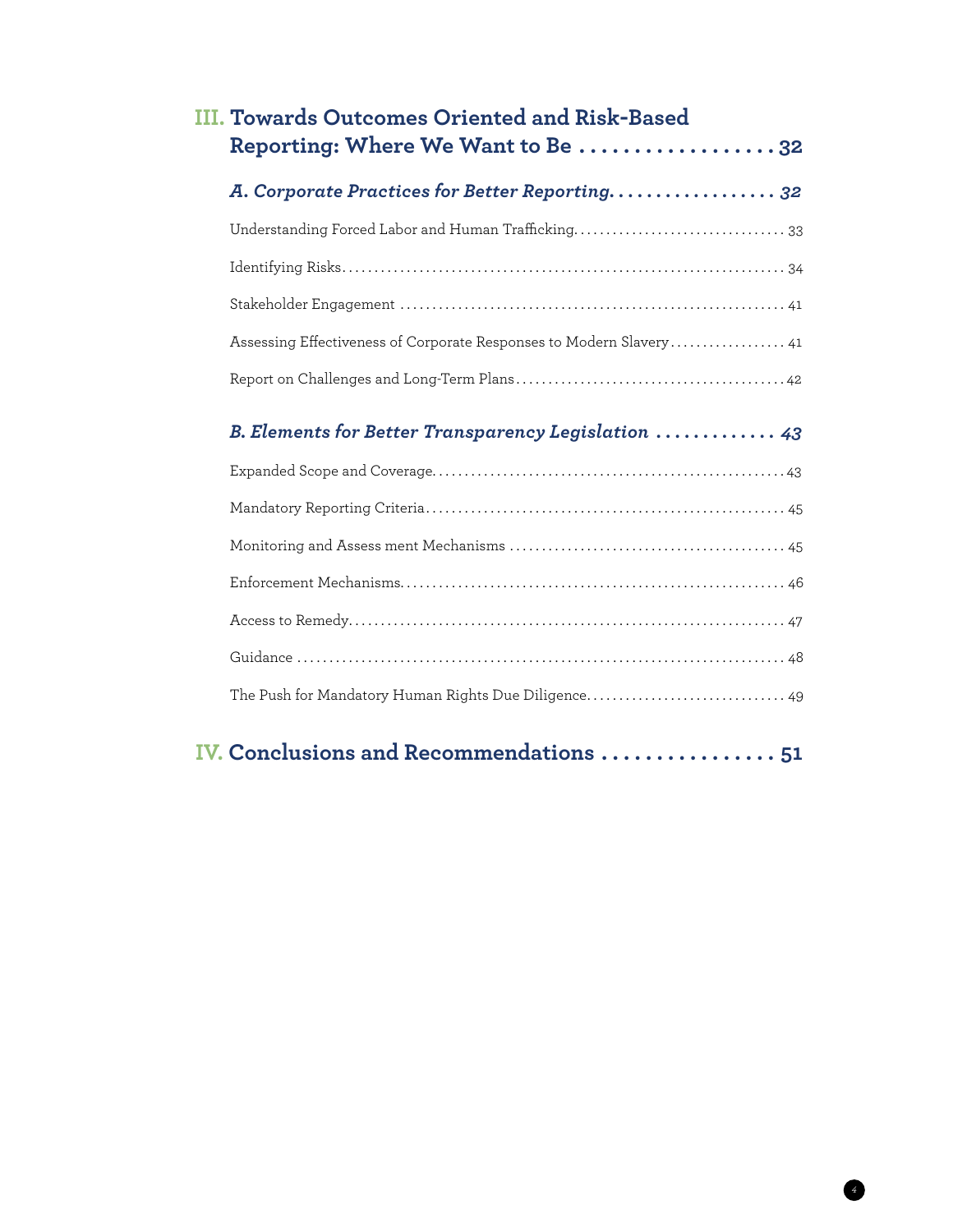## **METHODOLOGY**

The findings of this report were developed following desk-based research, including a literature review and a review and analysis of about 30 selected company statements under both the California Transparency in Supply Chains Act and the United Kingdom's Modern Slavery Act. In addition to desk-based research, ICAR and FLEX conducted 28 interviews in the fall of 2018, which included 10 interviews with companies, 15 with civil society organizations (CSOs) including trade unions, and 3 with governments. We also received feedback from two investor groups. Additionally, ICAR and FLEX hosted two consultations that included stakeholders who had already been interviewed and several we had been unable to interview individually. In November 2018, FLEX and ICAR hosted a consultation in London, which included 3 company representatives, 10 CSOs including trade unions, 1 investor, and 4 government representatives. In our December 2018 consultation in Washington, D.C., ICAR and FLEX hosted 2 company representatives, 13 CSOs, and 5 government representatives. All stakeholder interviews were conducted on a confidential basis, and the consultations were held under Chatham House rules; thus, stakeholders' observations reflected below are not attributed to a specific person or any organization. The report below reflects information gathered from the research and the consultations.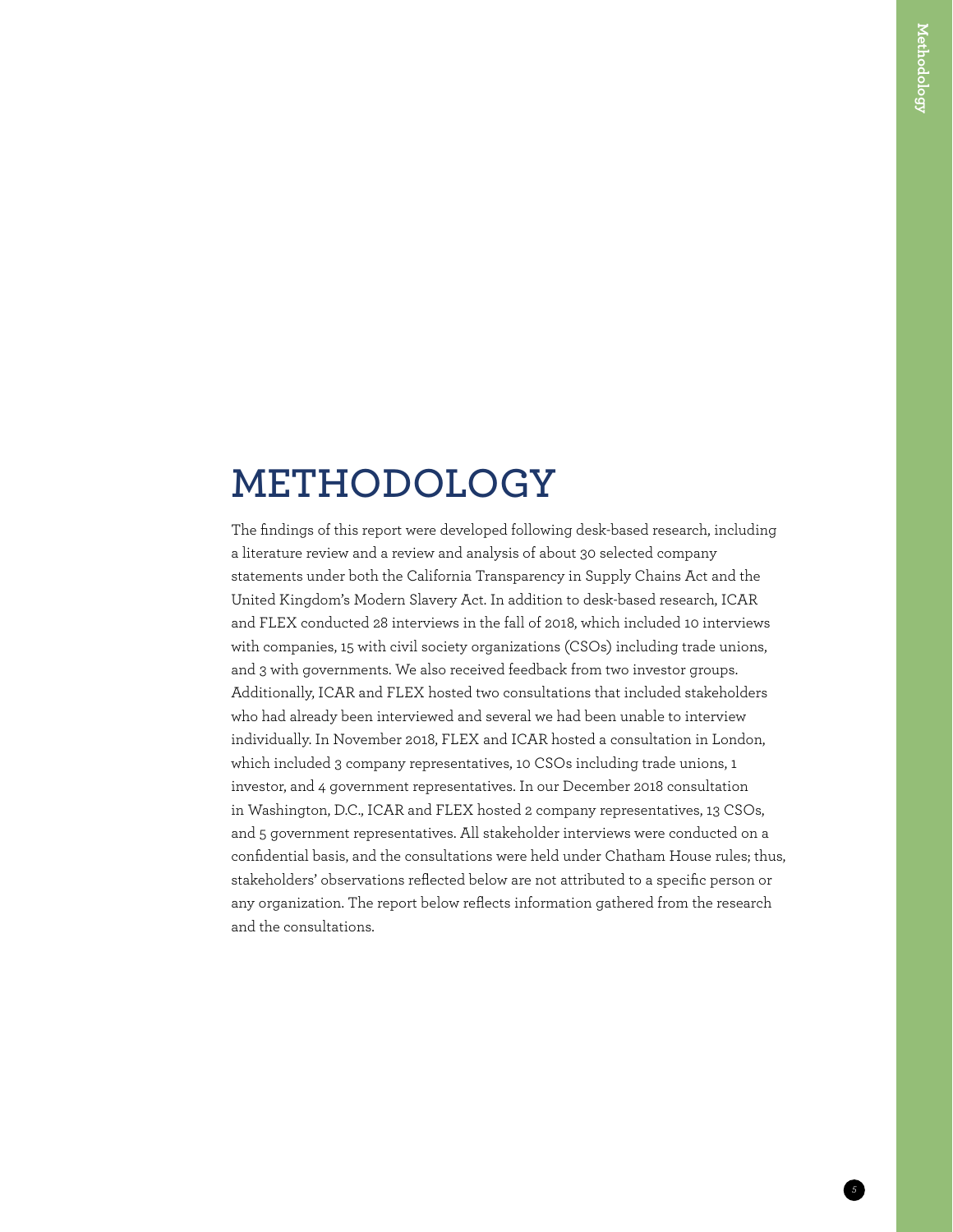## **EXECUTIVE SUMMARY**

Corporate human rights reporting is a commonly expected practice and is increasingly becoming a legal requirement for businesses. Under the international framework of the United Nations Guiding Principles on Business and Human Rights (UNGPs), states should "encourage, and where appropriate require, business enterprises to communicate how they address their human rights impacts."[1](#page--1-0) In the past few years, several countries have passed laws that mandate companies disclose their policies and practices aimed specifically at preventing forced labor and human trafficking in their supply chains. The first such disclosure law, the Transparency in Supply Chains Act, was passed in California in 2010. In 2015, the United Kingdom passed the Modern Slavery Act (U.K. MSA), a comprehensive law that seeks to eradicate modern slavery and includes a transparency provision for businesses that improves upon the base model laid out in the California Act. The Australian government passed a modern slavery law in December of 2018, and similar bills have also been introduced in Canada and the United States. Other jurisdictions have passed or are exploring legislation mandating that companies conduct human rights due diligence and report on such efforts. In this context, it is crucial to assess how effective modern slavery transparency legislation has been, as well as to identify ways to ensure reporting practices have the intended impact.

At their core, these laws have tried to improve corporate reporting and business practices that could increase the risks of forced labor. Examining the record after several years since their passage, the results overall are disappointing. The laws appear to have had some positive outcomes, including increased awareness of the problem of forced labor and human trafficking in global supply chains, notably among company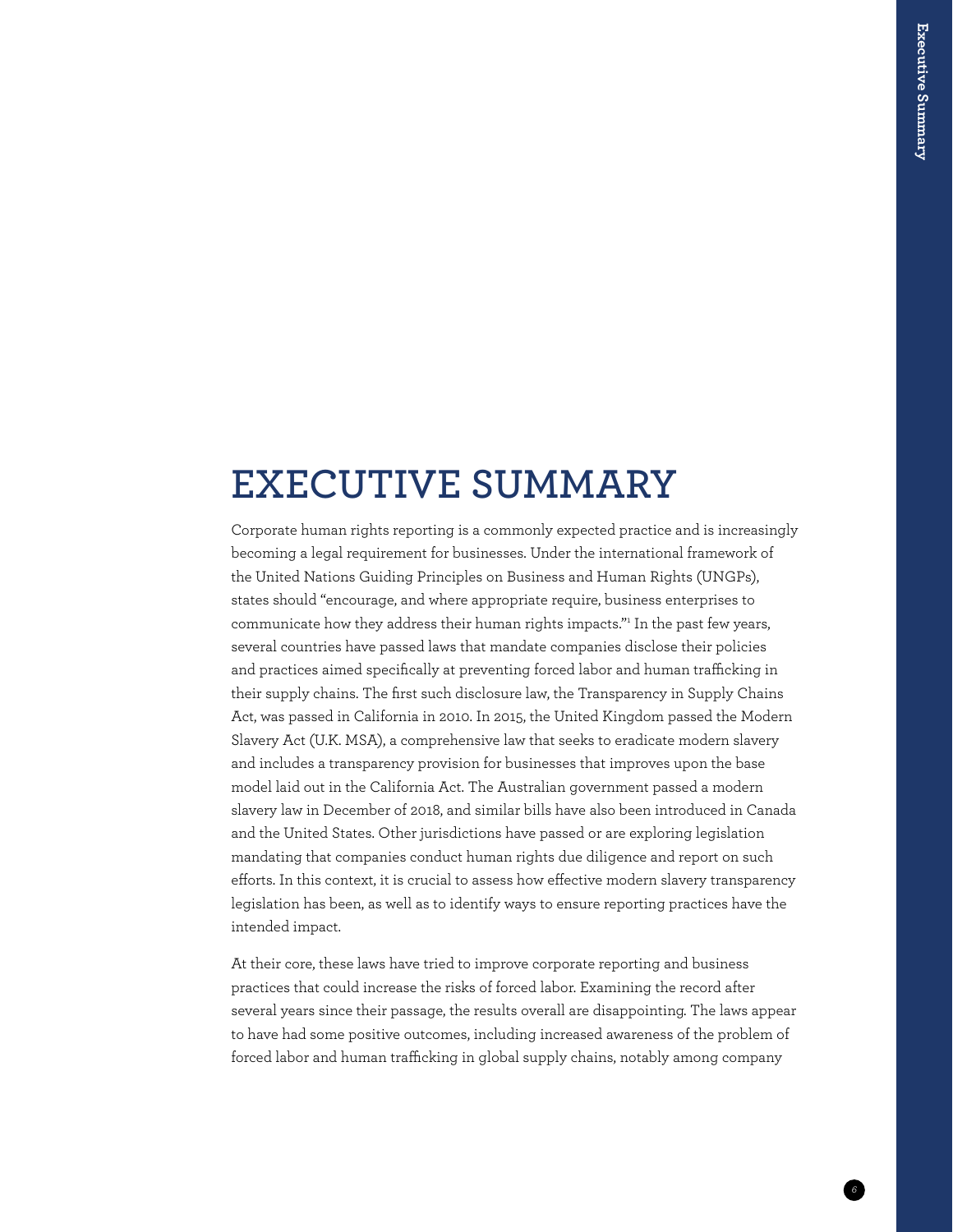executives. This increased awareness has led some companies to allocate more resources to tackling these issues. Company reporting has also improved access to corporate information and strengthened the ability of external stakeholders to provide guidance to companies as well as to measure company performance on these issues year-on-year.

However, existing reporting requirements have failed to achieve their core aim: to induce businesses to meaningfully address and adequately report on their efforts to tackle forced labor and human trafficking in their supply chains. Our research has shown that compliance with these laws has been inconsistent, and that the breadth and quality of information companies disclose is insufficient and does not reflect serious efforts to tackle the problem. Additionally, the information included in modern slavery statements has not been adequate to enable civil society to effectively monitor company performance nor engage meaningfully with them. Reporting is meaningful only when companies have taken effective action to identify, prevent, mitigate, and address the human rights impacts of their business activities and when these actions result in tangible improvements to rights-holders. This can only be achieved if reporting is outcomes-oriented and based on identifying concrete risks of forced labor and human trafficking within corporate supply chains.

Through analysis of company statements, engagement with stakeholders, and deskbased research, we have identified the key provisions in existing modern slavery reporting laws that appear to have had an impact on corporate practices, including requiring companies to publish their statements on the homepage of their websites with a clearly visible link on the home page; requiring board or executive level sign off on any such statements; and requiring governments to establish independent bodies to provide guidance for companies and review company statements. We have also identified gaps in existing legislation that should be improved upon in new laws or through amendments to existing statutes, including broadening the scope of applicability to include a greater range of companies; establishing mandatory reporting criteria and thorough guidance in collaboration with stakeholders, including CSOs, trade unions, investors and companies; introducing better monitoring and enforcement mechanisms; and developing incentives to encourage practices that go above and beyond the legal requirements. Ultimately, mandatory human rights due diligence that includes liability is increasingly being recognised by activists, CSOs, trade unions, and progressively by legislatures and some governments as more effective in preventing forced labor, as well as other human rights abuses, in supply chains. A full list of our recommendations can be found in the conclusion.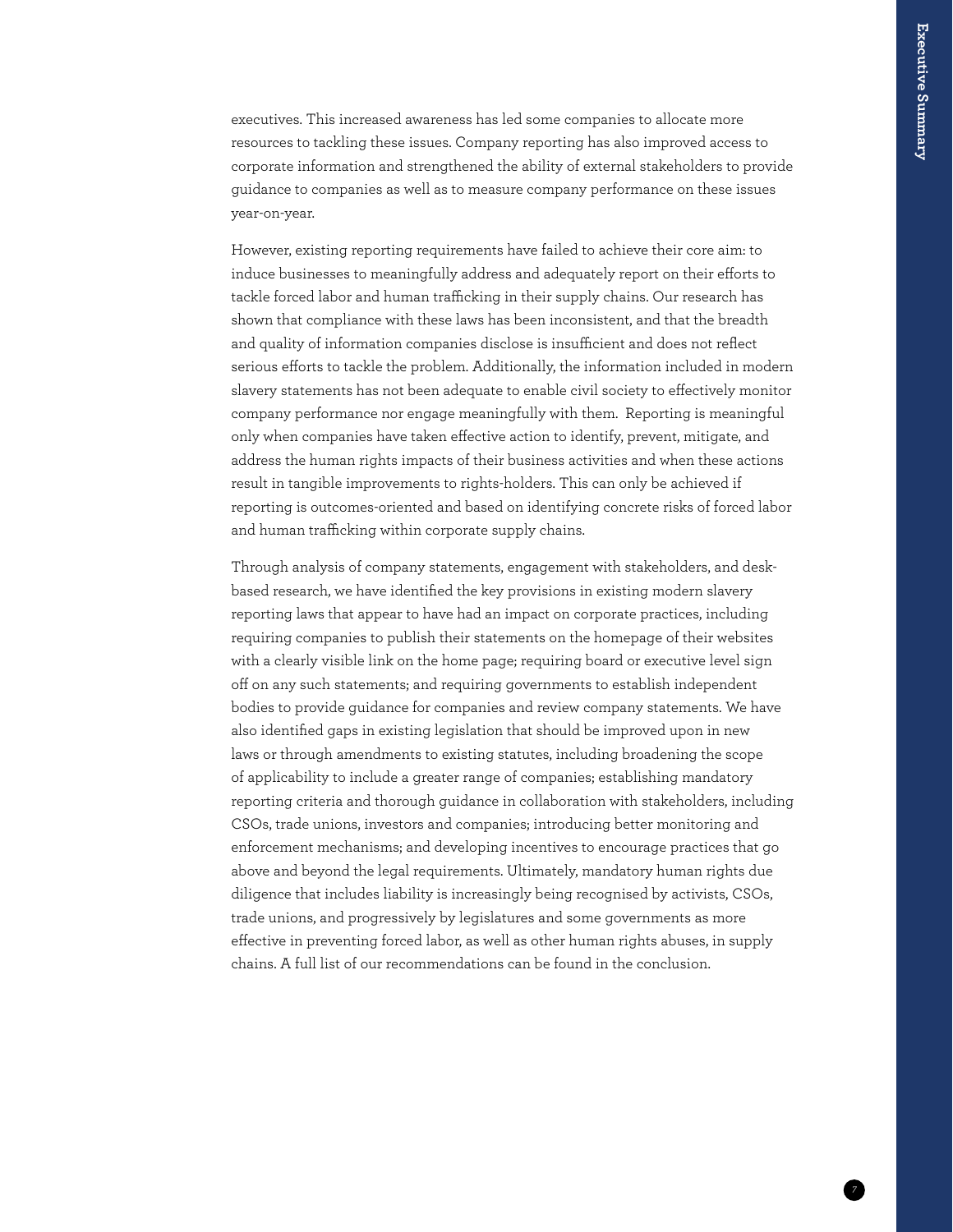## **INTRODUCTION**

There are an estimated 24.9 million people in forced labor around the globe, of which 16 million are exploited in the private economy.<sup>2</sup> Forced labor refers to situations in which persons are coerced to work through the use of violence or intimidation, and can take various forms including debt-bondage and human trafficking.<sup>3</sup> These situations are often interchangeably referred to as modern slavery. Forced labor is found in every country and every sector of activity. Forced labor can be imposed by state authorities as well as private actors, including in the complex global supply chains of multinational companies. Forced labor and human trafficking generates an estimated \$150 billion USD in illicit profits annually,<sup>4</sup> in contrast to the approximately \$124 million USD governments around the globe spend to combat it[.5](#page--1-4) When compared to the estimated 24.9 million people enslaved, the 7,045 trafficking prosecutions reported by global law enforcement in 2017 is alarmingly low. Further, just five percent of these convictions were related to labor trafficking cases.[6](#page--1-5) Forced labor and human trafficking remain global plights for which there is shockingly little accountability.

A growing number of national laws and international guidelines address forced labor around the globe by requiring business enterprises to report on the actions they have taken to prevent, address, and mitigate the risks of forced labor and human trafficking in their global operations. This international regulatory landscape reflects the increasing priority that governments and the public place on scrutinizing labor practices in corporate supply chains. For example, since 2004, Brazil has published a "dirty list" that discloses companies that are engaged in illicit labor practices and subsequently banned from accessing public financing.[7](#page--1-6) And in 2016, the United States amended a 1930's law that bans the importation of any products made with forced labor in an effort to close a loophole in the law.<sup>8</sup>

In the past decade, modern slavery disclosure laws have also been enacted in the United States (U.S.), the United Kingdom (U.K.), and Australia. Several other jurisdictions are exploring the possibility of introducing similar requirements, while others are assessing the possibility of moving towards mandatory human rights due diligence legislation.

Existing modern slavery transparency frameworks largely focus on the role of corporate reporting in preventing and mitigating forced labor and human trafficking in supply chains. Companies that report publicly on key aspects of their supply chain benefit from a set of mutually reinforcing results including improved reputation, greater operational efficiency, improved compliance and increased access to capital[.9](#page--1-8)

In today's global context, supply chains are long and complex. Eliminating forced labor and human trafficking within these supply chains will require effective laws, policies and regulations and an integrated multi-sector approach. One of the goals associated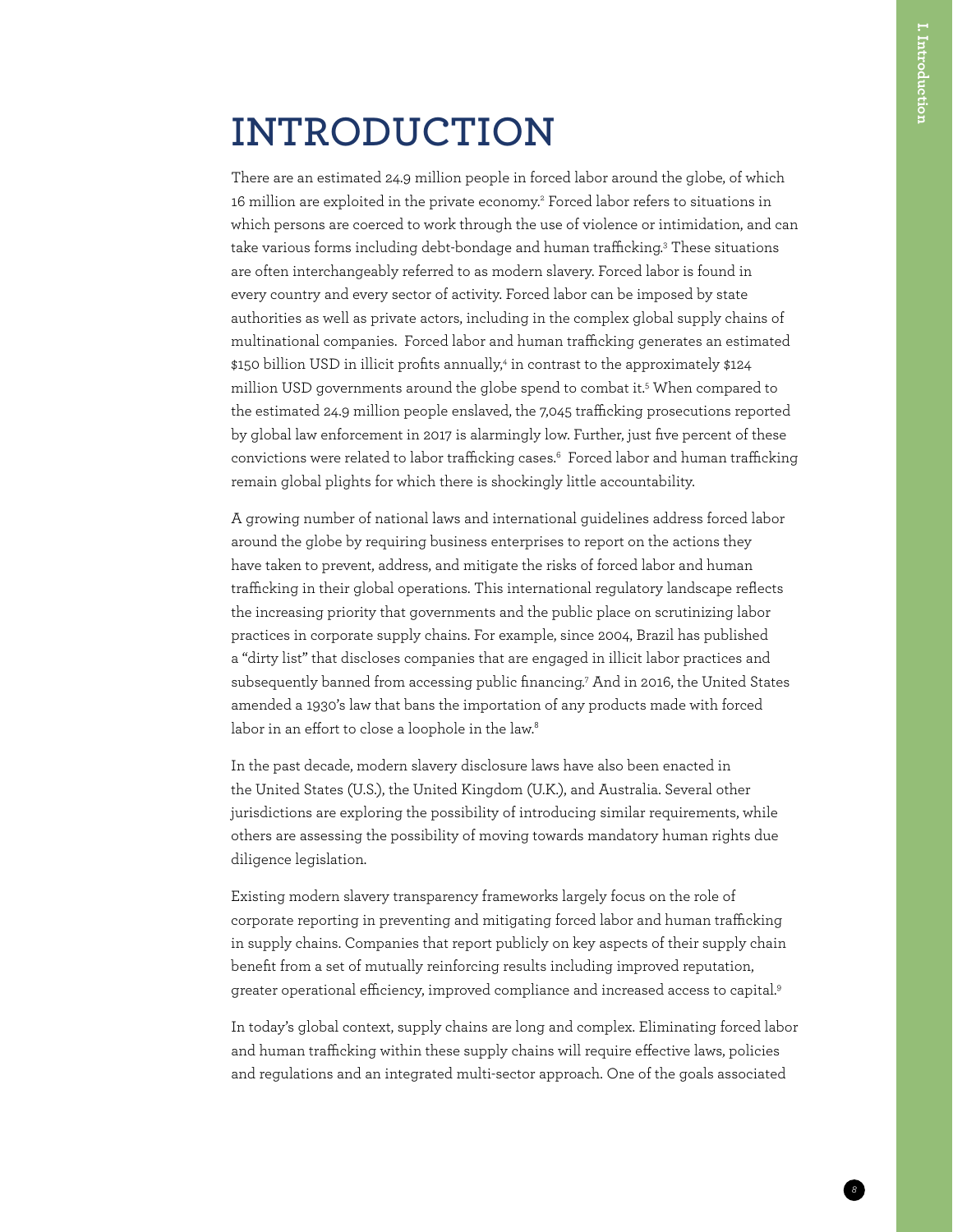with requiring businesses to be transparent about their supply chains is to identify suppliers that use forced labor and to then encourage businesses to leverage their relationships with those suppliers to improve working conditions. This can involve government and civil society stakeholders as well as lead companies.

As an increasing number of governments seek to introduce modern slavery legislation the time is ripe to evaluate existing legislation for its ability to provide transparency and accountability for the risks of exploitation in global supply chains. This report analyzes existing legal frameworks that mandate corporate reporting on modern slavery and provides recommendations to governments that are exploring new legislation. It also examines the current state of corporate reporting under existing legal frameworks and sets out elements for better and more impactful disclosure.

The recommendations laid out in the report also aim to strengthen company efforts to identify and mitigate potential risks of forced labor, and provide government, investors, civil society and workers the necessary insight into their supply chains.

## **THE CASE FOR IMPROVED I.CORPORATE REPORTING**

While corporate human rights reporting is now a commonly expected practice as well as a legal requirement, both the authors and readers of these reports have increasingly expressed concern about their value and impact.<sup>[10](#page--1-9)</sup> In this section, we outline why better corporate human rights reporting is important and needed. We highlight how it can benefit different stakeholders, including by driving better corporate human rights performance and increased respect for human rights.

### **The Rise of Corporate Human Rights Reporting**

Corporate human rights reporting has long been expected of companies under various international standards, frameworks and national initiatives. Under the international framework of the UNGPs, states should "encourage, and where appropriate require, business enterprises to communicate how they address their human rights impacts."<sup>[11](#page--1-10)</sup> The UNGPs instruct companies to have in place "[a] human rights due diligence process to identity, prevent, mitigate and account for how they address" their adverse human right impact.<sup>12</sup> Additionally, the Organisation for Economic Co-operation and Development (OECD) Guidelines for Multinational Enterprises state that enterprises "should ensure that timely and accurate information is disclosed on all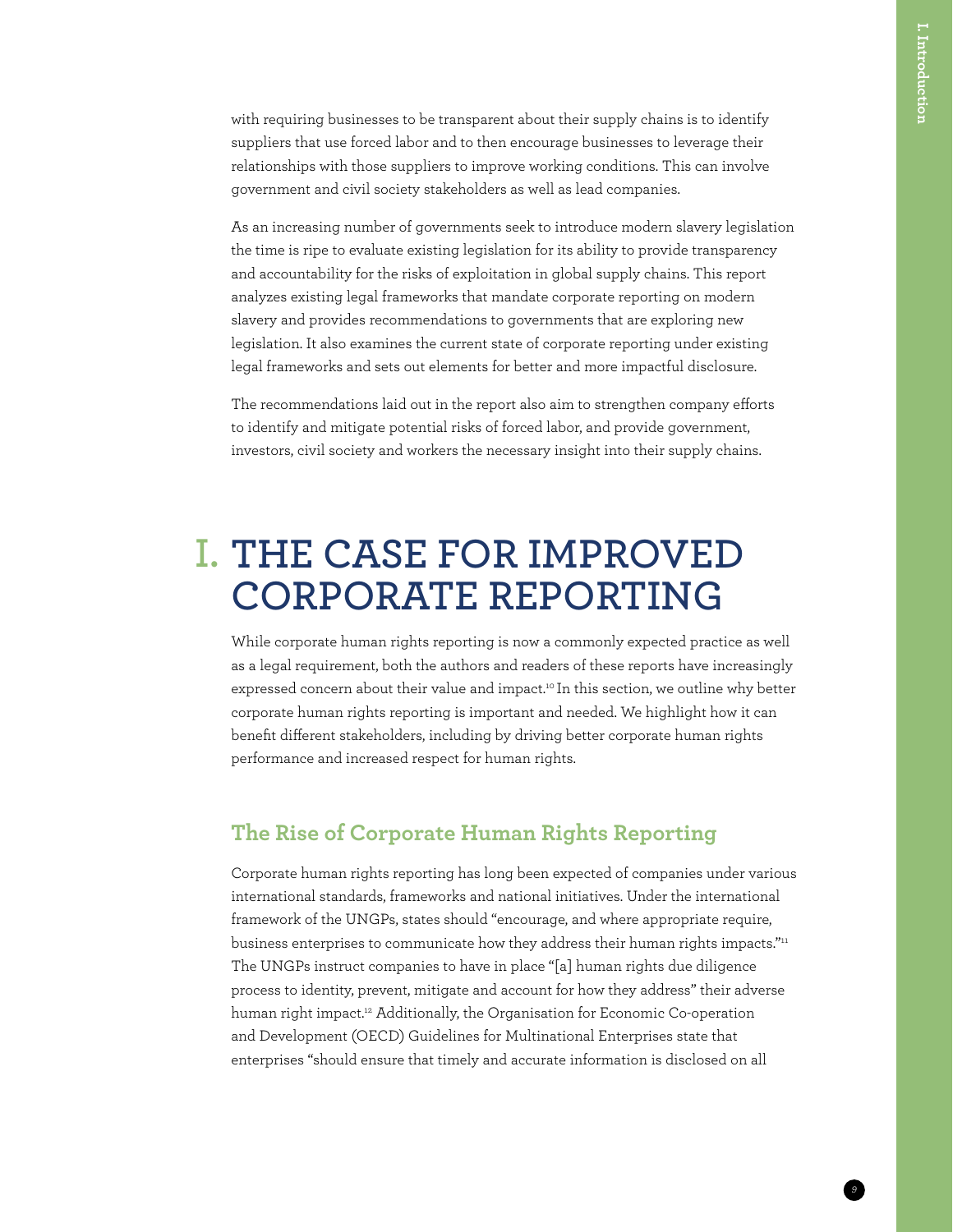material matters regarding their activities, structure, financial situation, performance, ownership and governance."[13](#page--1-12) A number of companies reference and acknowledge the UNGPs and OECD Guidelines on their websites and tie their sustainability or human rights policies directly to these international frameworks.<sup>14</sup>

At their core, these guidelines encourage, but do not legally bind, business enterprises to have policies and processes through which they "know and show" that they respect human rights in practice.<sup>15</sup> Under this framework, "showing" involves companies communicating the human rights impact of their activities and the measures taken to address identified negative impacts[.16](#page--1-15) One rationale for this is that the information provided will enable external stakeholders to more effectively monitor and hold companies to account, information they would not normally have access to without the corporate human rights reporting.

Companies have long faced mandatory financial corporate reporting requirements, but the requirement of mandatory non-financial corporate reporting requirements is more recent.<sup>[17](#page--1-16)</sup> The expectation that companies provide non-financial corporate information, such as on environmental, social, and governance (ESG) issues, including human rights, is becoming more widespread. This expectation stems in part from stock markets and investor pressure and has increasingly been bolstered by government mandated disclosure requirements.[18](#page--1-17) In fact, as of 2017, seventy-eight percent of the world's 250 largest companies disclosed non-financial data in their annual financial reports[.19](#page--1-18) Additionally, upwards of 400 instruments in 64 countries now require companies to report on their human rights performance, including in relation to human trafficking and forced labor.<sup>20</sup>

Global stock markets have also taken a stand in mandating or strongly encouraging corporate reporting on human rights issues<sup>[21](#page--1-20)</sup> and investors are increasingly prioritizing sustainability in their decisions. Since 2016, assets under management in the United States invested in socially responsible investments (SRIs) rose by 38 percent, and now total \$12 trillion USD.<sup>22</sup> Companies that do not adopt these expectations may find themselves with less access to capital than the companies who have set up corporate reporting mechanisms.

### **The Importance of** *Meaningful* **Reporting**

Corporate human rights reporting is often viewed as a means to an end. It is the result of complex internal processes on the part of businesses, and its end result, namely disclosure, provides important insights to an array of different actors who use it for different purposes. Corporate human rights reporting done right, i.e., meaningful reporting, holds potential for a wide range of stakeholders.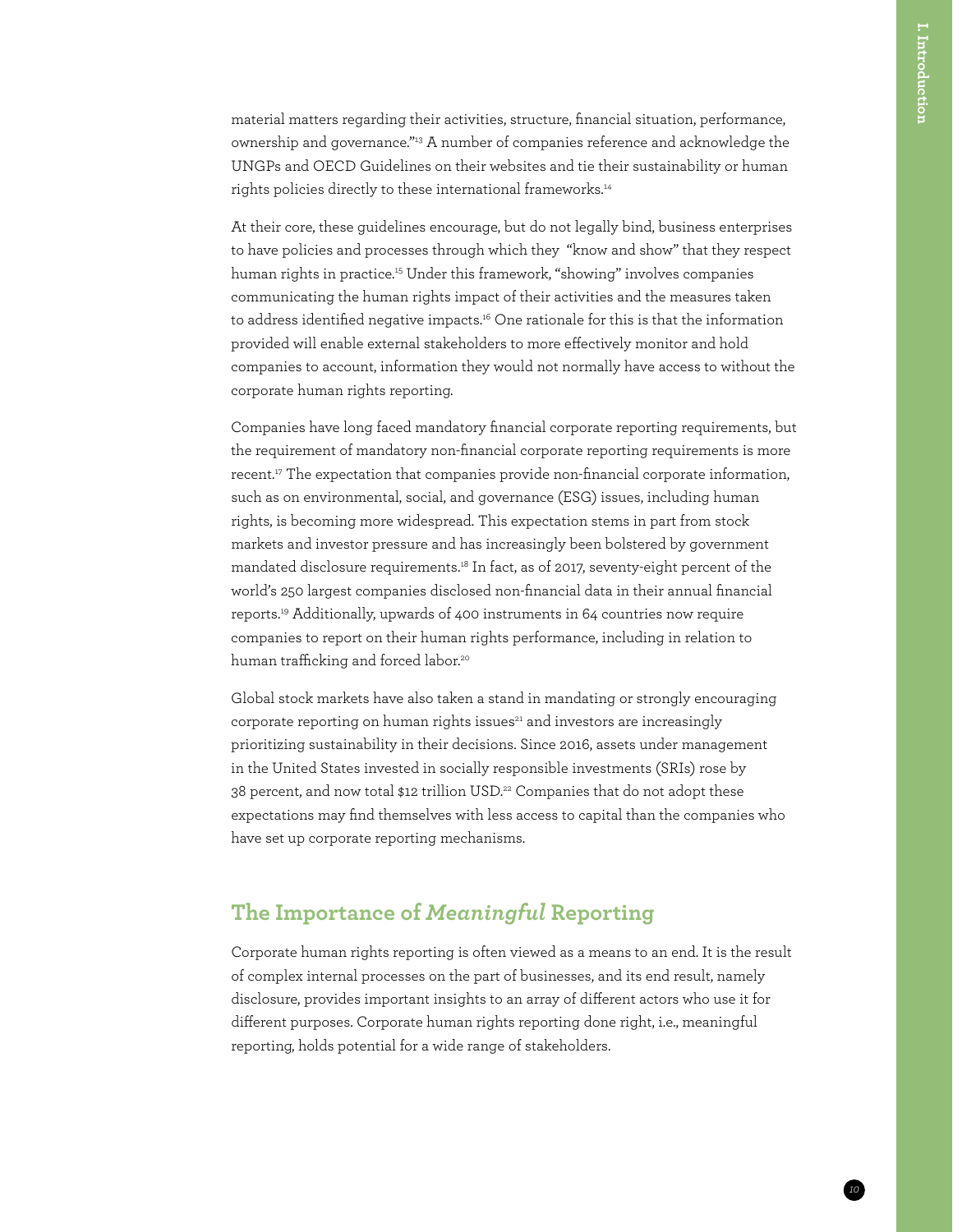Corporate human rights reporting is an opportunity for businesses to demonstrate their commitment to and efforts to fulfil their responsibility to respect human rights. Meaningful reporting allows companies to show that they have undertaken serious action to identify, prevent, mitigate, and address the human rights impacts of their business activities. Taking the final step in that responsibility, companies must then communicate their efforts taken by publishing well-informed reports, which will maximize the benefits to their business including by improving reputation, increasing operational efficiency and leading to greater access to capital.

The actions that companies take internally to identify information that they should report on may result in better disclosure. Meaningful reporting should provide the insights into a company's business model, operations, and practices that are necessary to provide a basis for informed conversations about the company's human rights risks and performance. Companies that conduct thorough human rights due diligence will improve their own understanding of the risks their business and sourcing practices may pose to workers and other stakeholders in their global supply chains. When a business understands these risks, it will be better equipped to: prevent them from materializing, mitigate them when they are identified, and remedy harms that have occurred. Thus, better reporting may potentially reduce human rights violations in a company's supply chain and, ultimately, result in better business human rights performance.

Better reporting may also strengthen the ability of external stakeholders to monitor companies' performance and progress in this area. Meaningful disclosure allows external stakeholders to both praise or expose companies for their human rights records, and to "name and shame" or "name and fame" them. With the information disclosed in meaningful human rights reports, CSOs can provide guidance to companies on how to better their business and sourcing practices, and also to help companies to engage workers for maximum visibility into their supply chain and efficient management of risks therein. Meaningful reporting, or lack thereof, also provides the government necessary insight into a company's regulatory compliance, which can lead to better labor market enforcement and provide opportunity to level the playing field for responsible businesses.

Additionally, meaningful disclosure is important for investors, who increasingly base investment decisions on information included in corporate human rights related disclosures.[23](#page--1-22) This may be particularly important where the money investors are seeking to place in companies is tied to a set of values to which the investor must adhere. Adequate disclosure may also enable more informed conversations between investors and their investees and contribute to investors fulfilling their own responsibility to respect human rights. As per the UNGPs and the OECD guidance on Responsible Business Conduct for Institutional Investors, investors are expected to identify and address human rights risks and impacts in their investment portfolios and use their leverage to influence investee companies to respect human rights.<sup>[24](#page--1-11)</sup>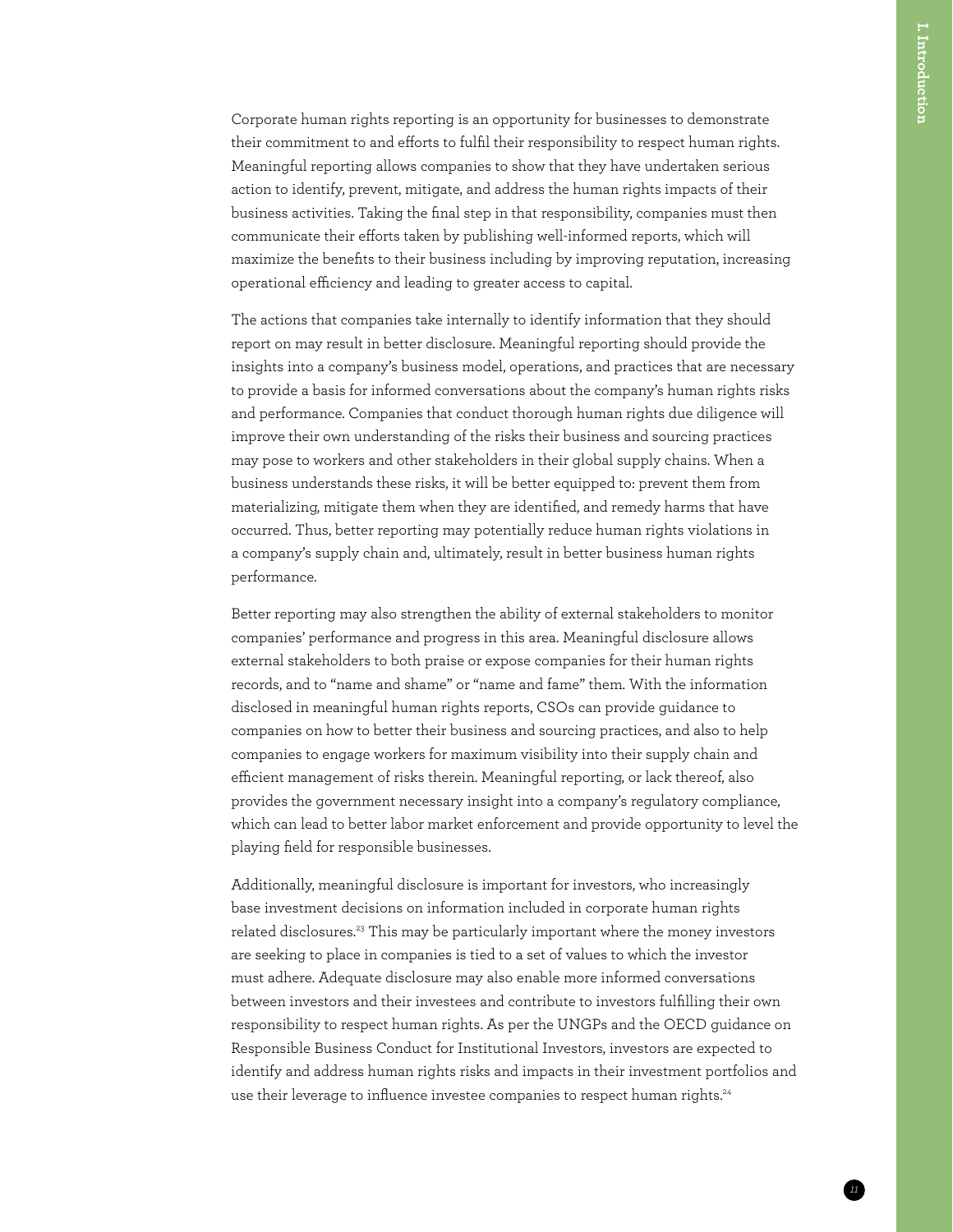**"Investors are increasingly connecting reporting to better forecasting of longterm sustainability and sustainable growth. In addition to the business case, many investors represent money that comes with a set of values behind what people want to invest in."**

*– Investor Group Representative*

While more meaningful reporting is beneficial to companies, it is also useful to external stakeholders because it provides them with information to which they would not otherwise have access. Companies have information about their business and sourcing practices that governments need in order to perform their regulatory and monitoring functions. Civil society also require this information to be able to engage with affected workers in order to provide true transparency. Meaningful disclosure can contribute to strengthening check and balance systems, by improving access to information and participation. Additionally, CSOs and trade unions may use the information disclosed to further empower workers to assert their rights. Reporting can be a step towards this empowerment and towards equalizing this power imbalance, but reports must contain information that is useful to those stakeholders for any equalization to be realized. Finally, trade unions may use supply chain information to further promote the right to collective bargaining in non-unionized portions of the supply chain and help the workers they represent to seek improvements in their working conditions, fair compensation, or the remedying of harms they have already experienced.

In this section we have shown the potential benefits of corporate human rights reporting done correctly. We have seen that meaningful reporting can be useful for a variety of stakeholders, and that it ultimately can contribute to better respect for human rights. However, corporate reporting can only be meaningful if its driven by effective transparency legislation and results from effective human rights due diligence processes on the part of companies, as we explore in the next sections.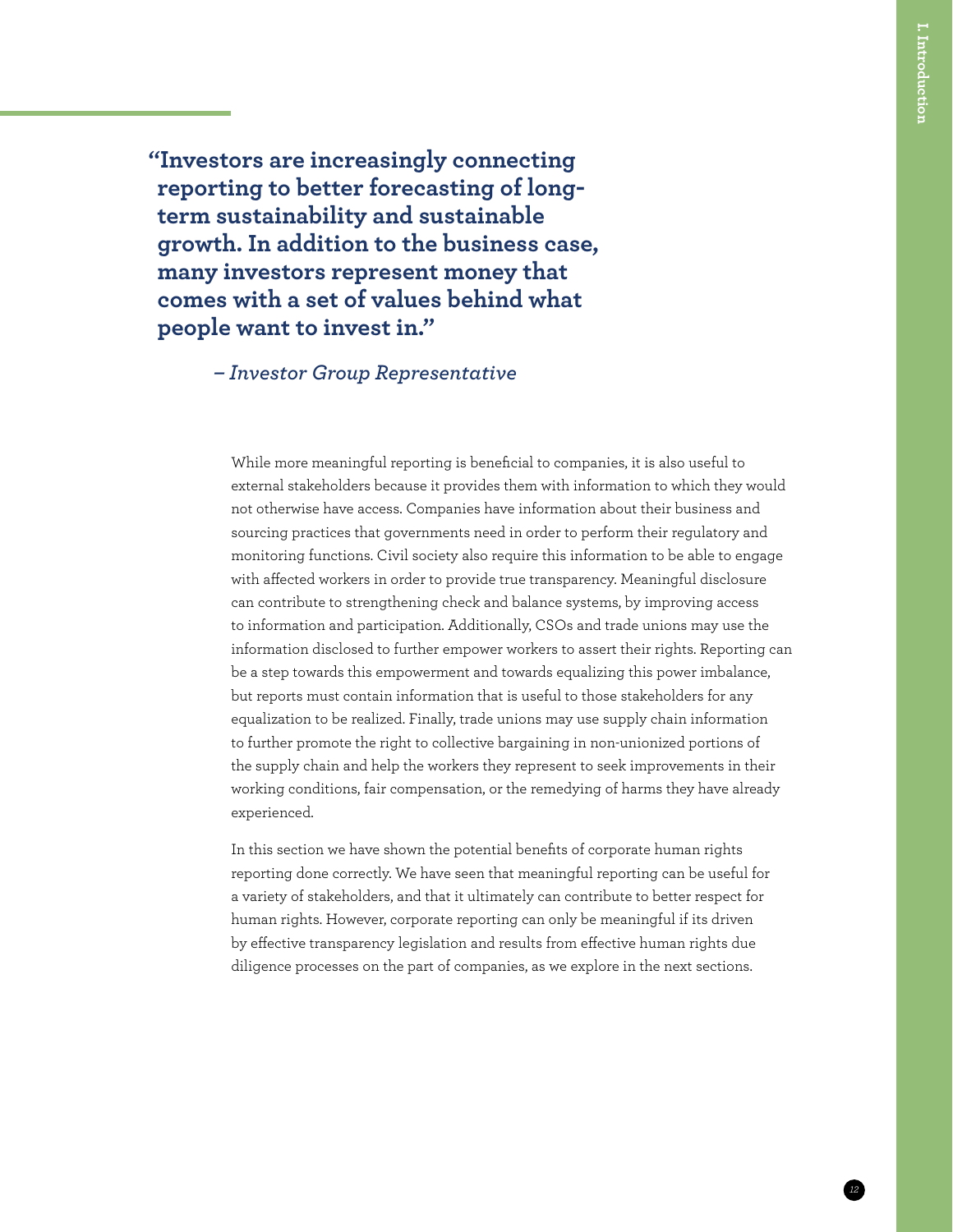## **CORPORATE REPORTING II. ON MODERN SLAVERY: WHERE WE ARE**

With several countries enacting modern slavery reporting requirements in the past few years, and several others considering the introduction of similar requirements, it is important to take stock of the effectiveness of existing reporting requirements to date. In this section, we highlight the successes and shortcomings of existing modern slavery reporting requirements, as well as the positives and gaps in current reporting practices under such laws.

### **A. Current Legislation and Legislative Developments**

The slow but steady push to pass modern slavery reporting requirements began in 2010, with the passage of the California Transparency in Supply Chains Act. The United Kingdom Modern Slavery Act (U.K. MSA) 2015 includes a transparency in supply chains (TISC) provision that built upon the basic model of the California Act. In December of 2018, Australia built on the U.K. model and passed its own modern slavery law. While the different iterations of these transparency laws have become more robust over time, there remain significant gaps in each of them, which partly account for their limited success. At the same time, several countries continue to show interest in this type of legislation, while others have enacted or are currently considering a variety of supply chain laws and regulations.

#### **California Transparency in Supply Chains Act**

The first modern slavery disclosure law was passed by the California state legislature in 2010. The **California Transparency in Supply Chains Act (CTSCA)** requires all retailers and manufacturers with global annual gross receipts of \$100 million USD that "do business" in California to disclose on their websites any action they are taking to "eradicate slavery and human trafficking from [their] direct supply chain[s] for tangible goods for sale."[25](#page--1-23) Company disclosures must include information on actions taken, if any, on these four topics: 1) verification, 2) audits, 3) internal accountability, and 4) training. The required disclosures are to be posted on the company's website with a "conspicuous and easily understood link" to the required information on the website's homepage.<sup>[26](#page--1-24)</sup>

Since the law came into effect in 2012, a number of deficiencies in the CTSCA legislation have become apparent. First, the Act only requires companies to report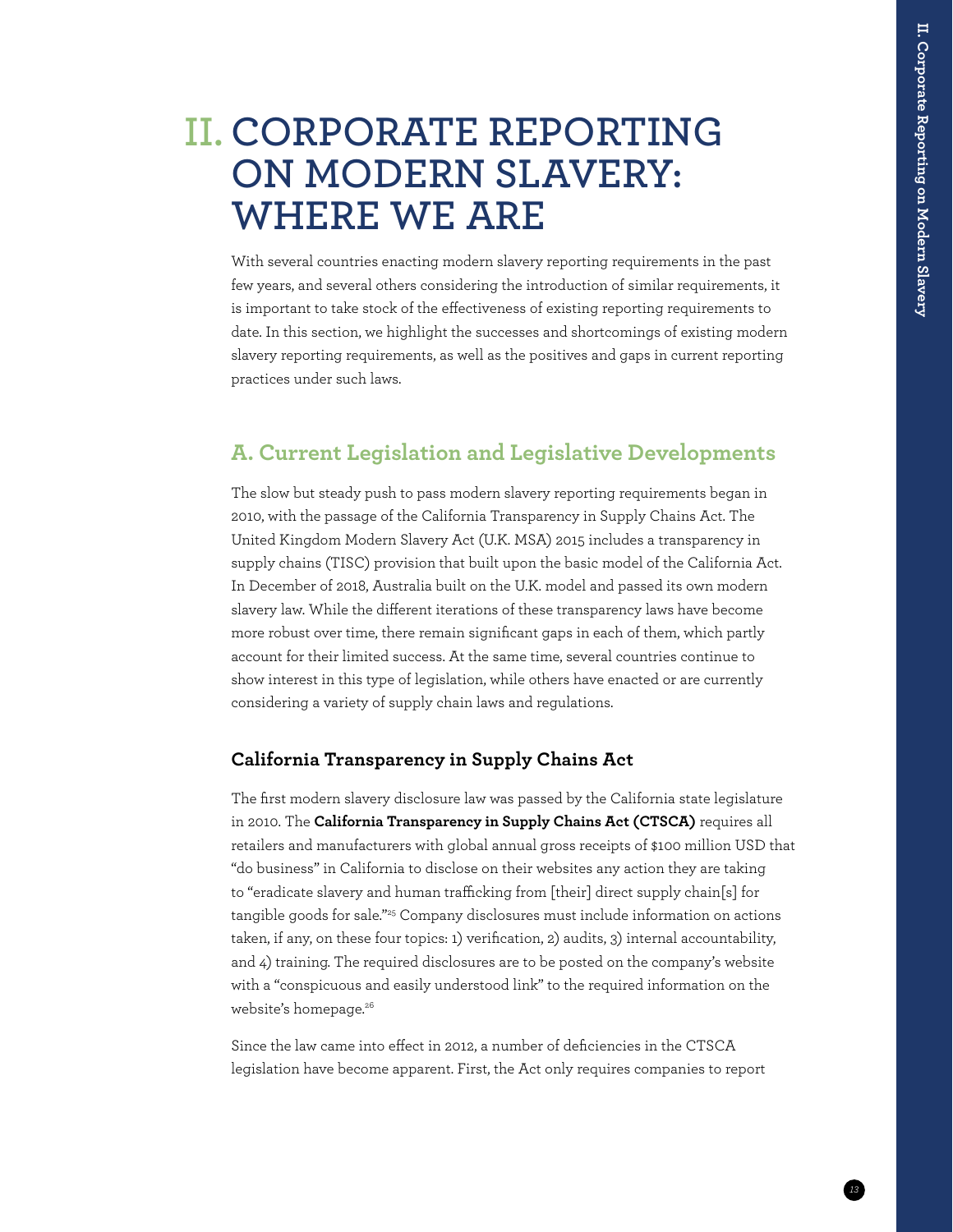once to be in compliance, rather than mandating annual transparency reports on their efforts to combat forced labor and human trafficking in their supply chains.<sup>[27](#page--1-25)</sup> Additionally, the monetary threshold of \$100 million USD in global annual gross receipts excludes medium sized companies that are also at a high risk of having forced labor and human trafficking in their supply chains. This high monetary threshold coupled with the requirement that the company be designated with the state as a "retail seller or manufacturer" has left companies confused as to whom the law applies.<sup>[28](#page--1-26)</sup> The law also allows companies to report that they do not take any efforts in each of these areas, meaning that a company is under no real pressure to take any steps towards identifying instances or risks of forced labor and human trafficking in their supply chains. Beyond this, the Act does not require that companies take any action to mitigate, address, or remedy instances of forced labor or human trafficking; the requirement is simply that companies report. Our research findings show that companies that sought to comply with the CTSCA felt that governmental guidance on the topic was both delayed, as it was not released until the fourth year of the law's implementation, and unhelpful.<sup>29</sup> Finally, the law does not make the government responsible for enforcement or monitoring of company compliance. The Act only empowers the California Attorney General to compel non-reporting companies through injunction, but no company to date has been compelled to report in this manner.

#### **United Kingdom Modern Slavery Act**

In 2015, the **United Kingdom** passed the **Modern Slavery Act (U.K. MSA)**, that brings disparate trafficking, forced labor, and slavery offenses into one piece of legislation under the title "modern slavery", creates a U.K. Independent Anti-Slavery Commissioner, and establishes corporate reporting on modern slavery in supply chains.<sup>30</sup> The U.K. MSA includes Section 54, "transparency in supply chains etc" covering corporate reporting on modern slavery[.31](#page--1-28) The U.K. MSA improves upon the basic model laid out in the CTSCA in a number of ways. It expands on the CTSCA by requiring all commercial entities that supply goods or services, carry out business or part of a business in the U.K., and whose annual turnover is £36 million GBP or more, to produce an annual modern slavery statement on steps taken to assess and to manage the risk of slavery and human trafficking in their global supply chains.<sup>32</sup> The U.K. MSA applies to all large businesses, not just retailers and manufacturers, wherever located, carrying on business, or part of a business, in the United Kingdom. Statements must be published on the company's website, with a link to the statement in a prominent place on the company's homepage. Statements must also be approved by the board of directors, or someone with equivalent authority. The U.K. MSA provides several suggestions as to the type of information a company's modern slavery statement may include but does not prescribe that the statement include any particular information. The U.K. MSA also established an independent Anti-Slavery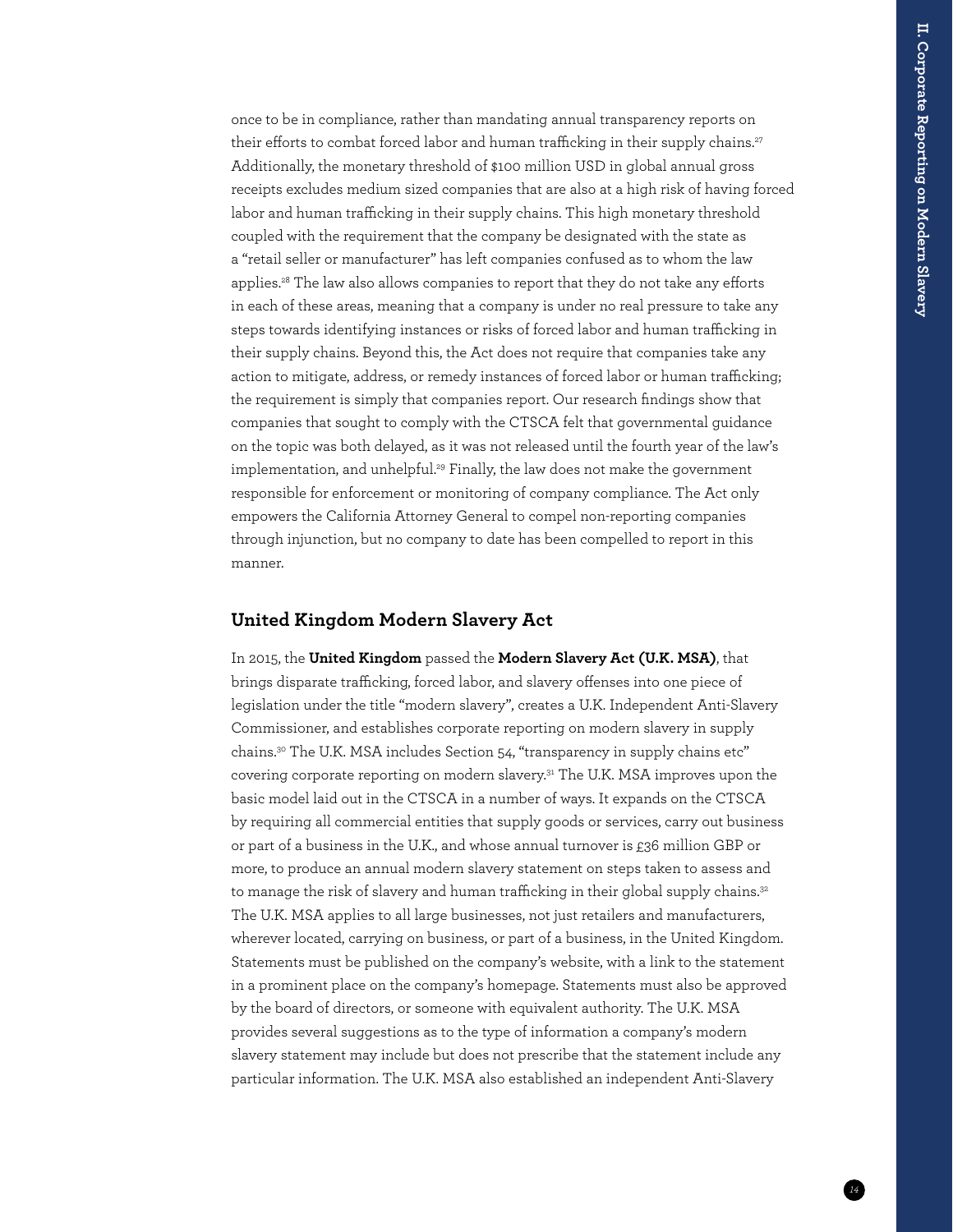Commissioner who, in addition to other responsibilities, is expected to work with the private sector to develop tools and guidance to help companies comply with the law.[33](#page--1-15)

Several years of implementation of the U.K. MSA has revealed various shortcomings. The U.K. MSA left unaddressed many of the problems in the CTSCA, such as: the lack of a list of companies to whom the law applies; the lack of a central repository of statements that is managed and updated by the government; the lack of a requirement that companies take action if/when they identify forced labor and human trafficking in their supply chains; and the lack of effective monitoring and enforcement mechanisms[.34](#page--1-16) Stakeholders that were consulted also complained about the lack of a requirement in the U.K. MSA for the government to report on its efforts to combat modern slavery in its procurement activities. In December 2018, the U.K. government announced that it would publish its own transparency statement in 2019, detailing the steps it is taking to identify and prevent slavery in the U.K. government's supply chains.[35](#page--1-30)

The U.K. government initiated an independent review of the U.K. MSA in 2018, chaired by Baroness Butler-Sloss, Frank Field MP and Maria Miller MP[.36](#page--1-31) In January 2019, a second interim report focusing on the transparency in supply chains requirement of the U.K. MSA was published.<sup>37</sup> The report makes clear that government must take steps to make businesses take this legislation more seriously. In 2017, 43 percent of the FTSE 100 (the London Stock Exchange) failed to comply with the law,<sup>38</sup> alongside 42 percent of the top 100 companies awarded government contracts.<sup>39</sup> The report recognizes that too many businesses continue to treat compliance with this legislation as discretionary rather than obligatory. To address this, the report recommends that the law be amended to develop penalties against non-compliant companies; introduce a central state-run repository for statements; remove section 54(4)b which allows companies to be legally compliant with the law simply by stating that they have done nothing to address the issue; make it mandatory to cover specific areas of the business, instead of advisable to do so; and extend section 54 to the public sector so that public procurement can also be used to tackle modern slavery and human trafficking in supply chains. More specifically, the review suggested establishing a more ambitious enforcement model with four stages of government enforcement for non-compliance: "initial warnings, fines (as a percentage of turnover), court summons, and director disqualification.["40](#page--1-24) Our research suggests that implementing the second interim report's recommendations, in particular in relation to enforcement, would engender stronger compliance with the law.

#### **Australian Modern Slavery Act**

The most recent modern slavery law was passed by the Australian Federal Government in December of 2018. The **Australian Modern Slavery Act** (Australian MSA) applies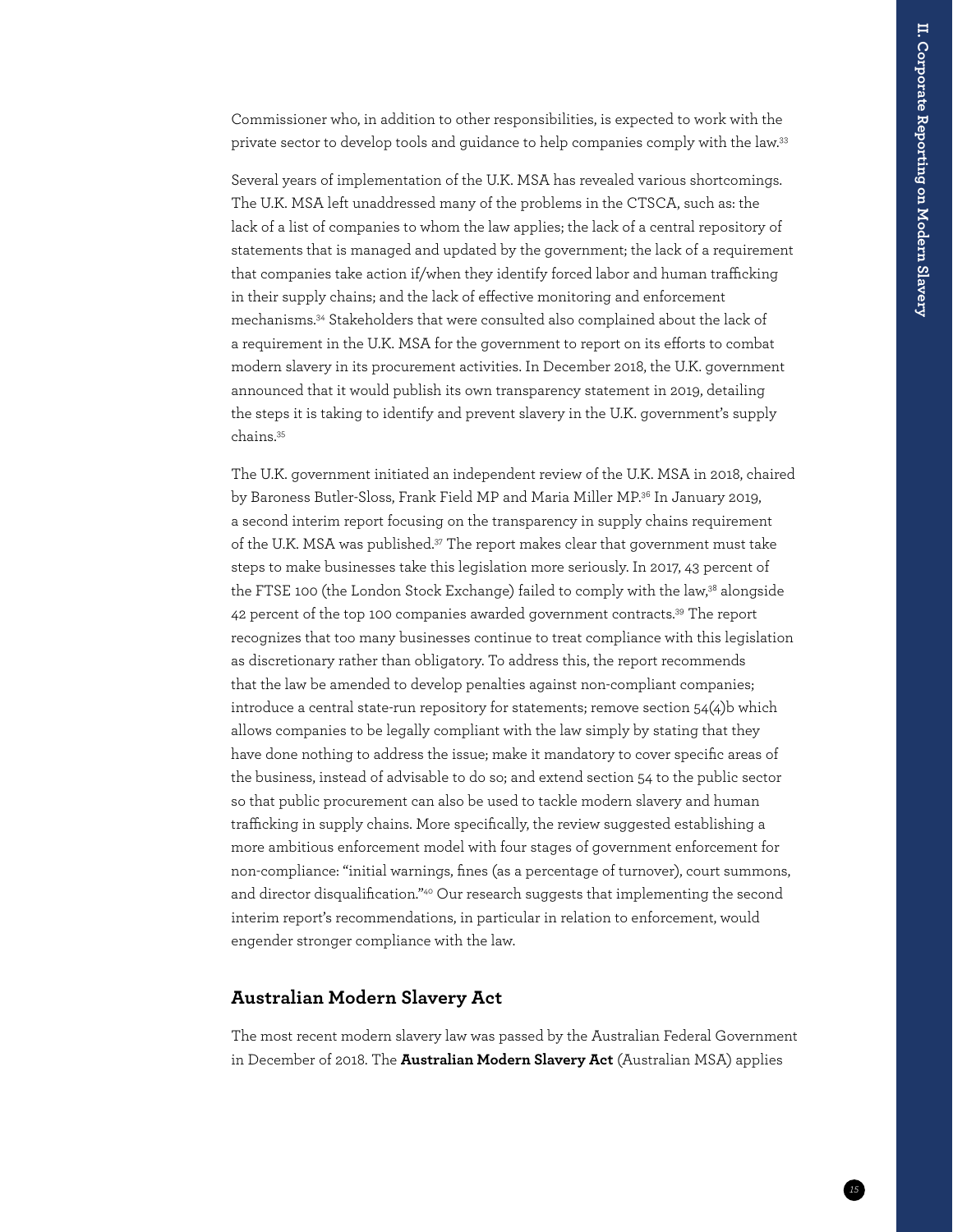to business entities (including not-for-profits and universities) based, or operating, in Australia, with an annual consolidated revenue of at least \$100 million AUD, requiring them to publish annual public statements on modern slavery in their operations and supply chains.[41](#page--1-26) The Australian MSA will be applicable to an estimated 3,000 companies and other entities, and is also the first modern slavery disclosure law to impose reporting obligations on the federal government and its agencies.<sup>42</sup> The Act includes mandatory reporting criteria and requires reporting entities to provide information about their structure, operations and supply chains; potential modern slavery risks; actions taken to assess and address these risks; and an assessment of the effectiveness of their actions. The Act does not include penalties for non-compliance. Therefore, the government's strongest accountability mechanism will be to "name and shame" entities that do not report. The government will also maintain a repository of the statements submitted in compliance with the law, and require the Minister to prepare an annual compliance report to be tabled before Parliament, which will include a list of companies that have not complied.<sup>43</sup> The Australian government has committed to provide support and comprehensive guidance to businesses, to be developed in consultation with businesses and civil society. The government also committed to conducting a review of the Act three years into its implementation.

Like the modern slavery disclosure laws before it, the Australian MSA was not passed without its own shortcomings. While the government has said that it may "name and shame" non-reporting companies, there remain no real incentives to comply beyond reputational damage for these entities. The Act does not include a provision that precludes non-compliant companies from public tender contracts, nor does it allow for financial penalties to induce company compliance. Unlike the U.K. MSA, the Act fails to establish an Anti-Slavery Commissioner, or something akin to this position, who is meant to work with businesses to implement the law. Finally, like the other existing MSAs, the Australian MSA does not explicitly mandate human rights due diligence or any other form of action on the part of companies— the requirement remains simply to report.<sup>44</sup>

In addition, the Australian state of **New South Wales** (NSW) adopted a Modern Slavery Act in June 2018 which applies to commercial organizations with NSW employees that supply goods or services for profit and have an annual turnover above \$50 million AUD. The NSW Act requires reporting entities to file an annual modern slavery statement and has broadly equivalent provisions to the U.K. and Australian Acts with the exception that it includes financial penalties (up to \$1.1 million AUD) for a failure to meet the reporting requirements. Penalties will however not apply to entities that are covered by the federal Modern Slavery Act. The NSW Act contains a provision establishing an Anti-Slavery Commissioner to oversee the implementation of the Act. The NSW Act will come into effect in July 2019 once the government issues additional regulations to accompany the implementation of the Act.<sup>[45](#page--1-29)</sup>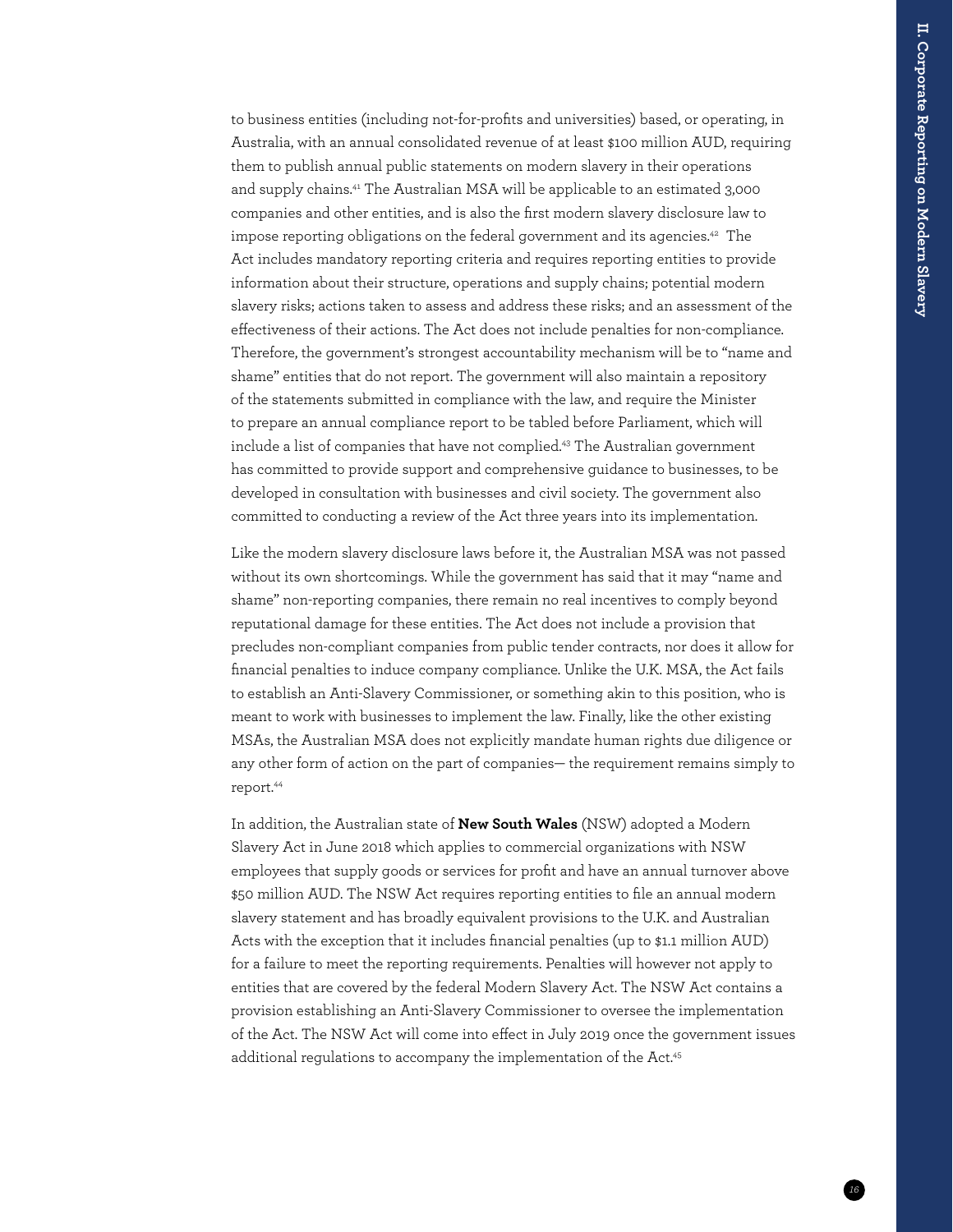#### **Common Gaps in Existing Modern Slavery Laws**

#### *Threshold*

Current modern slavery laws are too narrow in scope because of the high monetary thresholds that have been set. The Australian MSA only applies to companies "which have an annual consolidated revenue of at least than \$100 million AUD["46](#page--1-35), which only covers a very limited number of entities. Similarly, the CTSCA encompasses companies that "have annual worldwide gross receipt exceeding \$100 million USD;" yet, this Act is even more limited in scope because the reporting requirement only applies to those companies that "identify as a retail seller or manufacturer on [their California] tax returns."[47](#page--1-17) With monetary thresholds set this high, the reporting requirements only cover large companies. And while the U.K. has the lowest monetary threshold, at £36 Million GBP in annual turnover, this high of a requirement still leaves out many medium sized enterprises. Many of the stakeholders interviewed for this report, including several businesses, noted that existing legislation focuses too acutely on large companies. This complaint seemed to stem from the feeling that existing regulations are only being "enforced" upon larger and consumer facing companies, which usually have longer term reporting programs. These companies tend to have high name recognition and are more easily swayed by the threat of reputational damage.

#### *Monitoring Compliance*

Existing modern slavery legislation lacks tools for monitoring compliance and assessing the information being published in companies' statements. The lack of such mechanisms was a common refrain among all stakeholders interviewed for this report. U.K. civil society representatives, in particular, were quick to point out the ways in which they and their peers had been fulfilling what they believe to be U.K. government responsibilities to monitor compliance with the law and evaluate company statements under the MSA. One clear example of civil society taking on the role of monitor is the Business and Human Rights Resource Centre's (BHRRC) modern slavery registry, a website that acts as a common repository of published corporate statements that is run and updated by BHRRC.<sup>48</sup> Members of civil society we interviewed noted that the expectation that civil society fulfill government roles to monitor and assess statements is untenable. Most civil society members who spoke on this topic noted the lack of monetary and personnel resources of CSOs and urged the government to take charge and actually evaluate which companies are in compliance with the law.

#### *Lack of Enforcement Mechanism*

During the stakeholder interviews and consultations conducted in the framework of this research project, one of the most frequently noted deficiencies of existing modern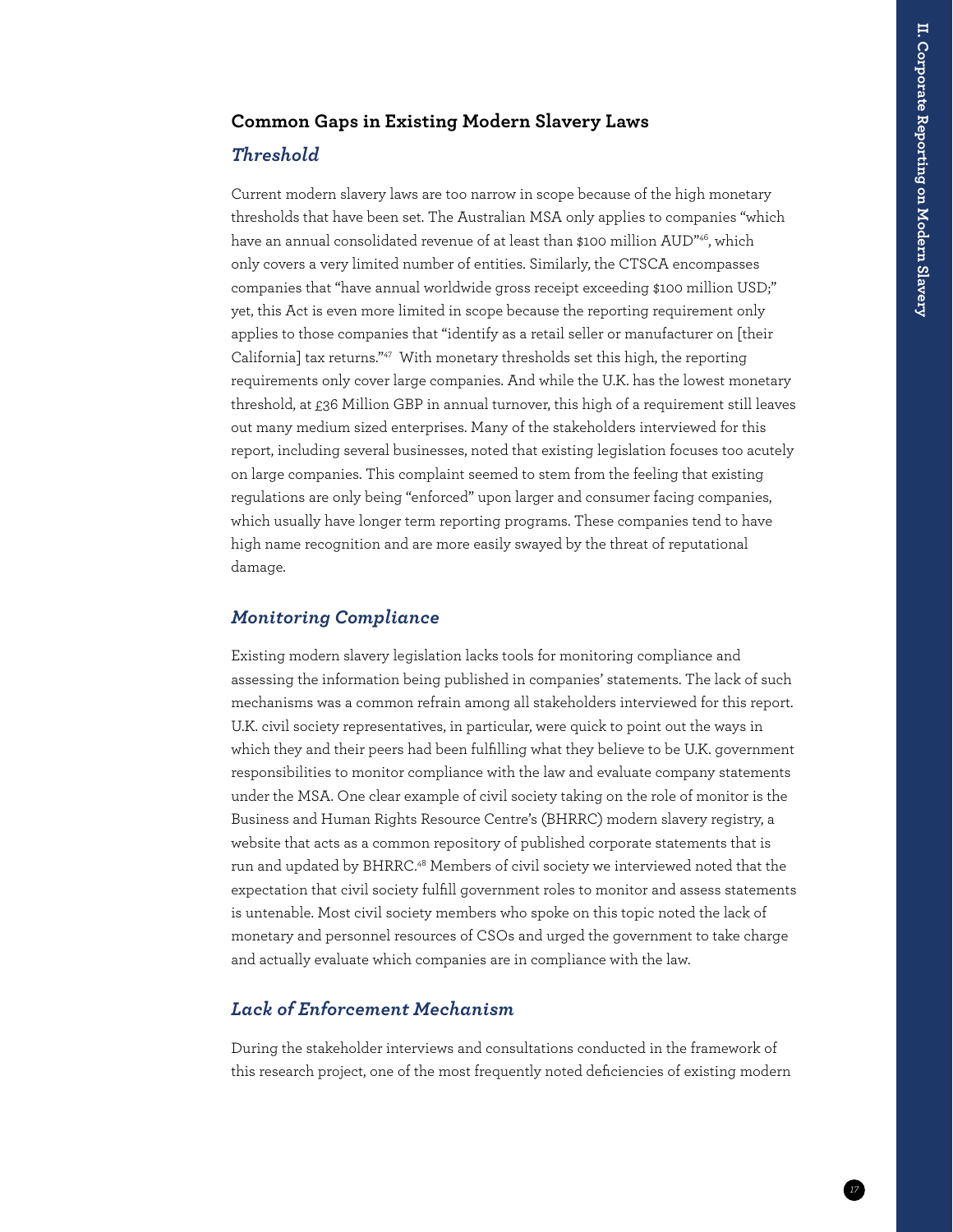slavery disclosure laws was the lack of enforcement mechanisms for imposition on non-compliant companies. At present, none of the existing modern slavery laws provide for consequences or sanctions as a result of the failure to report. Both the CTCSA and the U.K. MSA can be enforced through injunction (by which companies could be compelled to report), but so far this mechanism has not been used under the authority of either act. Representatives from businesses, CSOs and governments alike noted that without any real penalties, companies still have little incentive to report beyond reputational damage.

#### **Recent and Ongoing Legislative Developments**

#### *Countries Considering Modern Slavery Legislation*

As the implementation of existing modern slavery legislation continues to be closely watched, and while some laws are being reviewed, other jurisdictions are considering their own modern slavery or supply chain disclosure bills. Recently, such discussions have been taking place in Hong Kong, the United States, Canada, and Norway.

In October of 2018, the Business Supply Chain Transparency on Trafficking and Slavery Act of 2018 (H.R. 7089) was put before the U.S. House of Representatives for consideration[.49](#page--1-30) The law would require certain companies to disclose information describing any measures the company has taken to identify and address conditions of forced labor, slavery, human trafficking, and the worst forms of child labor within the company's supply chains. The annual report would be posted on the company's website and that of the Securities Exchange Commission. Unfortunately, there was no action on the bill during the 115th Congress.<sup>50</sup> At the time of publication, the bill was not yet reintroduced for consideration in 2019.

Parliamentarians in Hong Kong also introduced a draft Modern Slavery Bill in 2017, which was largely based on the U.K. MSA model.<sup>51</sup> The bill was discussed in a hearing of the Panel on Security of the Legislative Council in June 2018.<sup>52</sup> The Hong Kong Government indicated that it did not support the Draft Bill, considering the existing legal framework to be adequate and effective.<sup>[53](#page--1-39)</sup>

In Canada, a study on child labor in supply chains was launched in November 2017 by the Subcommittee on International Human Rights of the House of Commons Standing Committee on Foreign Affairs and International Development. The Subcommittee published its findings in October 2018, and recommended the Government of Canada to "develop legislative and policy initiatives that motivate businesses to eliminate the use of any form of child labour in their global supply chains. . . . "<sup>54</sup> In February 2019, the government issued its official response to the parliamentary report, and indicated that it would "begin a process in 2019 to consult on possible supply chain legislation.["55](#page--1-12)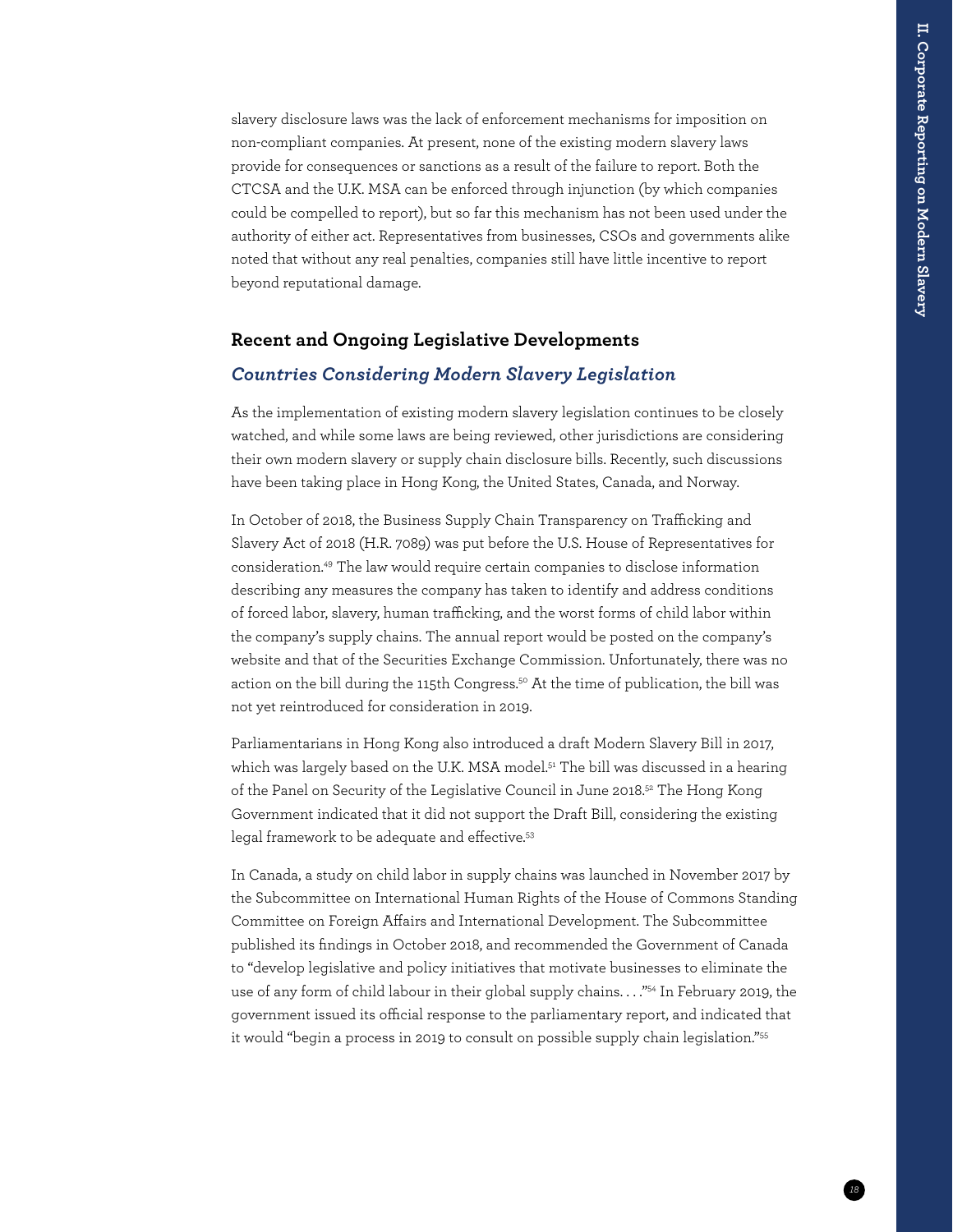In parallel, a Modern Slavery Bill was tabled in the Canadian House of Commons in December 2018,<sup>56</sup> which would require companies that have assets over \$20 million CAD and revenue over \$40 million CAD to publicly release a report every year detailing what they have done to ensure their supply chains are transparent and free of goods and materials fully or partially produced by child or forced labor. The bill would also give the Canadian Border Service Agency the power to ban these products and impose fines up to \$250,000 CAD.

In Norway, a special secretary was recently created to look into a potential TISC legislation. An initial inquiry is currently being conducted and is due in December 2019.[57](#page--1-33)

#### *Other Relevant Legislative Developments*

Several recent legislative developments are important to mention to inform policymakers considering enacting legislation to address adverse human rights impacts in supply chains. In this section we will describe a number of relevant legislative models reflecting international best practice, some already in place and others currently being discussed, which mandate differing levels of corporate disclosure and propose a variety of compliance mechanisms to achieve this.

There are several relevant U.S. laws that target practices in supply chains. For example, **section 1502 of the Dodd Frank Act (2010)**, [58](#page--1-14) creates a reporting requirement for publicly traded companies in the United States with products containing specific conflict minerals. The purpose of this provision is to provide greater transparency about how the trade in minerals is potentially fuelling and funding the armed struggle in the Democratic Republic of the Congo. Functionally, it relies on the adverse reputational impact of such a disclosure rather than mandating penalties for actually sourcing minerals from conflict-afflicted regions[.59](#page--1-28) The United States also has the **Tariff Act of 1930** (s307 amended in 2016), which applies to all U.S. importers and allows the government to apply a temporary withholding or conclusive ban of goods that are suspected to be the result of forced or child labour, and the **Federal Acquisitions Regulations** (subpart 22.17 amended in 2015), which requires qualifying government contractors and subcontractors to certify that they have made efforts to ensure their supply chain is free from forced labor and human trafficking. Failure to comply with these laws may result in a termination of the procurement contract.

The European Union has passed a non-financial reporting law that is broader in scope than existing modern slavery statutes. The **European Union's Directive 2014/95/ EU** (EU Directive) requires companies with more than 500 employees to report on how they manage human rights risks,<sup>60</sup> including in their supply chains.<sup>61</sup> Specifically, companies must provide a description of their relevant policies, including due diligence processes, the outcomes of those policies, principal human rights risks, how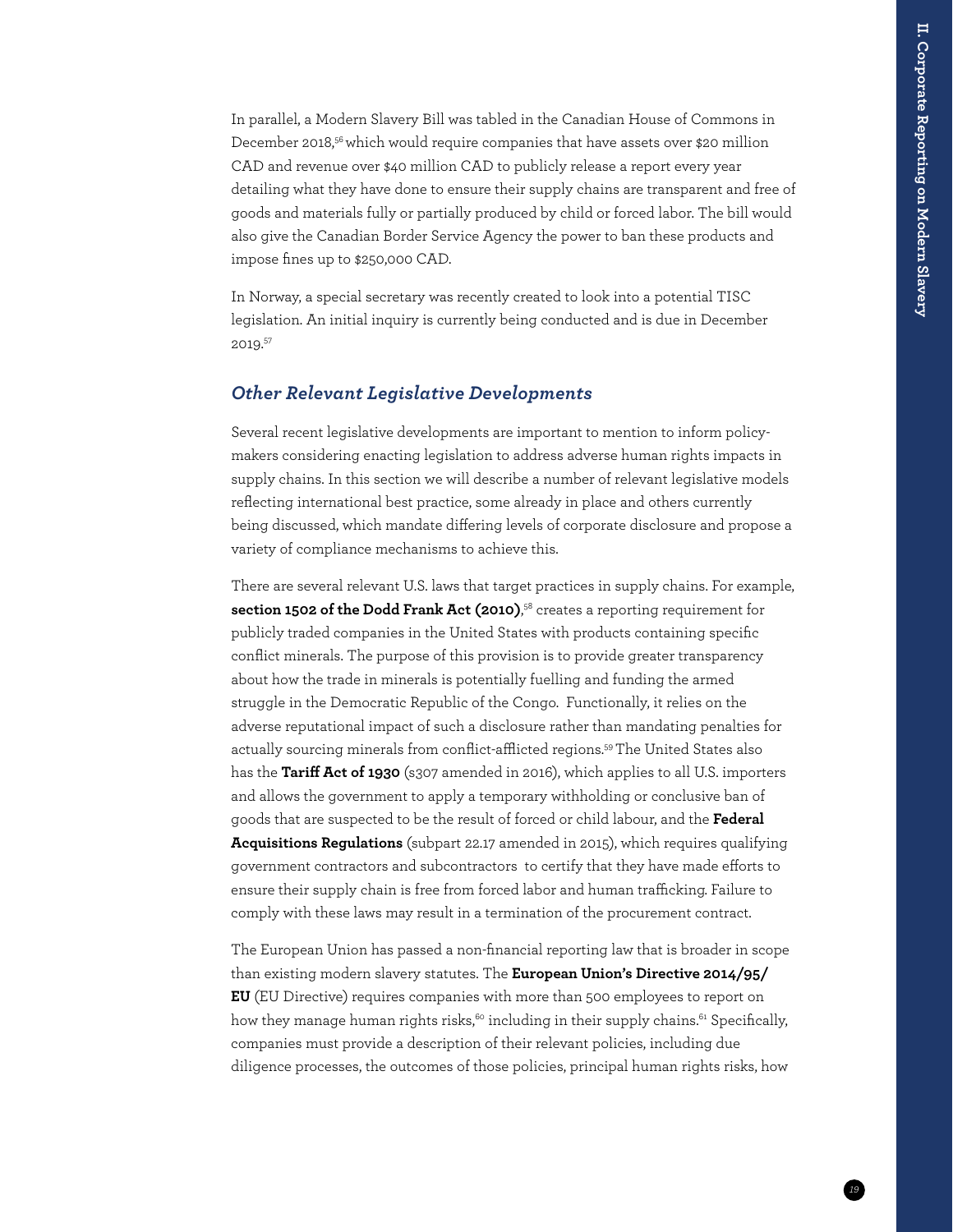they are managed, and key performance indicators. The EU non-financial reporting directive is broader than the U.K. MSA and CTSCA in that it applies to all human rights impacts, not just slavery and trafficking, and mandates specific information that must be reported. Yet like existing modern slavery reporting requirements, this EU Directive does not actually require companies to undertake due diligence.<sup>62</sup> Recent studies examining one year of reporting under of the EU non-financial reporting directive have shown that the current level of disclosure is insufficient, and have called for the legislation to clarify disclosure requirements.<sup>63</sup> The EU has also adopted the **Conflict Minerals Regulation of 2017** which reflects the Dodd-Frank Act and targets importers of minerals or metals containing tin, tungsten, tantalum or gold, to provide annual reports about the impact of their sourcing practices on human rights.

The **2017 French Duty of Vigilance Law**[64](#page--1-24) stands apart from the laws discussed above because it is broader in scope and requires all companies to which the law is applicable to undertake due diligence broadly across all human rights and other concerns in their supply chains, not just modern slavery practices, and incorporates concrete compliance mechanisms. It also differs significantly from the above laws by utilizing human rights due diligence (or vigilance) as a key mechanism for improving respect for human rights in supply chains. The broad purpose of the law is to require relevant businesses to identify risks and prevent serious violations of human rights and fundamental freedoms to better protect the health and safety of both people and the environment. The law sets out the broad parameters of what adequate vigilance should look like and includes compliance mechanisms that incorporate the imposition of an injunctive order to comply with the due diligence requirements and provides for potential civil liability claims if the failure to comply causes harm to a third party. However, the French law is narrower in its application in that it only applies to France's largest companies, as determined by the number of employees, estimated to be approximately 300 businesses.

The Dutch parliament is currently considering a new **Child Labor Due Diligence law** (Wet Zorgplicht Kinderarbeid, 2017)<sup>[65](#page--1-42)</sup> that will require companies selling products or services to Dutch end-users to identify whether child labor is present in their supply chain and, if this is the case, to develop a plan of action to address it and issue a due diligence statement. Companies covered by this law would be required to submit a statement to a regulatory authority, and if the regulatory authority determines that a company has not conducted due diligence in accordance with the legislation, the regulator will provide the company with legally binding instructions and a time frame for execution. If these instructions are not followed, the company can be fined. If a company is fined twice within five years, the next violation can lead to imprisonment of the responsible director. At its most serious, failing to follow the law can lead to imprisonment and fines of € 750,000 (about \$848,000 USD) or 10 per cent of the company's annual turnover.<sup>66</sup> This law is less about public reporting requirements,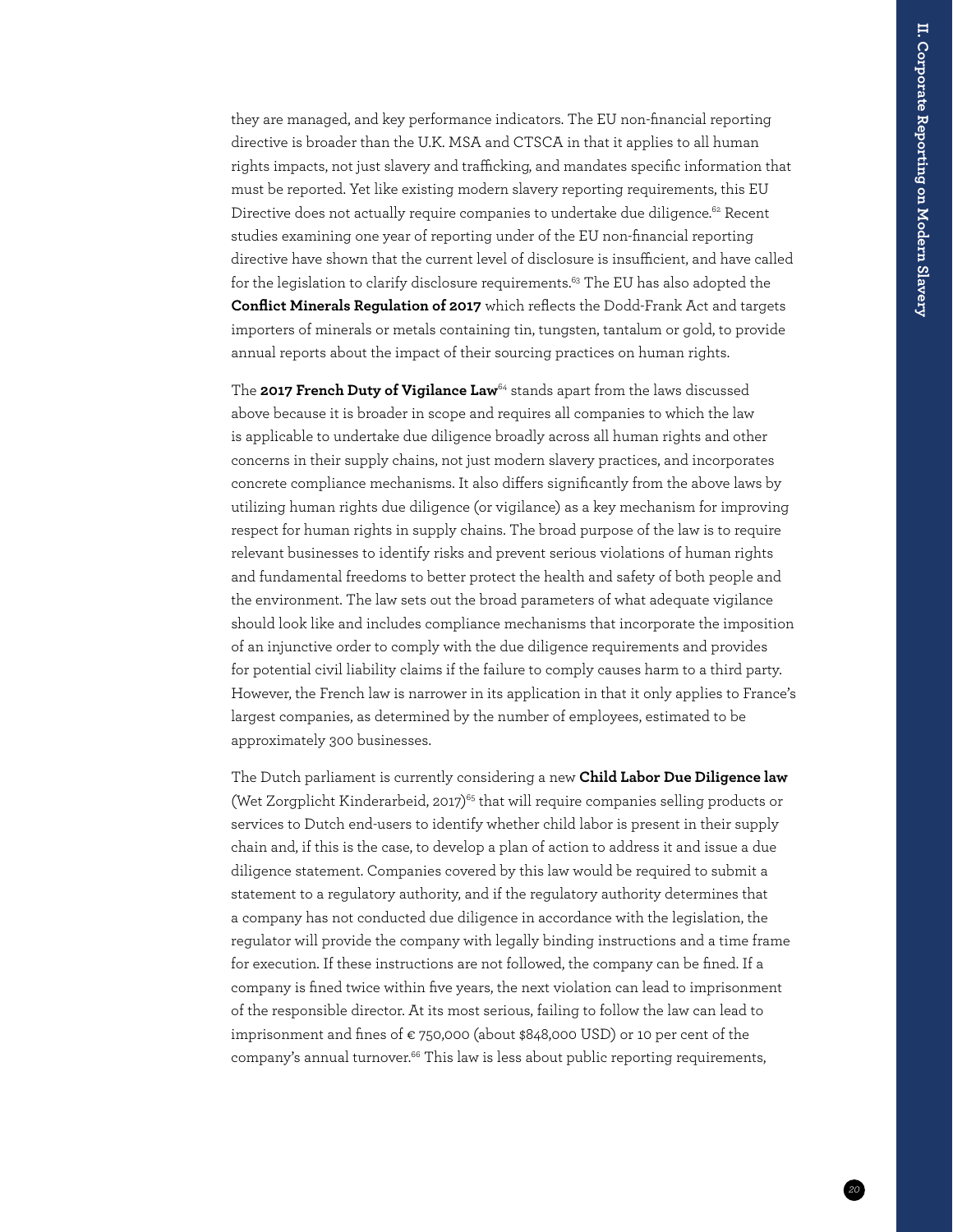and more about mandating human rights due diligence. As such, there is no annual requirement to publish a report.

In Switzerland, the **Responsible Business Initiative** (a popular federal initiative launched in 2016 by more than 80 civil society organizations) and its **Counter-Proposal** (which was approved by the first chamber of the Swiss Parliament, the National Council, in June 2018) aim to create a legal basis for companies headquartered in Switzerland to respect human and environmental rights.<sup>67</sup> The Counter-Proposal received the support of some of the Swiss business community and of the former UN Secretary-General's Special Representative for Business and Human Rights, John Ruggie. It is narrower than the original initiative, as it only applies to companies that exceed two of the following: 500 employees, total assets CHF40 million, and annual sales of CHF80 million. The Counter-Proposal calls for mandatory due diligence and for companies to be liable for the activities of its subsidiaries and injuries to life, limb or property. In March 2019, the Second Chamber of the Swiss Parliament (Council of States) decided not to enter into deliberation on the Counter-Proposal, which will be sent back to the First Chamber.[68](#page--1-14) The referendum (*votation*) on the Responsible Business Initiative is likely to be conducted in February 2020 at the earliest.<sup>69</sup>

In February 2019, a German newspaper reported that the German Federal Ministry for Economic Cooperation and Development (BMZ) had drafted a bill seeking to address German companies' impacts in their supply chains.<sup>70</sup> In its current version, the draft law includes a mandatory human rights due diligence element, a relatively broad coverage, and possible penalties in case of non-compliance[.71](#page--1-36) Certain German businesses, such as the textile company Kik, have expressed their support for mandatory human rights due diligence legislation.[72](#page--1-41) The possibility of introducing further legislation is however dependent on prior assessment of human rights due diligence practices by German companies. The government indicated its readiness to consider legislative measures should the goal of having at least 50 percent of large German companies incorporating human rights due diligence processes not be achieved by 2020.

Several other European countries are discussing or taking steps towards developing mandatory human rights due diligence legislation, such as in in Finland, the Netherlands, Austria, Italy, and Luxembourg[.73](#page--1-38)

### **B. The Current State of Corporate Reporting: Positives and Gaps**

The initial years of company reporting under existing legal frameworks have revealed common gaps in the information that businesses include in their reports. This section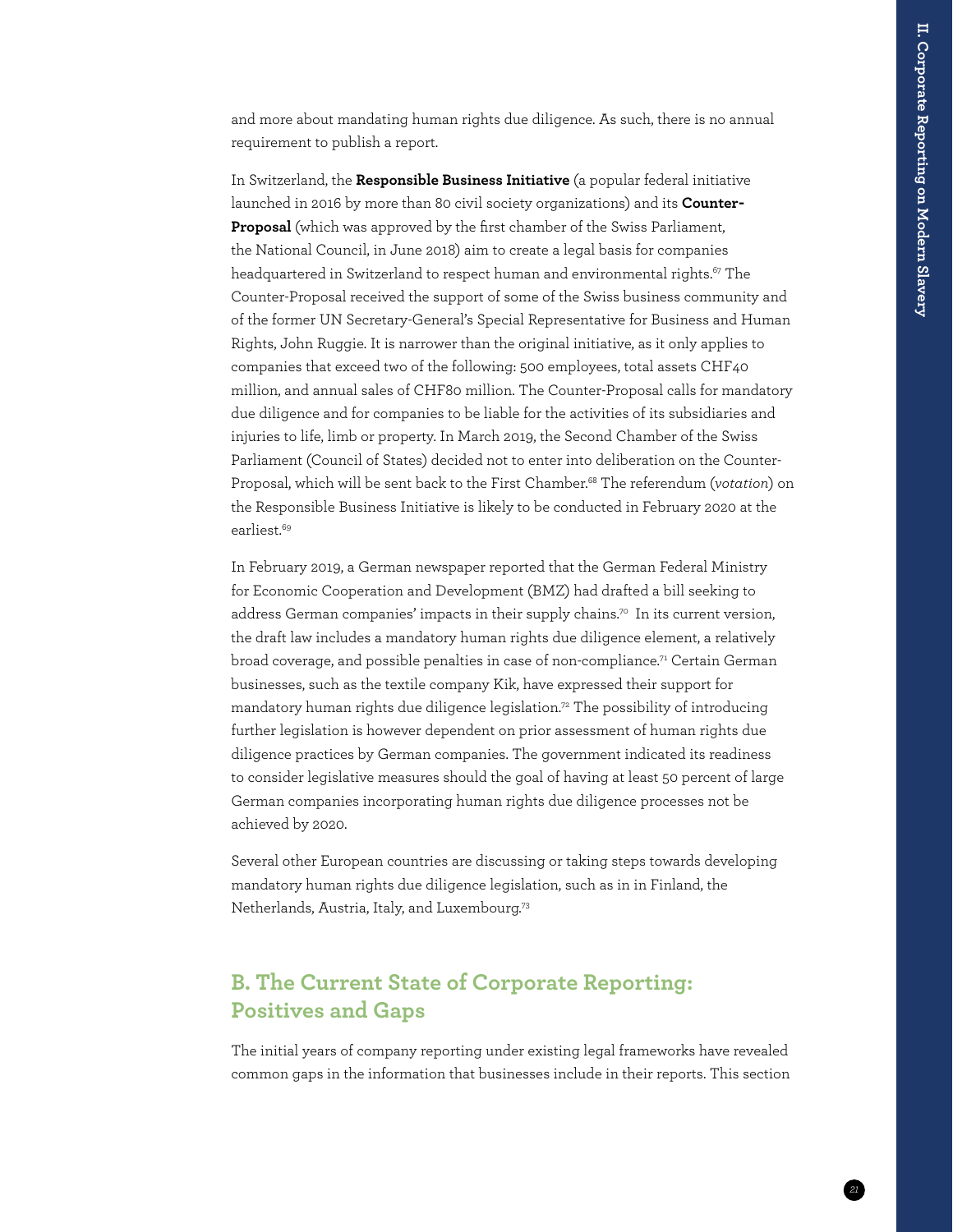analyses the current state of reporting under the CTSCA and the U.K. MSA. It first details the positive outcomes resulting from corporate reporting, then identifies and discusses common shortcomings.

#### **The Positives of Reporting to Date**

#### *Increased Awareness of Forced Labor and Human Trafficking in Supply Chains*

Despite criticism that each piece of modern slavery or transparency in supply chain (TISC) legislation has faced, our research shows and other reports confirm that many critics remain pleased that the laws have fostered greater conversation around modern slavery amongst businesses, investors, CSOs, trade unions, and the public at large[.74](#page--1-22) The passage of TISC and modern slavery laws has led to a general heightened awareness of the issues relating to modern slavery in global supply chains. In particular, increased attention to these issues has brought more companies into the business and human rights realm and has led to more companies learning about and responding to the issues of forced labor and human trafficking in global supply chains.

Mandatory reporting requirements put pressure on companies to develop a plan to assess the risk of forced labor and the steps they are taking to address them throughout their supply chains. This conversation and increased awareness of modern slavery in supply chains has been powerful, particularly for companies that were not already undertaking steps to identify and address issues relating to forced labor and human trafficking in their global supply chains. The more companies that begin to examine the risks and particular instances of forced labor and human trafficking, the closer we will be to eliminating forced labor in the private sector. This is progress toward what many have called the "race to the top" effect of modern slavery legislation. Some companies described in positive terms the requirement to report on these issues, as they feel that reporting contributes to "level the playing field" for businesses and creates a so-called "race to the top" mentality for companies that take their reporting responsibilities seriously. As one company representative noted "a rising tide lifts all boats, and we shouldn't underestimate that." However, the only way to achieve the benefits of a "rising tide" and a "level-playing field" is for an increased number of companies to report on these issues.

#### *Executive- Level Attention and Resource Increases for Corporate Sustainability Teams*

Several of the companies that were consulted for this project mentioned that modern slavery legislation has forced the issue of reporting on forced labor and human trafficking up the chain of command to business executives; they noted that this new, or heightened, interest from the top of companies has allowed Corporate Social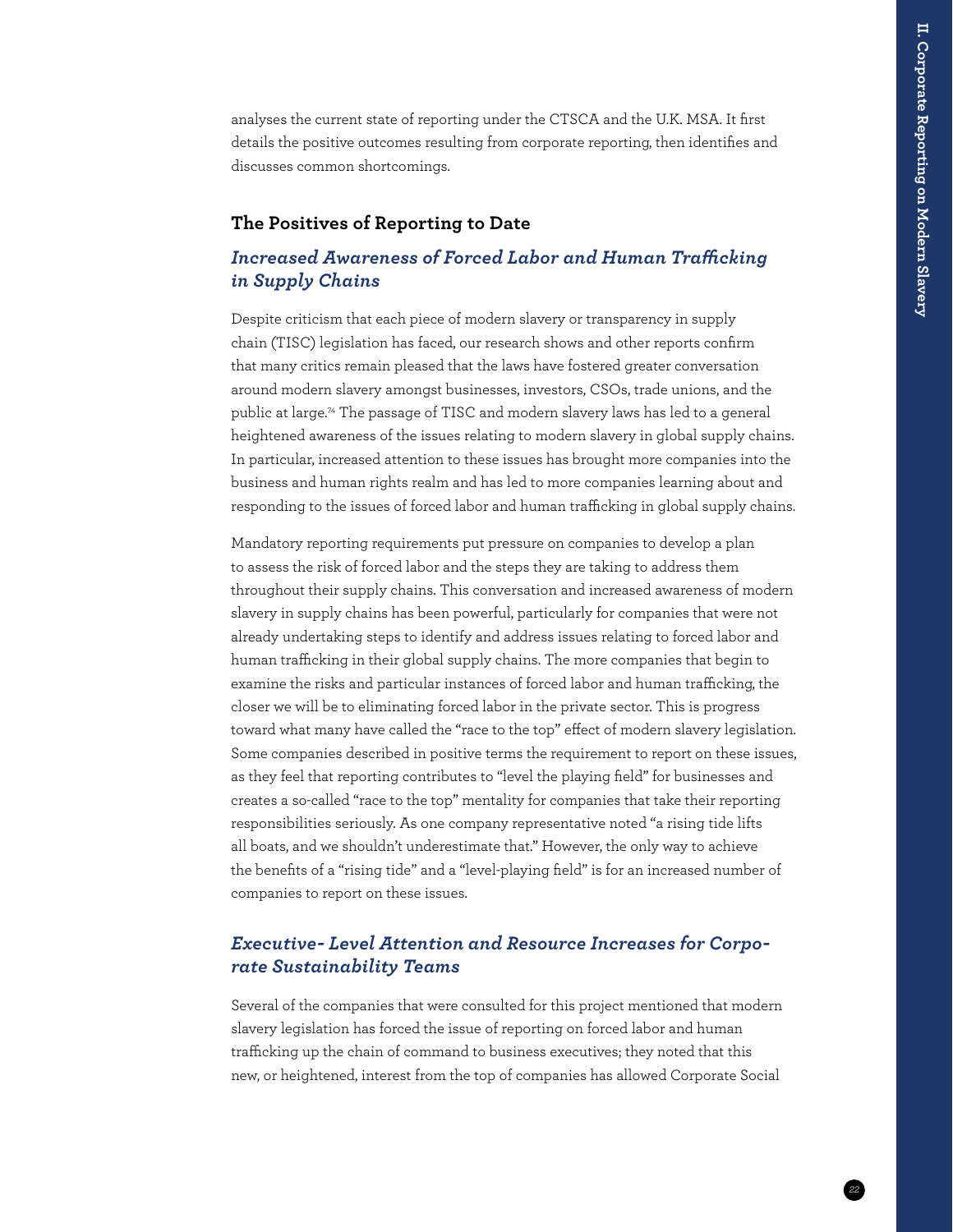Responsibility and Sustainability officers to create and implement new anti-trafficking policies and programming. One company representative we interviewed said that the reporting requirement fostered greater engagement within and among different teams in their organization, such as between the sustainability and sourcing teams, and that "CEO buy-in was a huge driver of [this] awareness raising and cross-team dialogue." Clearly, the attention of top-level executives is often the basis for corporate momentum on addressing these issues.

Executive-level attention to compliance with modern slavery laws and the issues of forced labor and human trafficking in supply chains has often led to an increase in corporate resources being funneled to address these issues. Company representatives that we interviewed confirmed that their departments were better funded and allocated more resources as a result of new and elevated discussions on modern slavery within their companies. Research from the Ethical Trading Initiative (ETI) and our own interviews have shown that "[m]ore resources were allocated to address modern slavery when senior leaders were personally engaged.["75](#page--1-44)

 **"Our budget on ethical trade has increased because we have to do this reporting and shareholders are interested in us doing the job properly, so [they are] interested in the company pushing more resources toward reporting."**

*– Company Representative*

Another company representative noted that mandatory reporting drove more resources to fund her sustainability team's initiatives as well and provided her team with an inaugural opportunity to conduct mapping she had desired to conduct for some time. These examples demonstrate that when attention to issues, such as modern slavery, becomes a top priority for those in charge, those working on these issues inside companies are given more room and resources to actually identify and address problems in their company's supply chain.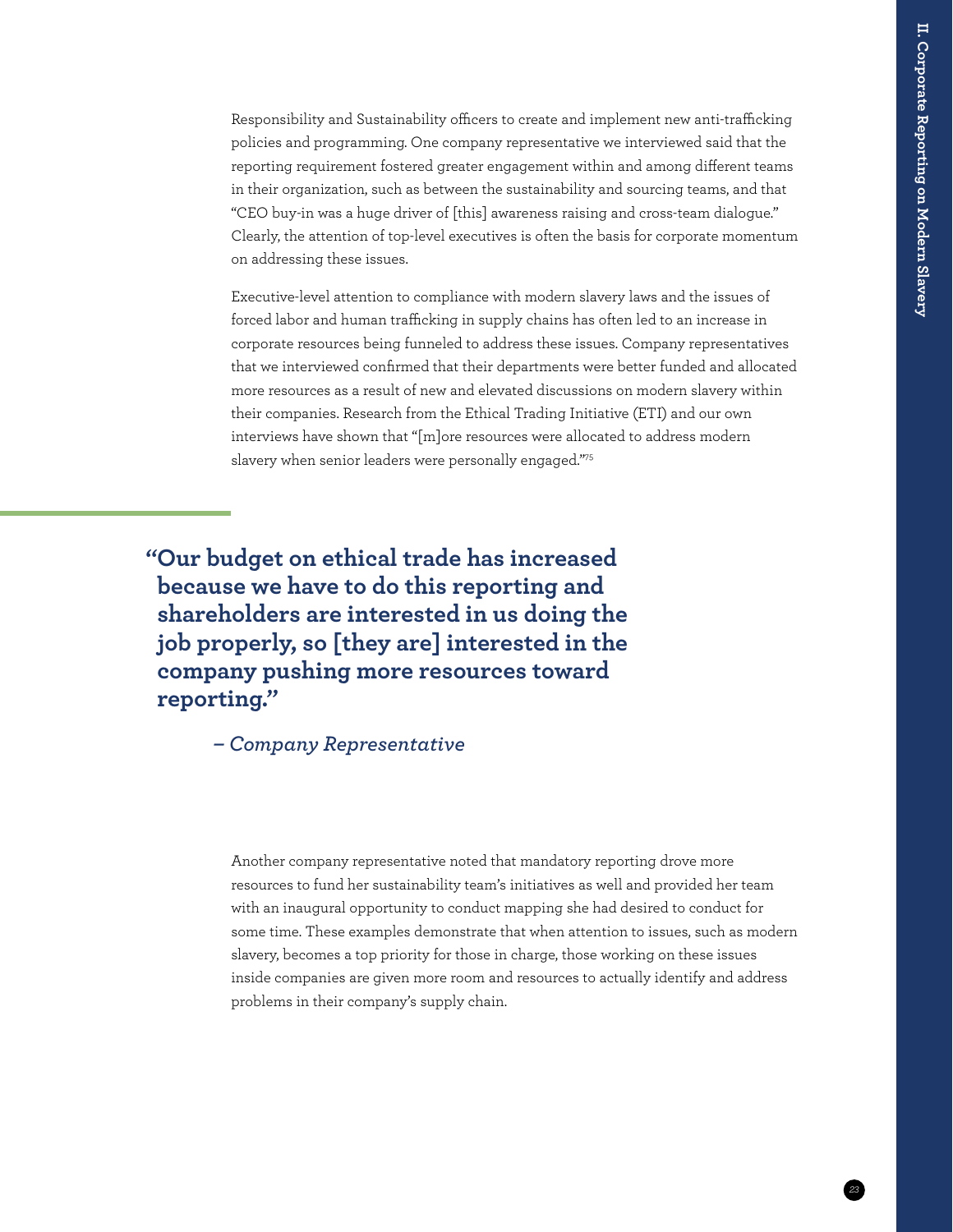#### *Increased Access to Corporate Information*

Modern slavery statements provide non-corporate stakeholders with information they would not otherwise have and a unique venue through which to learn about company policies and practices. While some civil society representatives dispute the value in policy-oriented disclosure, CSOs must first understand what is in company policies to evaluate the effectiveness of that policy or to use it as a leverage tool to push companies to change policies and practices. Company and consultant stakeholders interviewed for this report commonly offered the refrain that it takes time for companies to respond to changes in reporting requirements and to adopt structures and mechanisms for reporting. This adjustment time may provide an explanation for why many companies' first and second year modern slavery statements have been focused more on outlining and publishing their policies, rather than explaining how their policies are implemented. From a civil society standpoint, policy information remains valuable in that it is information about company practice and culture that is otherwise unavailable, but policy information must be complemented with further explanation of policy implementation, supply chain mapping, and other topics, which are discussed later in this report.

#### *Tracking Corporate Performance*

Where modern slavery acts have mandated annual reporting, CSOs, trade unions, and investors have been better equipped to track companies' performance in addressing modern slavery year-on-year. Tracking performance has enabled those stakeholders to help businesses improve their analyses and practices where appropriate. According to ICAR and the CORE Coalition's submission to the Australian MSA inquiry, "[r]equiring this disclosure annually is key as it enables comparison from one year to the next, which allows stakeholders to identify companies that are improving their practices and those that are not.["76](#page--1-23) For example, Ergon, a business and human rights research and consulting services firm, published a report in October of 2018 in which they compared 150 company statements across two reporting periods. It found that while reporting on company policies to address modern slavery is strong, "the quality of reporting in terms of content, scope and detail has remained the same with no appreciable change in quality. This finding holds across nearly all the topics recommended to be covered in statements and is disappointing if reporting is regarded as a true reflection of enhanced activity.["77](#page--1-43)

While improvements in quality of statements year-on-year are still quite rare, a few companies that take seriously their responsibility to report under existing modern slavery legislation have provided improved information each year since their first statements were published.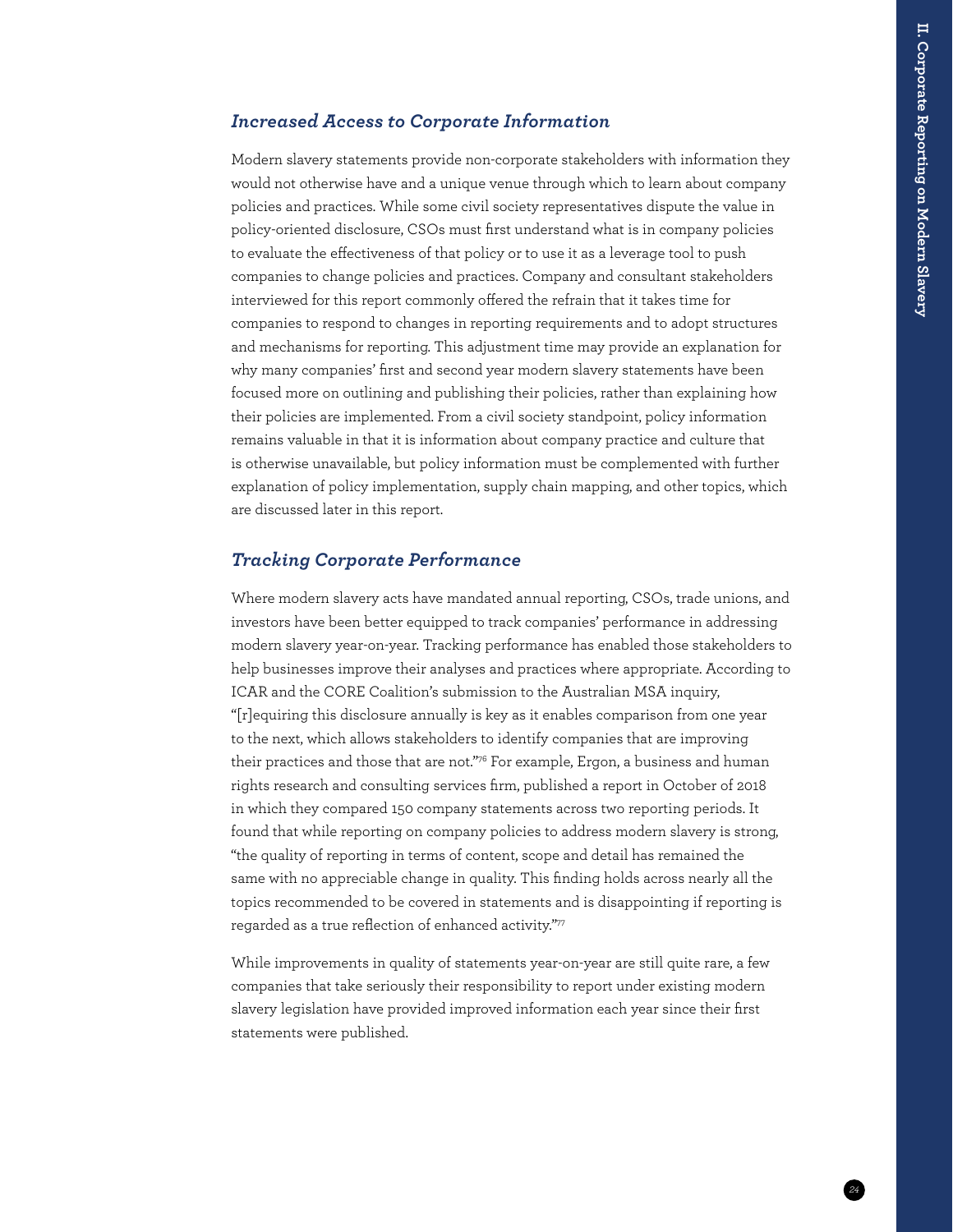### **MARKS & SPENCER**

**2015/16:** M&S describes relevant policies and its Global Sourcing Principles but provides little information about identified risks.<sup>1</sup>

**2016/17:** M&S expounds on its policies, governance structure, and strategy for addressing modern slavery;<sup>2</sup> describes its engagement with civil society groups and affected stakeholders; and identifies numerous examples of product-based and geographical risks of modern slavery in its supply chain that it planned to continue to monitor.3

**2017/18:** M&S details new initiatives with expert CSOs to conduct human rights impact assessments, the process through which it identified the impacts, and the outcomes of the assessment, including a description of the risks identified through case studies and the changes in company practice as a result of the assessment.<sup>4</sup>

Each year M&S used key performance indicators (KPIs) to set and document annual goals and to measure their own progress.

In some instances, it appears that these improvements come as a direct result of company engagement with other stakeholder groups to better understand what the latter would like to see in published reports.

#### *Value to Investors*

Finally, the increased interest of investors in modern slavery reporting has helped to incentivize companies to report under new and emerging modern slavery disclosure laws. Investors are paying closer attention to the information that companies are including in their reports and are increasingly connecting reporting to better forecasting of long-term sustainability and sustainable growth. As of 2018, more than one in every four dollars under professional management is invested in socially responsible investments  $(SRIs),^78$  an increase of 38 percent in the past three years. Our interviews confirmed that both companies and investment firms are recognizing the power of increased investor interest in human rights disclosures more broadly. Investors interviewed for this report also stressed that from now on companies that are not addressing modern slavery in their supply chains will increasingly face scrutiny from investors for not doing so and may face barriers in accessing capital.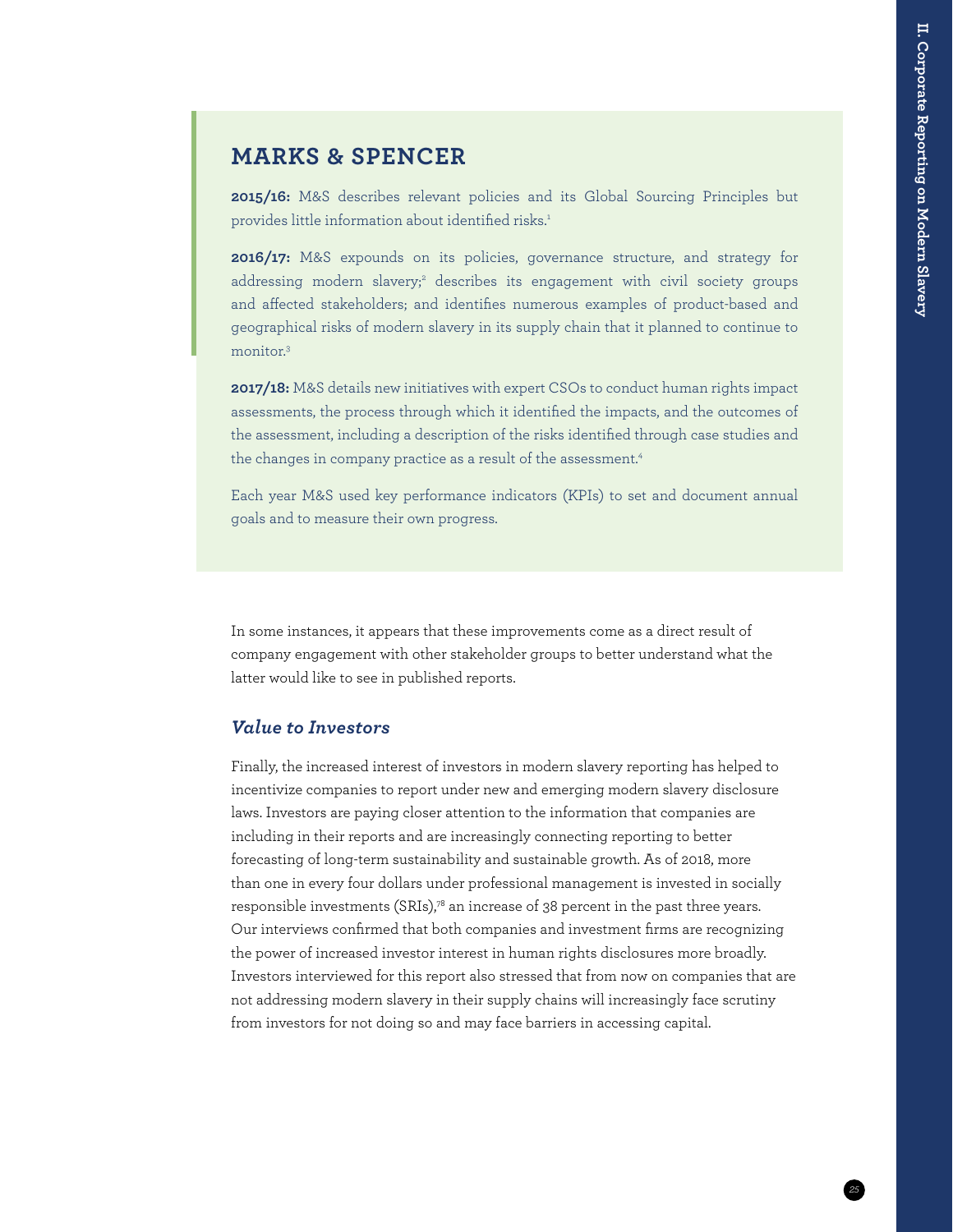**The Gaps in Reporting to Date**

 **"We need the basic elements of real transparency, including the mapping of a company's risks, followed by a thoughtful and specific discussion of the risks."**

*– Civil Society Representative*

#### *Compliance*

The gaps mentioned below only apply to companies that have been reporting under existing legislation. Many companies that fall within the legal parameters of the law are not reporting at all. These companies are often non-consumer facing or are otherwise insulated from the reputational damage that can be brought upon a company for not reporting. A high-level of non-compliance is reflected in the Business and Human Rights Resource Centre's (BHRRC) review of FTSE 100 companies. In 2018, BHRRC reported that approximately half of the 11,000 to 18,000 companies estimated by the U.K. Government to fall under the requirements of the U.K. MSA have published statements.<sup>79</sup> The report explains further that many companies have reported once but have failed to publish annual statements, and that some have recycled statements without making updates for the current reporting year.<sup>[80](#page--1-16)</sup> Consequently, a lack of enforcement on the part of the government has allowed non-reporting companies to fly under the radar. These companies are often hard to identify because no jurisdiction with a modern slavery law currently publishes a list of companies to which the legislation applies; therefore, CSOs and trade unions who might normally call attention to non-reporting companies find it much more difficult to do so and companies are less likely to comply without any threat of penalty.

A key rationale for transparency reporting is to encourage companies to build on existing reports so as to show continuous improvement and dedication to eradicating forced labor and human trafficking. However, analysis comparing the U.K. MSA reports of 150 companies between 2017 and 2018 found that only 54 percent had produced a new statement.<sup>81</sup> Among those who had produced an updated statement, only 58 percent incorporated substantial changes, while a significant minority (42 percent) had made no or only minimal changes[.82](#page--1-46) Additionally, as Ergon Associates' latest report on modern slavery statements notes, "[o]f course, companies cannot be expected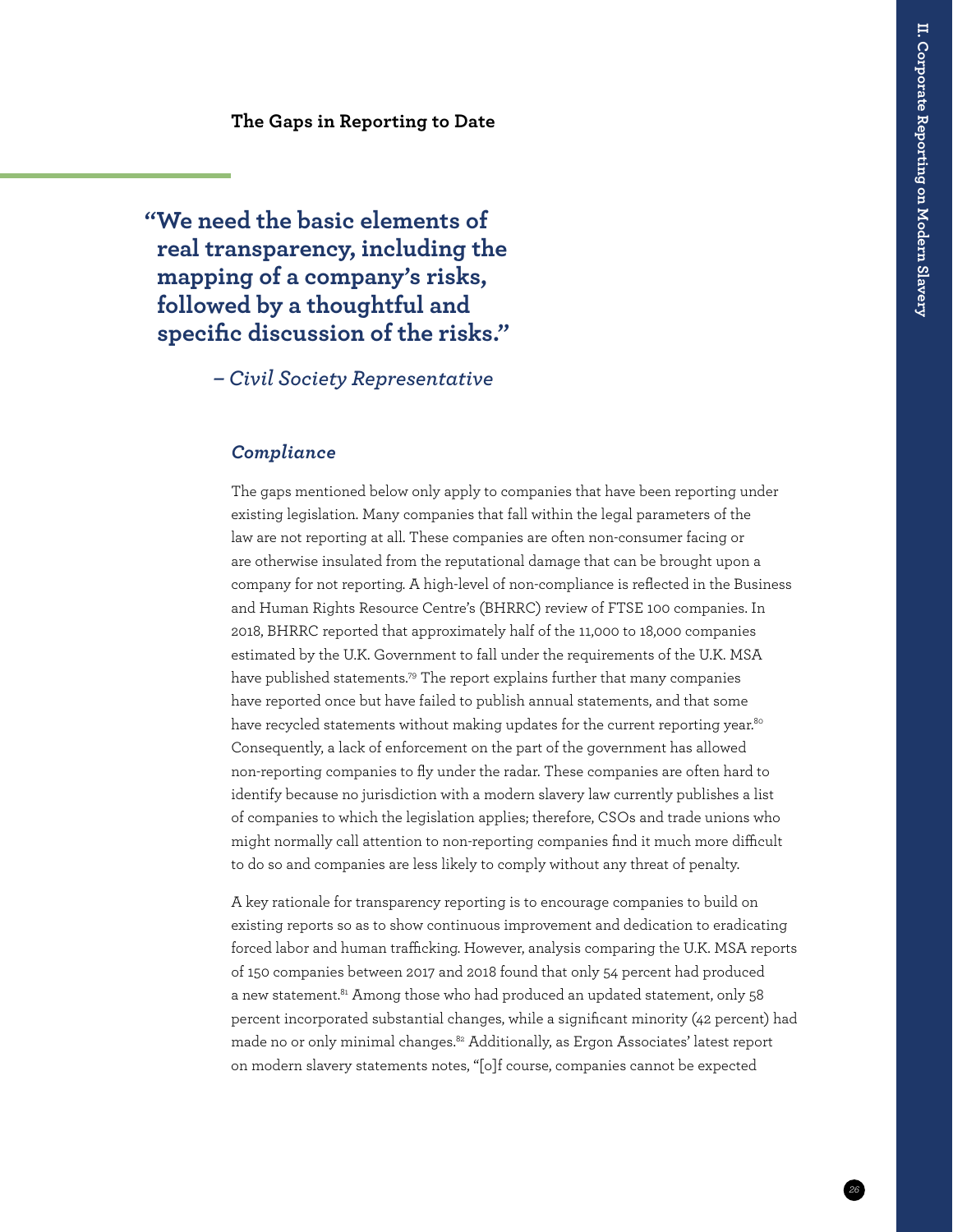to renew their due diligence processes on modern slavery every year, but we might expect reporting on new initiatives or disclosure of the results from risk assessments . .." that took place over the last reporting period.<sup>83</sup> If businesses do not include in their statements the steps they have taken to address forced labor and human trafficking in the last reporting period, it is impossible to track progress; and one may assume that companies' recycling of statements is a sign of having made no progress in the year.

Even where companies appear to be in compliance with the law, sometimes they are not. One stakeholder from the civil society consulting world noted that she has seen instances of businesses farming out executive level sign-offs to the regional heads of companies. This stakeholder noted that "executive signoffs on company statements are increasingly done at the regional level, rather than at the level of the headquarters because companies see this as another way to limit their liability" in the event that legal battles ensue. Other stakeholders seemed unaware of this issue but noted that it was not consistent with the spirit of modern slavery reporting requirements and called for a renewed push for someone at the global level to sign-off on statements to ensure that the liability and responsibility for supply chains lies ultimately at the global level.

#### *Lack of Substantive and Specific Information*

A review of over thirty statements under the U.K. MSA and the CTSCA revealed, and our interviews confirmed, that modern slavery reporting remains primarily a tickthe-box exercise. At present, modern slavery and TISC statements are excessively focused on describing company policies, rather than demonstrating how these policies are being implemented, the effectiveness of the policies, and what is being revealed through their implementation. $84$  The lack of information beyond policies prevents other stakeholders from truly understanding how businesses identify, respond to, and remediate risks and instances of forced labor and human trafficking in their supply chains. These deficiencies in reporting prevent CSOs, trade unions, and investors from providing feedback and guidance to companies in instances where their practices may be contributing to human rights harms in their supply chains. Currently, with the exception of only a few companies, statements do not address how their policies are being implemented; if their policies have helped them to identify risks or instances of forced labor and human trafficking in their supply chains; how their policies have helped them to change their supply chain activities to mitigate the risks identified; or in what ways their company has provided remedy to victims of confirmed cases of forced labor and human trafficking in their supply chain. In order to facilitate meaningful reporting, companies should explain in detail how their policies and processes work in practice and describe how they are being carried out.

Where companies are reporting under existing legislation, they speak more vaguely about general risks of forced labor and human trafficking in supply chains, rather than speaking about the specific risks of forced labor and human trafficking in their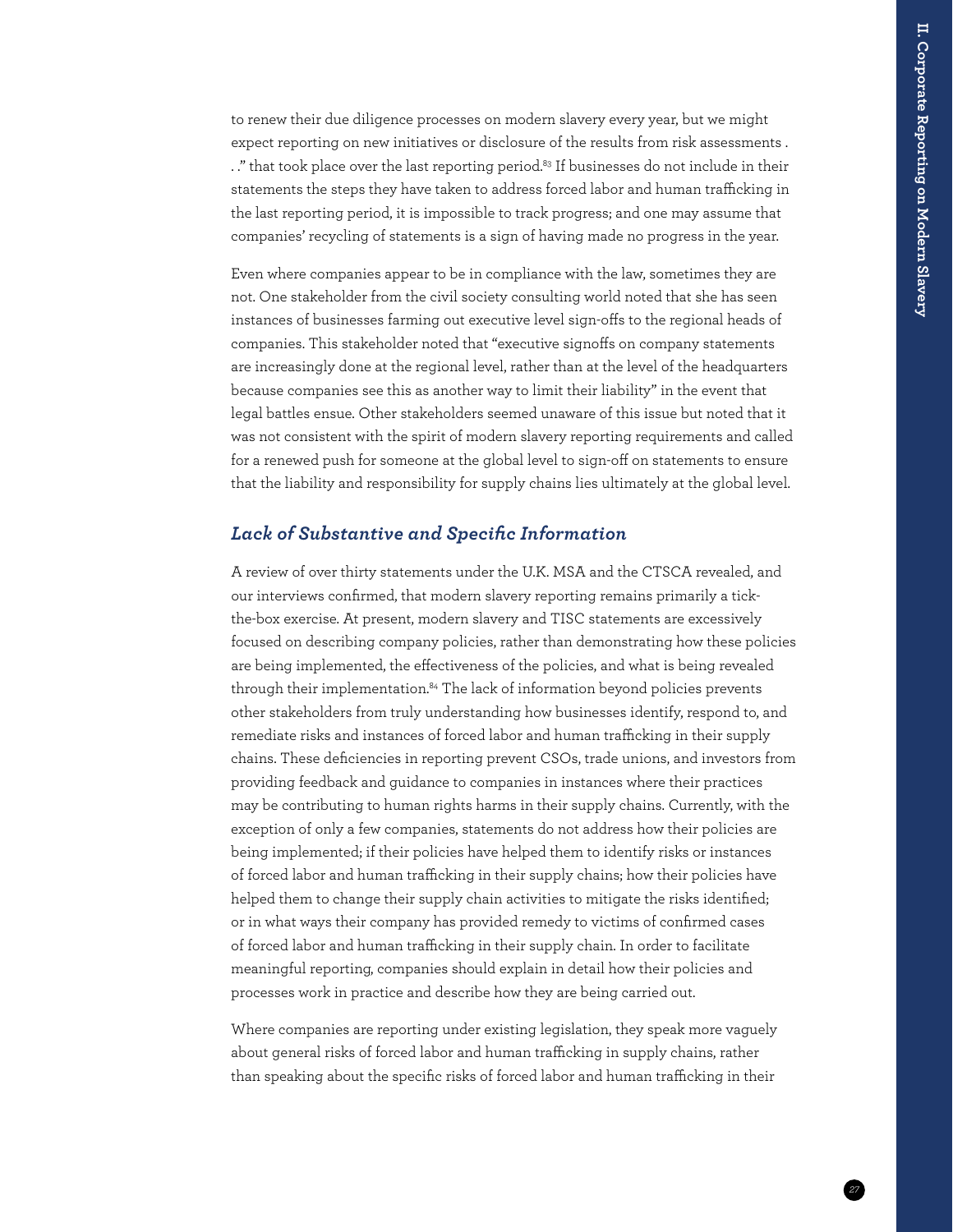own supply chain.<sup>85</sup> Analysis of company statements to date show that many failed to report on risks associated within specific sectors or in relation to specific products. Research into reporting by electronics sector companies reveals that only 23 out of 79 (29 percent) of the statements analyzed demonstrated awareness of sector-specific risks of forced labor and human trafficking, such as those related to the sourcing of raw material and production of electronics.<sup>86</sup> Another study that looked at statements of companies operating in sectors or sourcing materials associated with a heightened risk of forced labor and human trafficking found that almost two-thirds did not make reference to sector or product-specific risks.<sup>[87](#page--1-32)</sup> For example, companies will mention that migrant laborers are vulnerable to forced labor and human trafficking in global supply chains, but they do not address how migrant laborers in their supply chainsor in specific countries from which they source- might be more at risk of forced labor and human trafficking as a result of how they do business. Where statements do discuss specific instances, they generally speak to instances of non-compliance with a company's code of conduct. When these non-compliances are identified, companies will generally report that they took remedial steps, but frequently do not describe the remedial steps or whether and how they ensured that those steps would help to prevent reoccurrence in the future.

Unfortunately, detailed information on risk assessment and mitigation processes is rare.<sup>88</sup> As one stakeholder noted: "the biggest information gap relates to how [companies] did their due diligence, how they assessed risks and addressed them."<sup>89</sup> In fact, most companies neglect to discuss how they identify risks in their supply chains and which of the risks are the most pressing or salient. A commonly-cited 2017 report from the U.K. Joint Committee on Human Rights on the operation of the Modern Slavery Act highlighted that 35 percent of statements under the Modern Slavery Act did not discuss risk assessment processes, and two-thirds of statements did not identify priority risks; most companies were simply disclosing general information about their existing policies.<sup>90</sup> Companies generally do not identify their business practices and sourcing decisions as drivers of risks of forced labor and human trafficking in their supply chains. Additionally, most companies do not address how the countries from which they source and in which their products are manufactured may present risks of forced labor and human trafficking in their supply chains, specifically where operating countries have weak legal structures. The box below provides one of the better examples of how a company identified and discussed risks of modern slavery in its supply chains in its modern slavery statements.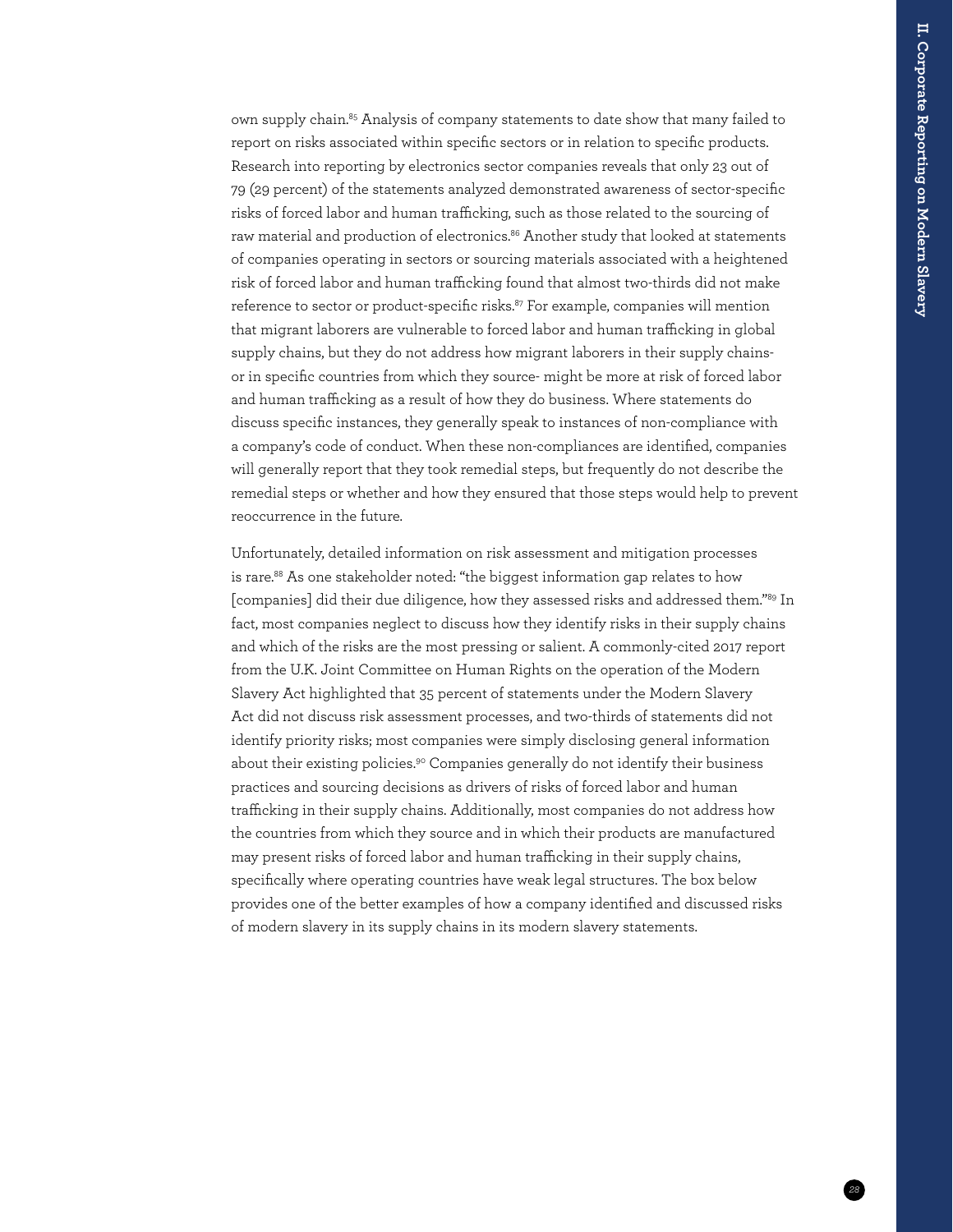### **ASOS**

#### **How ASOS Determines Risk**<sup>5</sup>

*"ASOS recognises that there is a risk of modern slavery in any area of our business where there is:* 

- • *Migrant labor (country to country or within a country)*
- • *High presence of vulnerable populations (such as refugees/ethnic minorities)*
- • *Young workers and risk of child labor*
- • *Contract, agency and temporary workers*
- • *Women workers*
- • *Outsourced human resources function*

*ASOS' approach to risk assessment comprises of desk-based research, supply chain mapping and audit, as well as focused due diligence and stakeholder engagement. In particular, we have partnered with Anti-Slavery International, which act as our 'critical friend', helping to ensure that our human rights due diligence process is robust and that we are continuously reviewing and mitigating new risks in our supply chain."* 

#### **ASOS's Risk Identification and Steps Taken**<sup>6</sup>

*"ASOS' due diligence processes have identified a number of potential modern slavery risks that could be present within our business operations and supply chain. These risks have been summarised in the table below, along with preventative steps taken and a set of commitments based on gaps apparent in ASOS' existing programmes. We have worked with Anti-Slavery International throughout the process. These are our particular focus areas."* 

#### **2018's Focus Areas Included**

- • *Migrant Labor*
- • *Refugee Labor*
- • *Child Labor and Young Workers*
- • *Contract, Agency and Temporary Workers*
- • *Women Workers*
- • *Outsourced HR Functions*
- • *Third-Party Brands*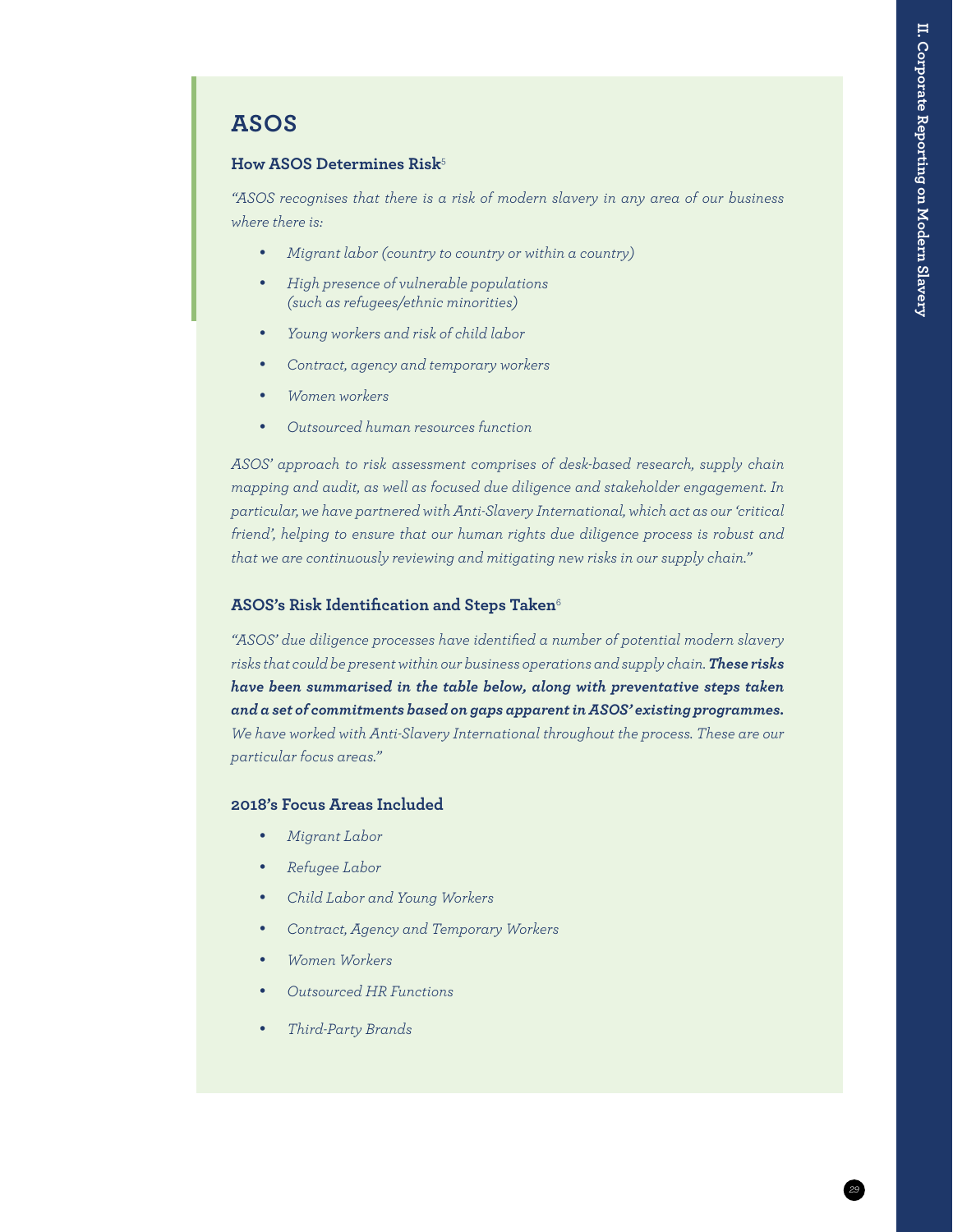#### *Lack of Incentive to Go Above and Beyond the Requirement*

Where companies are reporting, there is currently a wide variety in quality and information covered in published modern slavery and TISC statements. What gets included in these statements is greatly affected by an individual company's approach to their responsibilities under any of the MSAs. If a company is most worried about legal compliance, rather than about adhering to the spirit of the law, it will likely read the government guidance and will seek to follow it closely. In the case of the CTSCA, our review of company statements has shown that companies are primarily concerned with fulfilling the government mandate that their statements cover their actions on verification, audits, certification, internal accountability, and training. Very few companies that published statements under the CTSCA went beyond these categories. It appears that where a company publishes a joint statement, under the U.K. MSA and CTSCA, it is much more likely to go beyond the prescribed categories of the CTSCA. In the case of the U.K. MSA, we saw more of a variety in the topics covered because the U.K. government guidance was not as clear in terms of what topics should be covered in a statement; the MSA simply provides topics about which companies "may" publish information. Several companies we interviewed noted that a lack of governmental guidance or a lack of concrete or quality governmental guidance left them guessing as to what information was most pertinent to include in their statements. Some companies felt that the CTSCA was too limiting in its prescribed categories, while the U.K. MSA did not give enough guidance. At the same time, other companies said that compliance was made much easier given the existing litany of government and CSO guidance.

#### *Company Approach to Statement Drafting*

Additionally, to whom a company assigns the task of reporting can affect the information that is included in a published modern slavery statement. During our consultations, participants discussed how a modern slavery statement drafted by either a Corporate Social Responsibility or Sustainability officer, in-house counsel, or a marketing person would be vastly different from one another because of the focus of each person's job. One can quickly discern a company's commitment to reporting on their supply chain activities by understanding its corporate structure and to whom it tasks the drafting of its modern slavery statement. Even where companies have some sort of sustainability department, that department's ability to create and implement programs will vary depending on whether the company empowers it to do so.

When looking further into why businesses task different actors with oversight of their statements, we learned that businesses have a fear of legal liability as a result of reporting. Companies stated that they worry that putting more information in the hands of the public could leave them vulnerable to increased legal liability. This fear can be better contextualized by looking two court cases that have emerged as a result of increased disclosures<sup>[91](#page--1-10)</sup>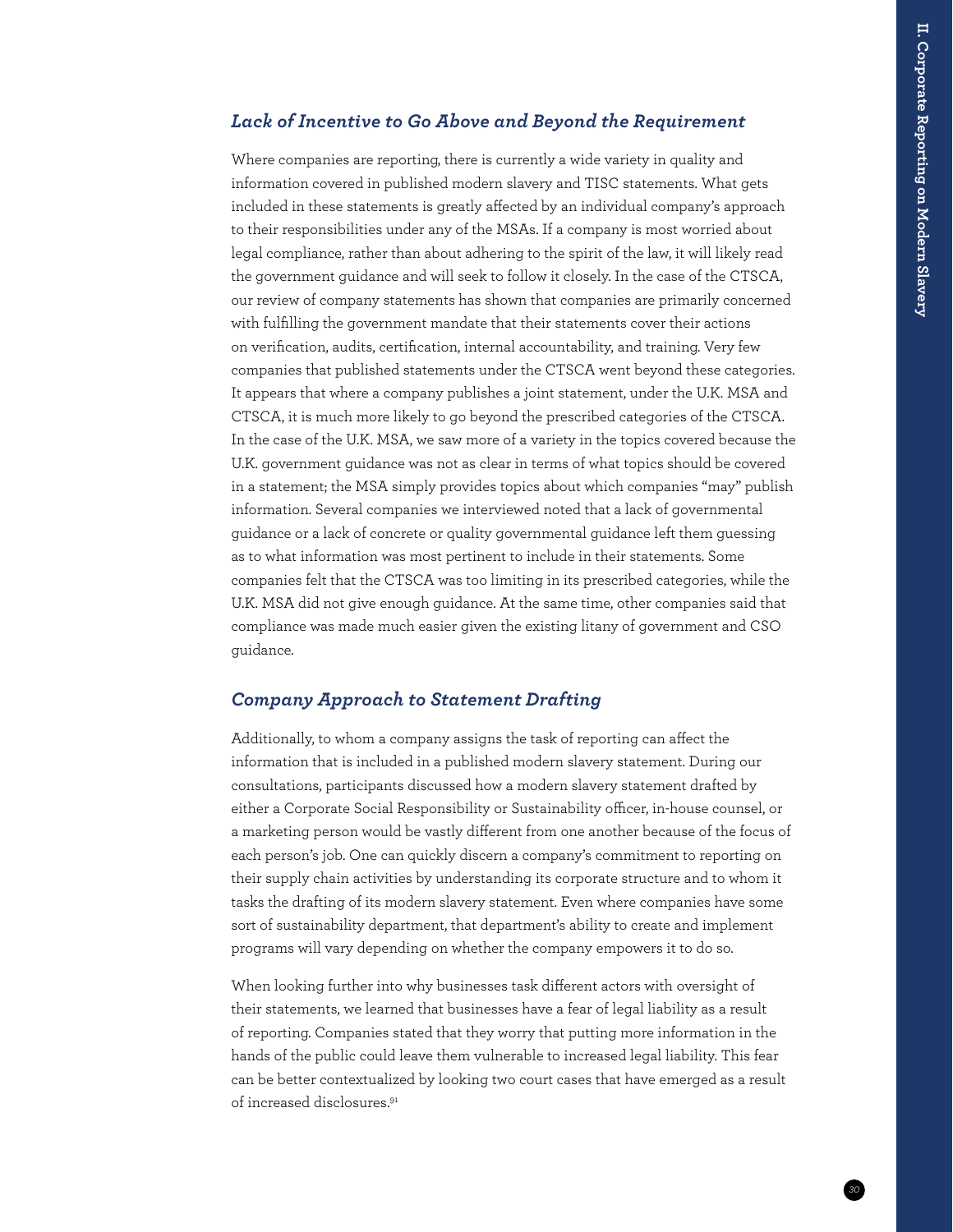Because of the way that companies approach their statements and the information that they decide to include, CSOs we have spoken with have explained that the information currently being made available by companies is not detailed enough to be useful and is not currently being used by frontline organizations or workers. One civil society representative explained that the information is not being used because it is of poor quality. Thus, the information included in statements to date has had little impact on preventing forced labor in these supply chains.

These gaps are reflective of the way in which companies view the perceived benefits of reporting and risk of accountability if they do not fully comply. When asked, many companies said they had already become accustomed to various reporting requirements and expectations, so this additional report did not change reporting or businesses practices for them. This shows a lack of understanding and attention to the issue of modern slavery reporting on the part of companies. As the next section will explore, most companies do not see their own practices as a cause of forced labor or human trafficking in their supply chains; they therefore fail to take any action to change the way in which they approach their sourcing or requests for production. This gap shows the need for outcomes oriented and risk-based reporting.

## **TOWARDS OUTCOMES III. ORIENTED AND RISK-BASED REPORTING: WHERE WE WANT TO BE**

#### **A. Corporate Practices for Better Reporting**

Following the gaps identified in existing modern slavery legislation and current reporting, this section looks at the type of information that companies should include in their reports that would on the one hand indicate they have undertaken effective internal processes for identifying and mitigating the risks of forced labor and human trafficking, and on the other would provide external stakeholders an adequate basis for assessing company due diligence.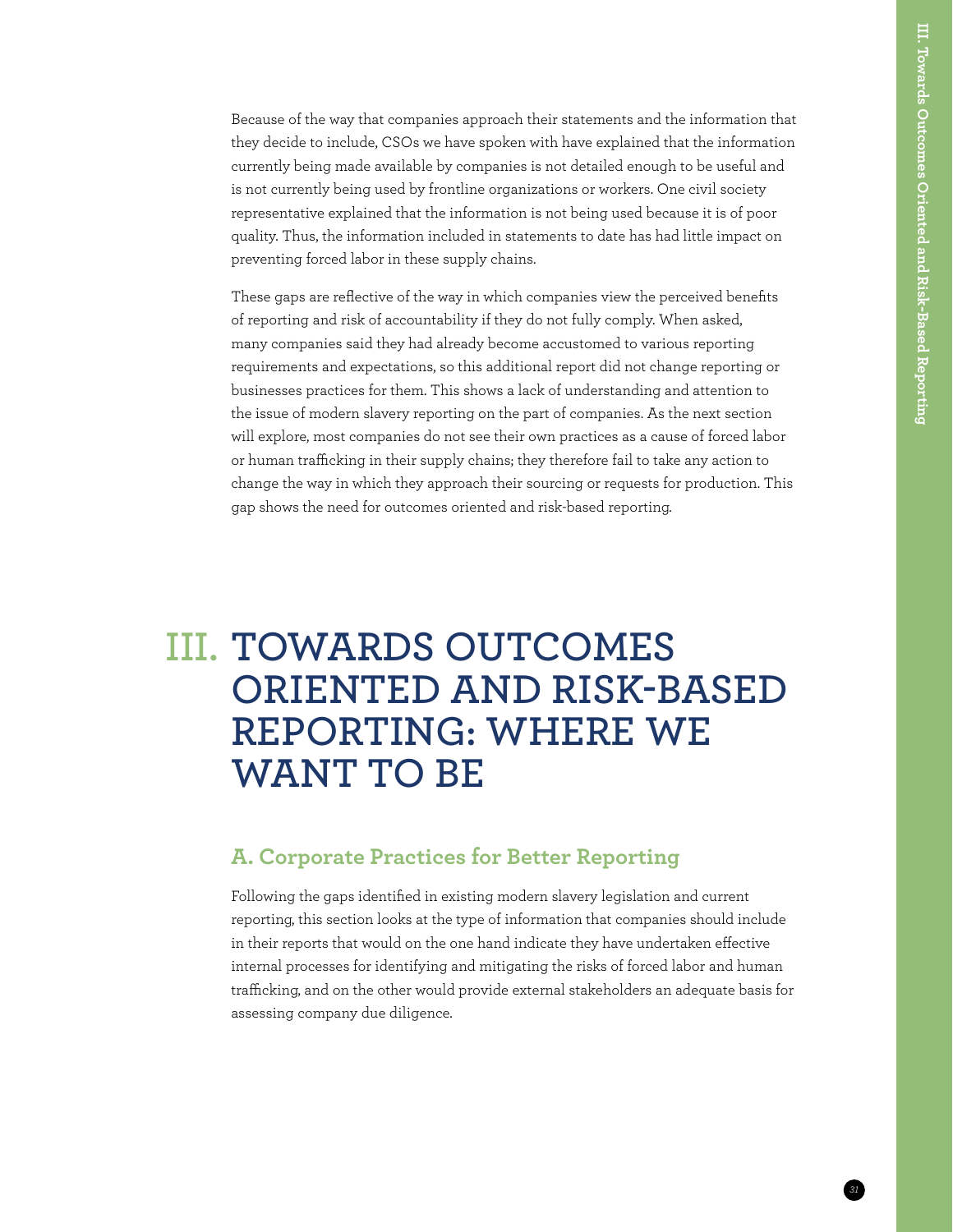#### **Understanding Forced Labor and Human Trafficking**

Our interviews with a wide range of stakeholders confirm that effective reporting on due diligence must begin with a proper understanding of the factors driving forced labor and human trafficking. Unfortunately, forced labor and human trafficking tend to be framed in both international and domestic anti-trafficking responses as largely random occurrences resulting from the actions of criminal individuals or networks.<sup>92</sup> Framing criminality as the main driver of forced labor and human trafficking allows states and business to identify and address only one subsection of cases, while remaining silent on, or even reproducing, conditions that lead to routine forms of labor abuse.<sup>93</sup> Rather than occurring primarily as a consequence of criminal activity, our research and stakeholder interviews underscore that forced labor and human trafficking arise out of a context of widespread labor abuse and exploitation. Research shows that where labor abuses such as non-payment of minimum wage, unfair dismissals, forced and unpaid overtime, denial of benefits, and denial of the rights of freedom of association and collective bargaining are prevalent and left unchecked, more severe exploitation often develops.[94](#page--1-49) Forced labor and human trafficking are thus positioned at one end of a continuum of work standards that range from decent work through to minor labor standards violations all the way to extreme exploitation and are driven by many of the same dynamics and drivers.<sup>[95](#page--1-14)</sup> Addressing forced labor and human trafficking primarily within a criminal justice framework also ignores the systemic drivers of labor abuse and exploitation, such as government policies and company practices, leaving these drivers of risk unaddressed. [96](#page--1-46)

The necessity of addressing the full spectrum of labor abuse and exploitation was echoed by several research respondents. One government stakeholder stated:

 **"There is a gap in business knowledge about lowerlevel abuses, and the focus is very much on modern slavery. Does [only reporting on modern slavery offences] mean that the eye has been taken off of low-level exploitation? Only focusing on the serious cases allows business to ignore the lowlevel cases. You need to look at the end to end continuum of exploitation."**

*– Government Representative*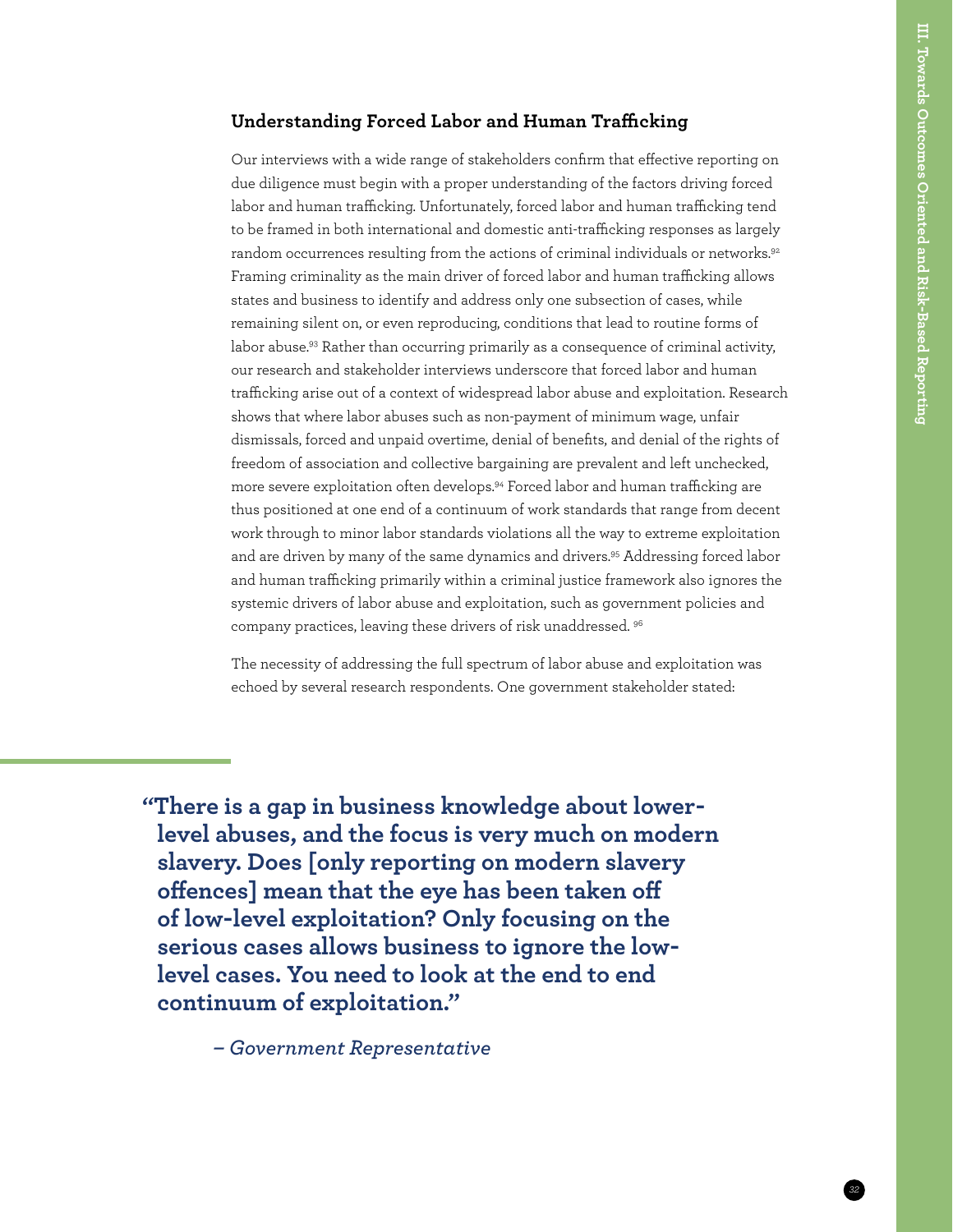Effective human rights due diligence around forced labor and human trafficking must thus begin with a proper conceptualization of and understanding of the broader factors driving labor exploitation, a perspective requiring companies to shift their efforts from identifying and reacting to individual instances of forced labor and human trafficking to adopting systemic measures to prevent violations in the first place.

Companies should also be aware that women and girls are differently and disproportionately affected by forced labor and human trafficking. According to 2017 data, over 70 percent of victims of modern slavery are women.<sup>[97](#page--1-35)</sup> In this context, businesses should integrate a gender-sensitive approach when seeking to address forced labor and human trafficking in their supply chains, including by conducting gender-sensitive human rights due diligence, collecting and disclosing gender disaggregated data, and providing gender-sensitive training to their staff.[98](#page--1-19)

#### **Identifying Risks**

#### *Mapping Suppliers*

Companies must have a clear picture of their entire business supply chains, including where their suppliers and subcontractors operate, what they produce, how the work is performed, and by whom, in order to comprehensively identify and address risks of forced labor and human trafficking in their business operations. In other words, they need to have a comprehensive understanding of their business operations down to the lowest rank of their supply chain. And while many companies have mapped and reported on their direct (tier one) suppliers, it is much rarer for companies to go beyond the first tier[.99](#page--1-41) As a result, companies cannot effectively know the risks present in their supply chains. As one government representative put it, they simply "don't know what exploitative practices might be taking place," and therefore are undermining their business operations. According to a civil society stakeholder interviewed for this report, "even companies who have incorporated [codes and compliance programs] in operating procedures will still confront modern slavery because they don't fully understand and control their supply chains. Buyers may have a sense of their first tier [suppliers] but have no idea beyond that."

Supply chain mapping is crucial for transparency reporting to be effective, yet it can be a resource and time-intensive process. A number of company representatives interviewed for this report noted that their companies had been unable as of yet to fully map their suppliers beyond the first tier. Some were critical of what they saw as the prioritization of supply chain mapping over effective action and remedy, saying they felt that "there is too much risk mapping going on. . . too many resources go into mapping -companies are obsessed with mapping and don't deliver any action." They felt a more productive approach in the short term, especially for companies that have particularly complex or long supply chains, would be for companies to prioritize their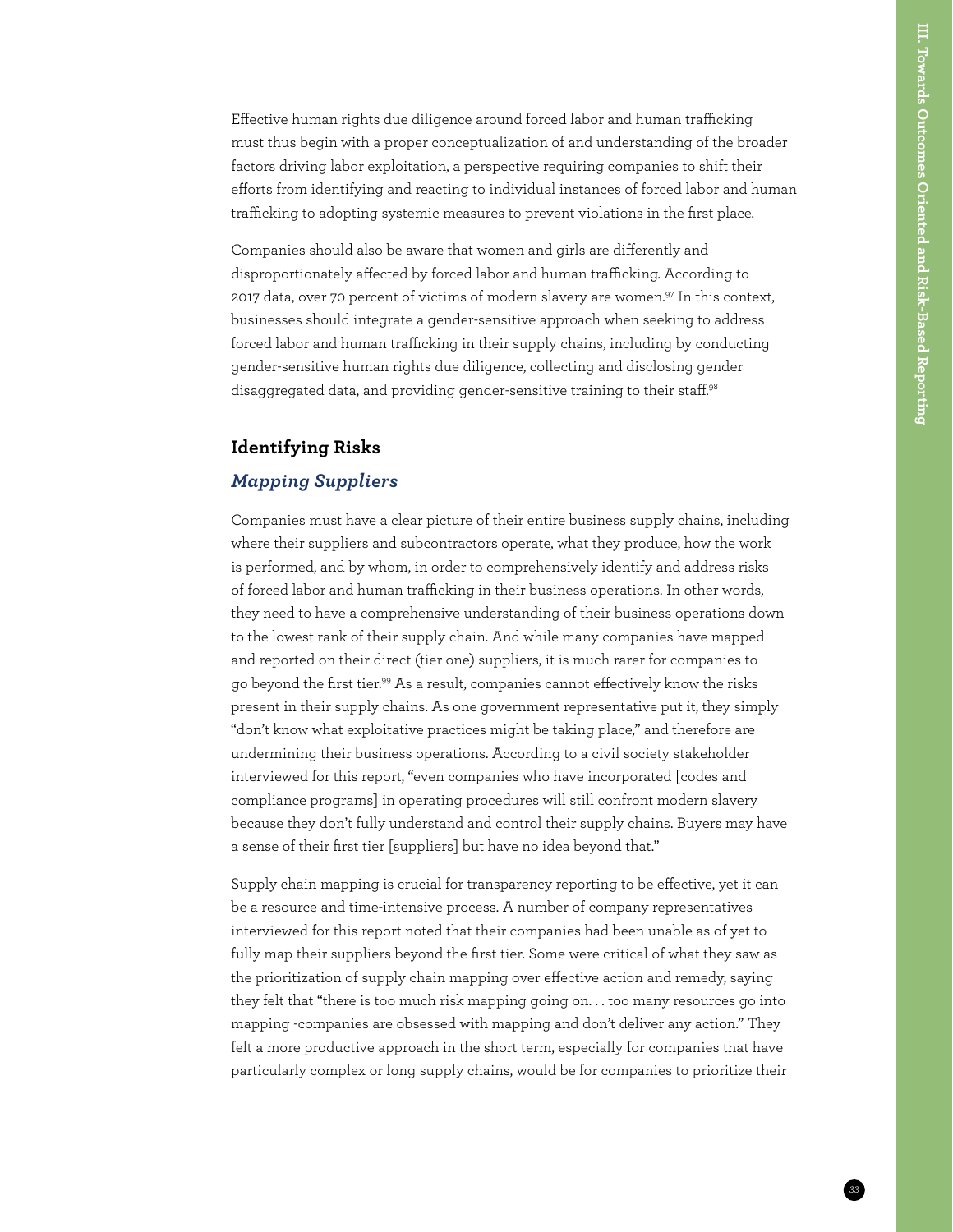efforts, while working systematically and progressively to build a more complete picture of each tier of suppliers over time. However, to make sure continuous progress is made towards full transparency on suppliers, companies should report on why and how they have prioritized certain actions over others, as well as the timeframe in which they intend to complete their supplier mapping.

Reporting on the drivers of risks identified is not only a learning process for the company itself, but also encourages peer learning and enables outside stakeholders to better engage with and, when necessary, hold companies to account. As one stakeholder noted: "The data that some companies are providing about the areas of risk and communities of risk is being used by other organizations to inform the due diligence activity they are taking at a local level." Mapping and reporting on supply chains provides a critical basis for CSOs, trade unions, regulators and other outside stakeholders to monitor, evaluate, and work with companies to provide guidance and training on identifying, mitigating and preventing forced labor. According to one trade union representative, one of the most important things for a company to do is to report fully on their supply chain by providing a full list of their suppliers. For example, in the apparel sector, the Transparency Pledge Coalition (a group of nine labor and human rights organizations) advocates for companies to align their disclosures with the Transparency Pledge, which represents a common minimum standard for corporate disclosures[.100](#page--1-50) In areas where there is the greatest risk, this would enable outside stakeholders, particularly CSOs operating locally, to take action.

While it is most critical for companies to disclose thorough information regarding suppliers in regions and sectors that are at greatest risk for having forced labor, there are few examples of full disclosure on the specifics of a company's supply chain being required. The Mandatory Clothing Retailer Code in New South Wales, Australia, provides one example.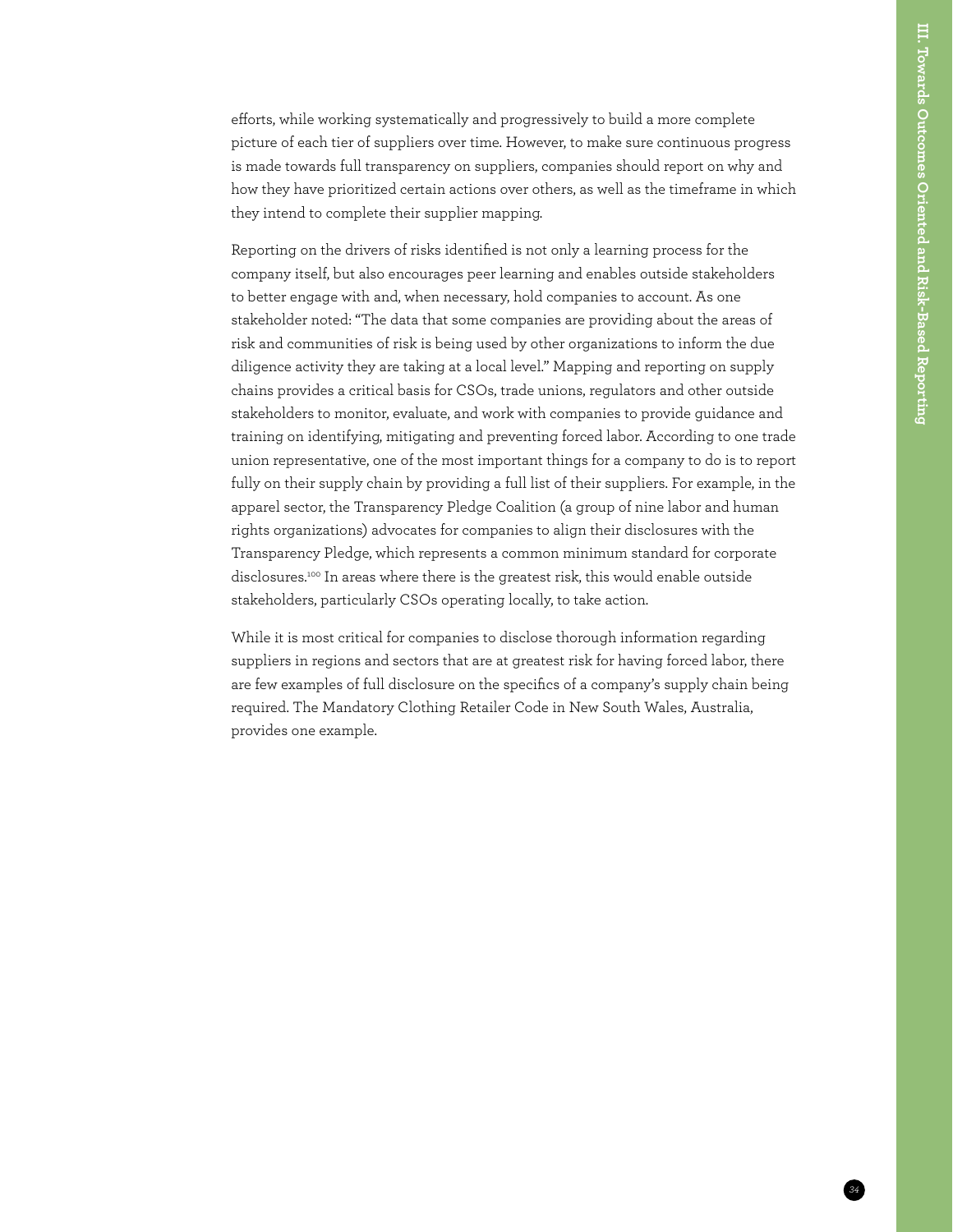## **Mandatory Clothing Retailer Code in New South Wales, Australia**

The New South Wales (NSW) Mandatory Retailer Code applies to all retailers, wherever they are based, who sell clothing products within NSW that have been manufactured or altered in Australia[.101](#page--1-51) It also applies to all suppliers and their contractors, wherever they are based, that supply NSW retailers with such clothing products.

Under the code, retailers and suppliers must include mandatory terms in their contracts that require contractors and subcontractors in the chain to inform them where and under what conditions goods are produced, including (a) all the addresses where work is performed; (b) whether outworkers are used; (c) the name and address of each outworker and the employer of the outworker; (d) the name and address of each contractor engaged by the supplier; and (e) the number and type of clothing products made under the agreement.[102](#page--1-52) Retailers at the top of supply chains are also required to record this information for work performed under all contracts for the supply of clothing products at every level of the supply chain, and to disclose it regularly and on request to the state enforcement agency and relevant trade union.<sup>[103](#page--1-53)</sup>

These obligations mean that clothing retailers are unable to deny knowledge of what happens in their supply chain beyond tier one of their supply chain. In addition, the dramatically increased transparency of the supply chain has allowed regulators, including the state and trade unions, to secure compliance on pay and conditions, health and safety standards, and worker compensation.<sup>104</sup>

#### *Risks Linked to Products and Services*

In addition to mapping their suppliers, companies need to be looking in detail at the risks associated with the nature of the sector they are engaged in and types of product and services produced. Companies should be asking questions such as "how does the fact that we are sourcing tomatoes from Italy define our risk?". As one government stakeholder noted: "Statements that aren't particularly good might say something generic about 'we've assessed our risk,' while the best statements outline which sectors, which countries, which groups are at risk, and that's very valuable information."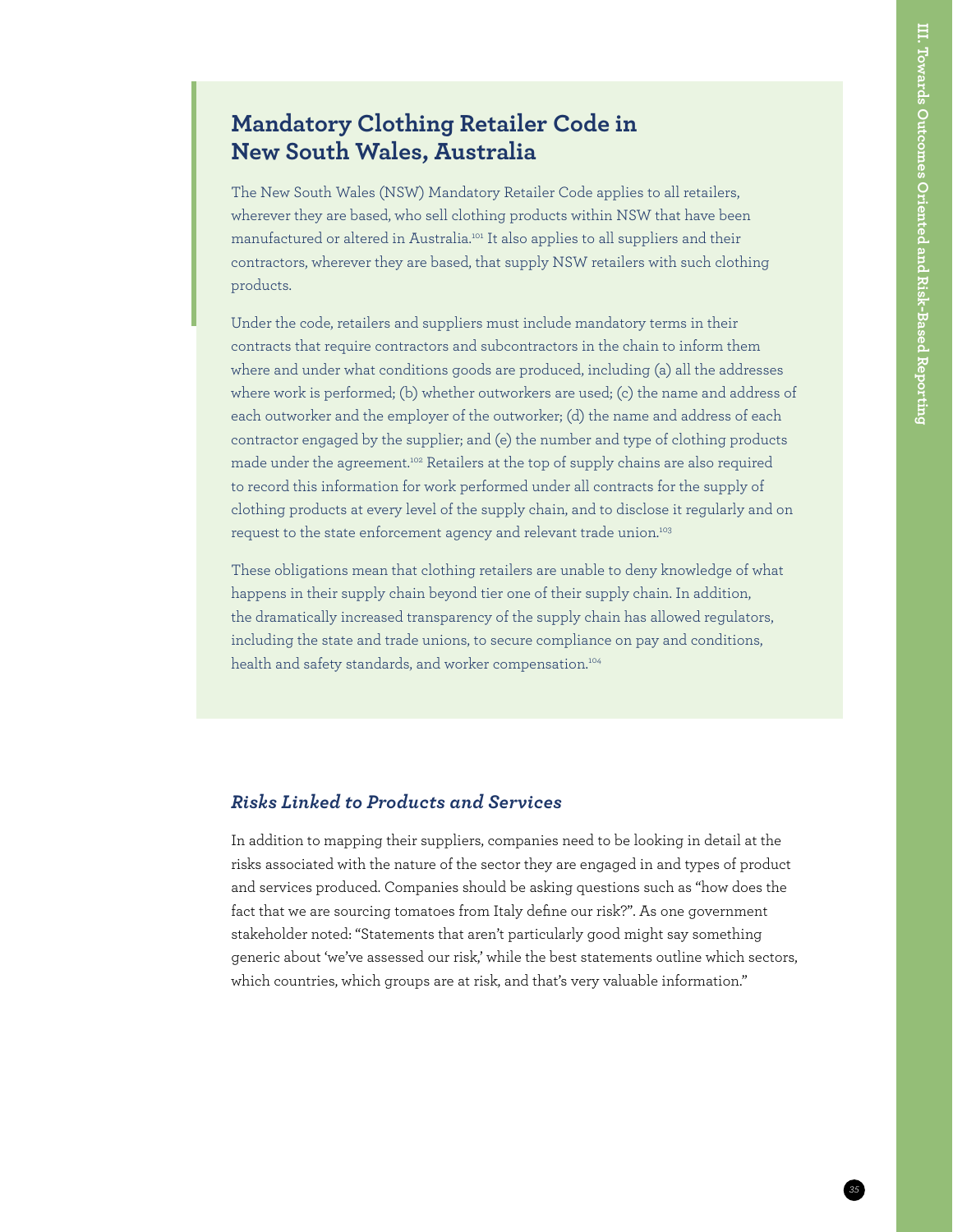#### *Risks Linked to the Workforce*

A key part of identifying what makes certain products or services more high-risk than others is understanding the characteristics of the workforce making the products or providing the services. No group of workers is inherently more vulnerable than another; it is social, economic and political injustices, as well as company employment practices, that create vulnerability. Companies need to examine how both structural and created vulnerability, even if unintended, can lead to higher risk of labor exploitation and take steps to mitigate this. Many common business practices unintentionally create a culture of vulnerability for workers. For example, in the apparel sector, there is an expectation of fast turnaround on orders, last minute changes and demands that lead suppliers to subcontract their work. In these instances, suppliers may rely on unregulated labor recruiters to quickly hire an adequate workforce to complete these orders on time. These practices are common in many other sectors as well.

A labor force that draws heavily on marginalized and generally vulnerable populations, including women, migrants, ethnic minorities, refugees, and other marginalized groups, will be more prone to labor exploitation, including the most extreme forms. The same is true of workers in non-standard forms of work, such as dependent or false self-employment, zero-hours contracts, and temporary, informal, on-call or agency-based work. While non-standard forms of work can offer advantages for both businesses dealing with fluctuating demand for goods and services and for workers dealing with the demands of modern life, they can also lead to the weakening of rights and protections for workers and increase the risk of forced labor and human trafficking. Workers in non-standard forms of work tend to have fewer workplace rights or protections. Combined with low pay, irregular hours and the possibility of losing work at short or no notice, non-standard and precarious forms of work render workers increasingly dependent on their employers and powerless to access the few workplace rights they have. Workers who are part of disadvantaged or marginalized groups also tend to be over-represented in non-standard forms of work, thus adding to their vulnerability.[105](#page--1-55)

Companies should be providing detailed information on the nature of their workforce, including the ratio of direct versus outsourced or contracted employees, permanent versus temporary or seasonal workers, and who in their workforce may be made vulnerable by external factors, such as restrictive immigration policies or pervasive poverty or gender inequality. They should also explain what steps are being taken to assess and mitigate the risks their workers face.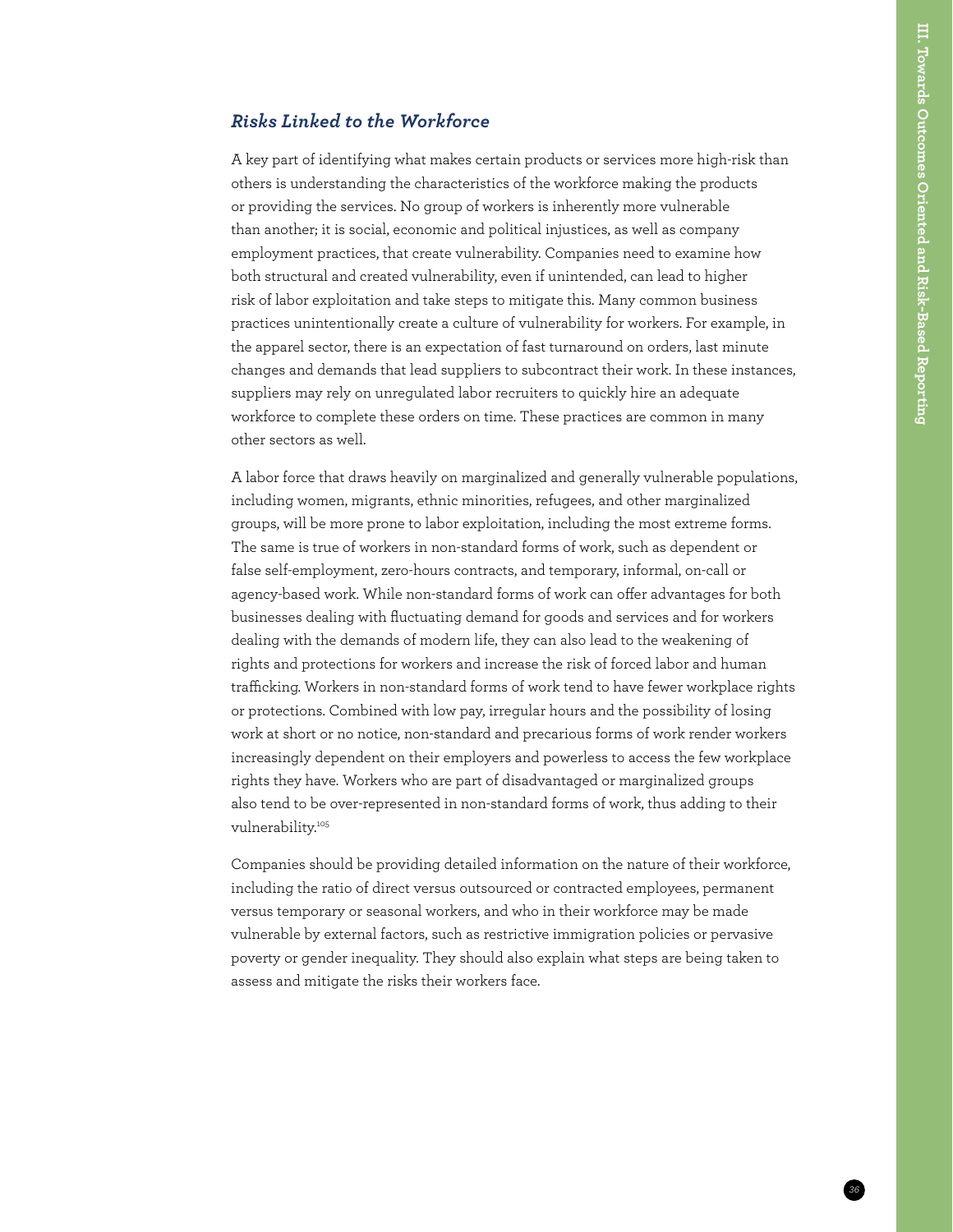#### *Reporting on Business Models and Practices that Drive Risk*

 **"What do you do when you identify that the way you do business is creating the risk? That really is at the absolute heart of it. The way that businesses operate . . . creates a lot of these risks. They would have to make very radical changes to business models and employment relationships [to address these risks]."**

*– Civil Society Representative*

The interviews conducted for this research revealed that a significant proportion of stakeholders felt that companies also need to examine and report on how their own business models and operating practices might be driving labor abuses and exploitation, including severe cases of forced labor and human trafficking. Research has identified a number of characteristics of business models and structures of global supply chains that may cause labor abuses, leading in some cases to forced labor and human trafficking[.106](#page--1-56) These are some of the key features that companies at the top of the supply chain must take responsibility for and address:

**Sourcing practices.** Due to their position in the supply chain, lead firms generally have disproportionate power to dictate terms and conditions to suppliers and exert downward pressure on prices.[107](#page--1-57) When lead firms put unsustainable pressure on suppliers to cut costs and delivery times, suppliers often pass risk and uncertainty onto workers by introducing insecure or precarious working arrangements, such as agency work and zero hours contracts, or engage in risky practices like unauthorized product or labor subcontracting.<sup>108</sup> Companies need to address how their sourcing practices may put pressure on suppliers and work with the latter to find sustainable solutions that do not compromise the rights of workers.

**Piece rate payments and unrealistic productivity targets.** Paying a fixed amount for each unit produced or action performed, regardless of time spent on the job, can lead to workers being unable to earn a decent wage or the legal daily minimum wage in a regular workday if productivity target are set too high.<sup>109</sup> It can also have negative health effects as workers try to speed up their production, skip breaks or extend their working hours in order to earn a living wage. Piece work has also been linked to sexual harassment and other abuse, as it can create power relations that enable supervisors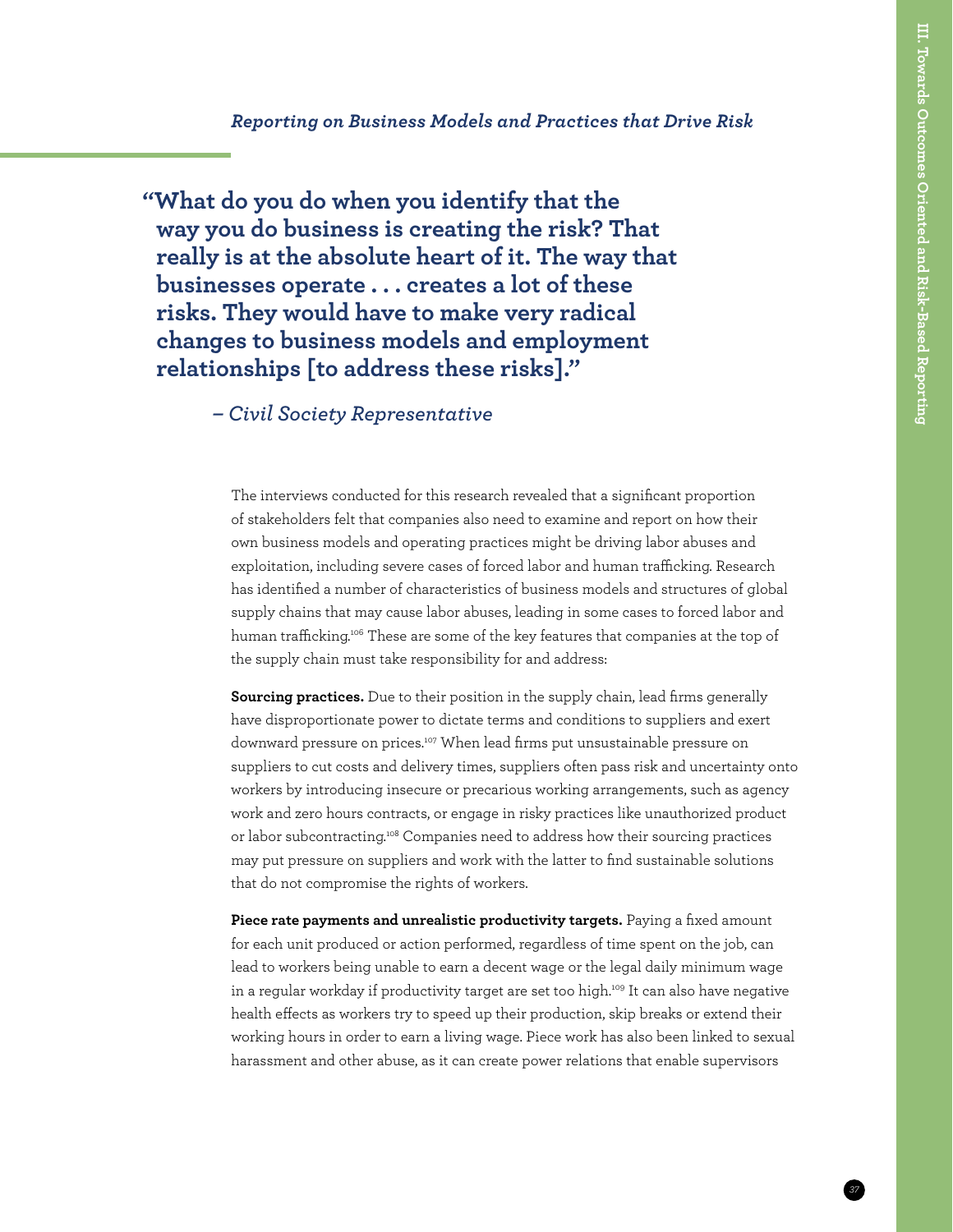to demand bribes in exchange for a positive report or assessment of a person's work performance.[110](#page--1-60) In the worst cases these employment practices result in extreme labor abuse, potentially leading to forced labor.

**Complex, extensive, and non-transparent product and labor supply chains.** The risk of forced labor and human trafficking increases as the number of layers and sub-contractors involved in a supply chain increases. The length and complexity of supply chains can make it difficult for lead firms to monitor and to enforce labor standards, particularly at the furthest reaches of the supply chain.<sup>111</sup> Business may be unaware of the labor abuses occurring in a highly devolved system, or may use the complexity of their supply chain as a way of denying knowledge of and responsibility for such practices.<sup>112</sup> Labor subcontracting can also obscure responsibility for working conditions and create barriers to remedying abuse, leaving workers with little means to address problems and claim their rights.<sup>113</sup>

#### **Reliance on labor intermediaries (recruiters, agents, or labor providers)**[114.](#page--1-64)

Extensive use of labor intermediaries to recruit, hire, or manage suppliers' workforces increases the likelihood of forced labor and human trafficking for labor exploitation[.115](#page--1-65) The triangular employment relationship created by the use of labor intermediaries creates a business incentive to cut labor costs[.116](#page--1-66) Labor providers' profit margins are determined by the difference between what they can charge their client (the employer or other intermediary) and what they pay the worker. Some intermediaries find themselves in a difficult position where they have limited control over what they can charge the client, so to maintain profit margins they reduce the sum paid to workers.<sup>117</sup> Some labor intermediaries minimize labor costs by further outsourcing to yet other labor providers with lower labor costs, including informal operators; using bogus selfemployment schemes to bypass usual employer obligations, such as social security payments; and charging workers for ancillary services such as accommodation or transportation.<sup>[118](#page--1-54)</sup>

Secondly, where lead firms have little oversight of labor providers and state regulation of labor intermediaries is limited, workers may be misinformed or deceived about the nature and/or conditions of the job for which they are recruited, or pay substantial fees to cover recruitment costs, leading to debt. Debt is a major driver of forced labor and trafficking for labor exploitation, as traffickers often use this to exploit workers.

#### *Risks Stemming from the Operating Environment*

The legal, regulatory, social, and business environments in which companies operate are critical factors in shaping labor standards and the potential for labor abuses.<sup>119</sup> Relevant factors include poor labor standards or limited state capacity to monitor and enforce workers' rights; poverty, inequality and discrimination; limited or no regulation of recruitment agencies and other labor intermediaries; restrictions on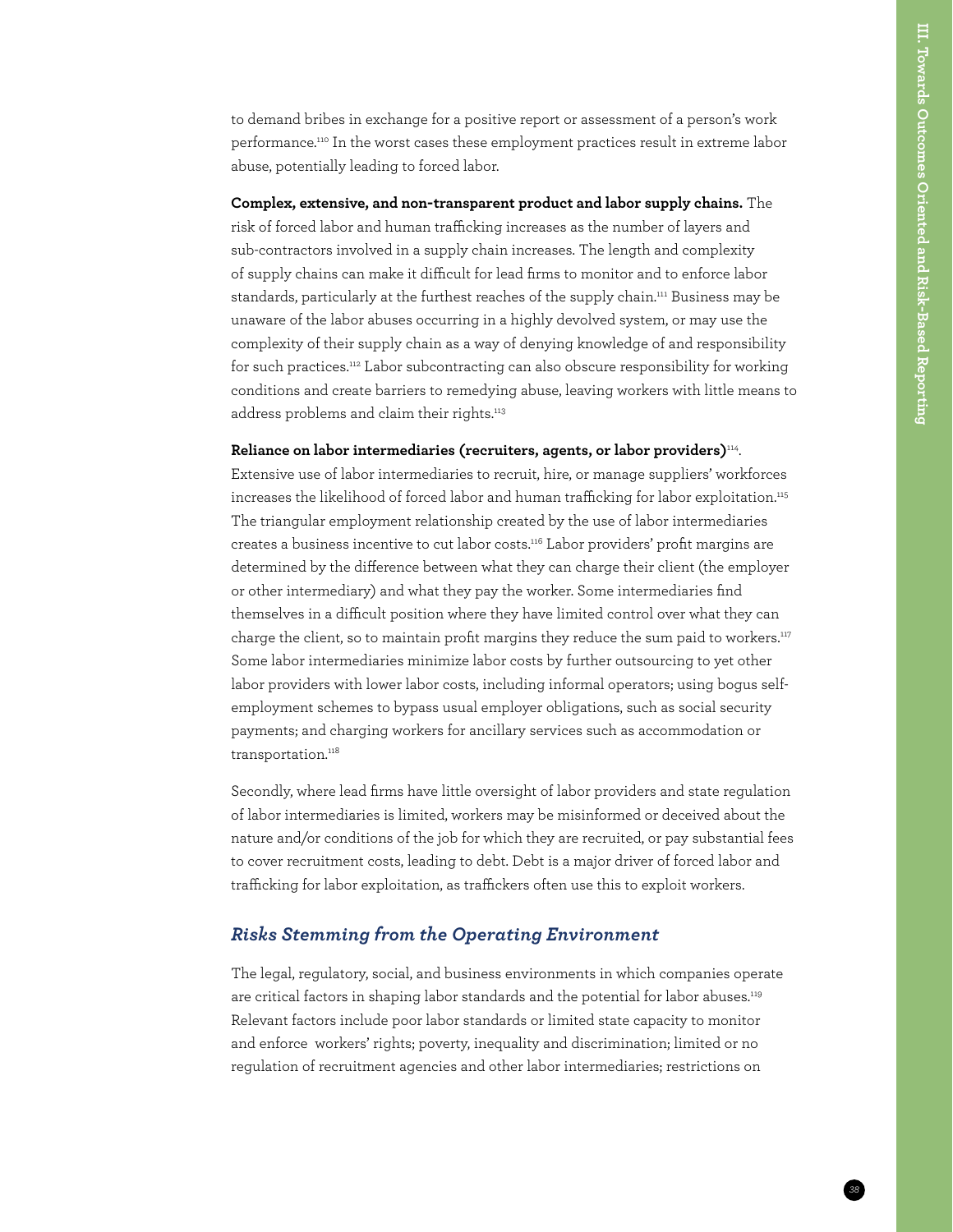freedom of association and collective bargaining, or a lack of strong and representative workers' organizations; and restrictive immigration policies (see box below for more details), among others. Company assessment of the risks of forced labor and human trafficking must take these broad factors into account when strategizing how to address and mitigate harm. Effective strategies may benefit from partnerships with a variety of stakeholders, including state bodies, trade unions, civil society actors, and trade associations.

## **Restrictive immigration policies as a driver of forced labor and human trafficking**

Immigration policies that limit the rights and entitlements, employment options, or the movement of migrant workers can create conditions in which forced labor and human trafficking thrive.120 Harmful policies include those that tie workers' visas to a particular employer, making it difficult for them to leave or report an exploitative situation; limit workers' access to legal and administrative systems, for instance not allowing migrants to remain in country to settle employment disputes; restrict recourse to public funds, such as unemployment or homelessness assistance; and restrict migrant workers' right to organize or join trade unions. Employers may use the power-imbalance created by restrictive immigration policies to exploit workers, while workers may find it difficult to leave or report abusive or exploitative employment situations.

The criminalization of undocumented workers and the failure to separate labor market enforcement from immigration enforcement also create conditions in which migrant workers, regardless of their immigration status, are made more vulnerable to forced labor and human trafficking.121 Where workers fear arrest or imprisonment, employers may leverage a migrant worker's status to exploit them by threatening to report the individual to immigration authorities if they complain about the labor abuse or try to leave.9 Irregular migrant status can also lead to workers accepting any employment, including employment where they might be exploited, because their employment options are limited.

Companies should be reporting on whether or not workers in their supply chains enjoy freedom of association and collective bargaining. These are fundamental workplace rights, rooted in the International Labour Organization (ILO) Constitution and reaffirmed in the ILO Declaration on Fundamental Principles and Rights at Work. The inability on the part of workers to exercise their labor rights is recognized as increasing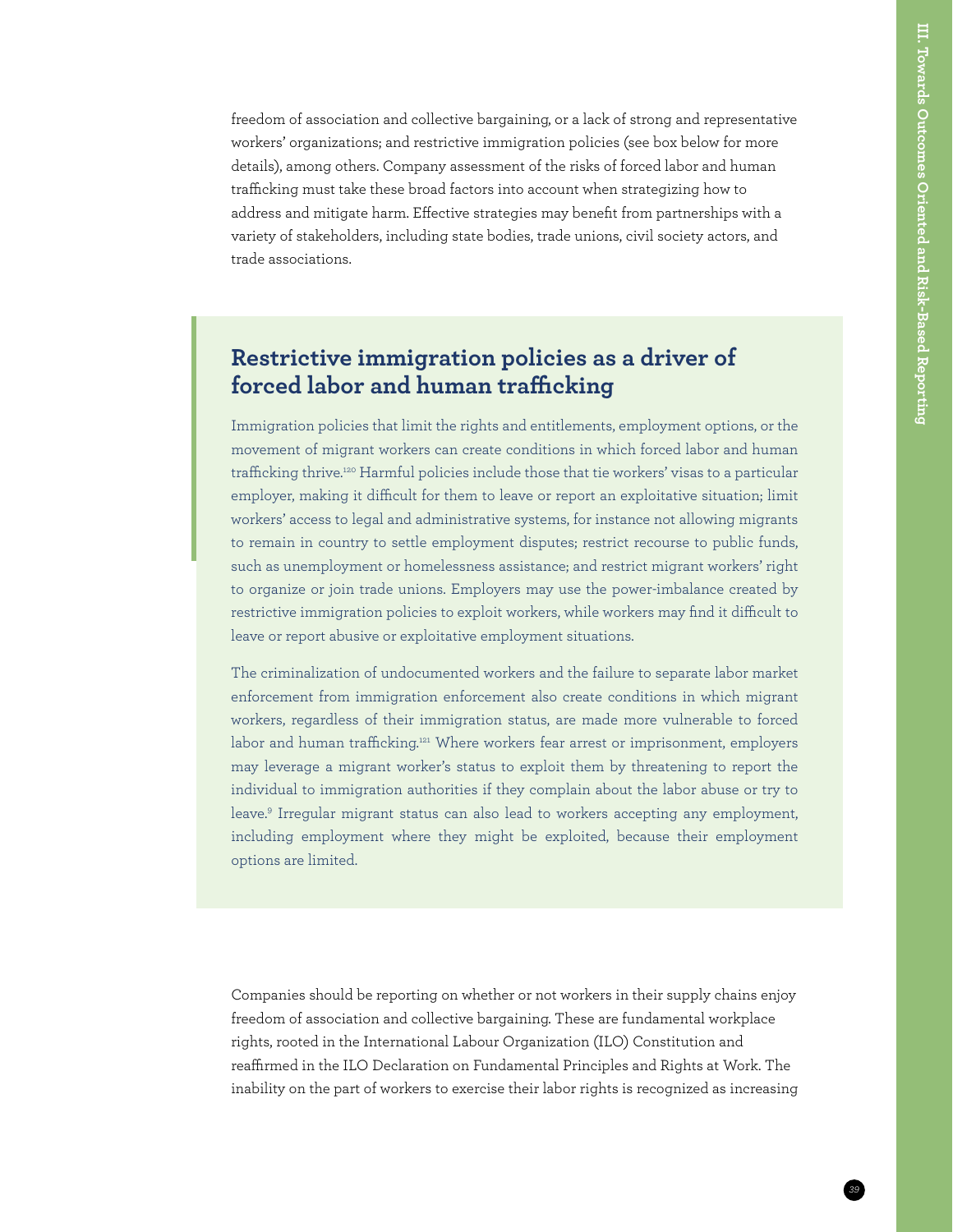the risks of labor abuse and exploitation, as workers have little leverage vis-à-vis their employers, and limited means to report of abuses.

#### **Stakeholder Engagement**

Some company representatives interviewed stressed the importance of working in partnership with local team members as well as CSOs and trade unions in order for reporting to be effective. However, according to some CSOs interviewed, very few companies do this: "Instead of engaging with workers, unions, or CSOs to get a sense of the local context, risk identification is very much audit based." The prevalence of audit-based risk identification systems has been criticized in other research,<sup>120</sup> and identified as largely inefficient to prevent and address human rights violations in supply chains. Engaging with CSOs on the ground who have built relationships and trust with workers can provide companies with a more comprehensive picture of their supply chain practices and the effectiveness of their policies. Relevant stakeholders' input, such as that of workers, CSOs and unions, should be sought by businesses when they design, implement and assess the effectiveness of measures to identify, prevent, and address risks of forced labor and human trafficking.

#### **Assessing Effectiveness of Corporate Responses to Modern Slavery**

Effective reporting also requires companies and external stakeholders to assess whether the actions they take to mitigate forced labor and human trafficking in their supply chains are having an impact. This, in turn, requires companies to have baseline data about the scale of their risks of forced labor and human trafficking.<sup>[121](#page--1-55)</sup> The broad consensus is that not enough is being done to understand how businesses can actually and effectively assess the impacts of their risk response actions. According to one civil society organization, "[r]eporting as it stands I find quite meagre to get a sense of companies' efforts in relation to forced labor and how effective these efforts are. The effectiveness of due diligence is defined by the extent to which salient risks are mitigated and prevented, and reporting at the moment doesn't do that."

One way to achieve this would be for companies to have identified key performance indicators (KPIs) against which to measure progress. One such KPI suggested by participants interviewed for this research is the number of workplaces in a company supply chain that have collective bargaining agreements or that have recognized trade union representation. However, this element of reporting is one of the weakest aspects of most statements, with 86 percent of the 150 U.K. MSA statements analyzed in one study not including any detail on KPIs.<sup>[122](#page--1-56)</sup>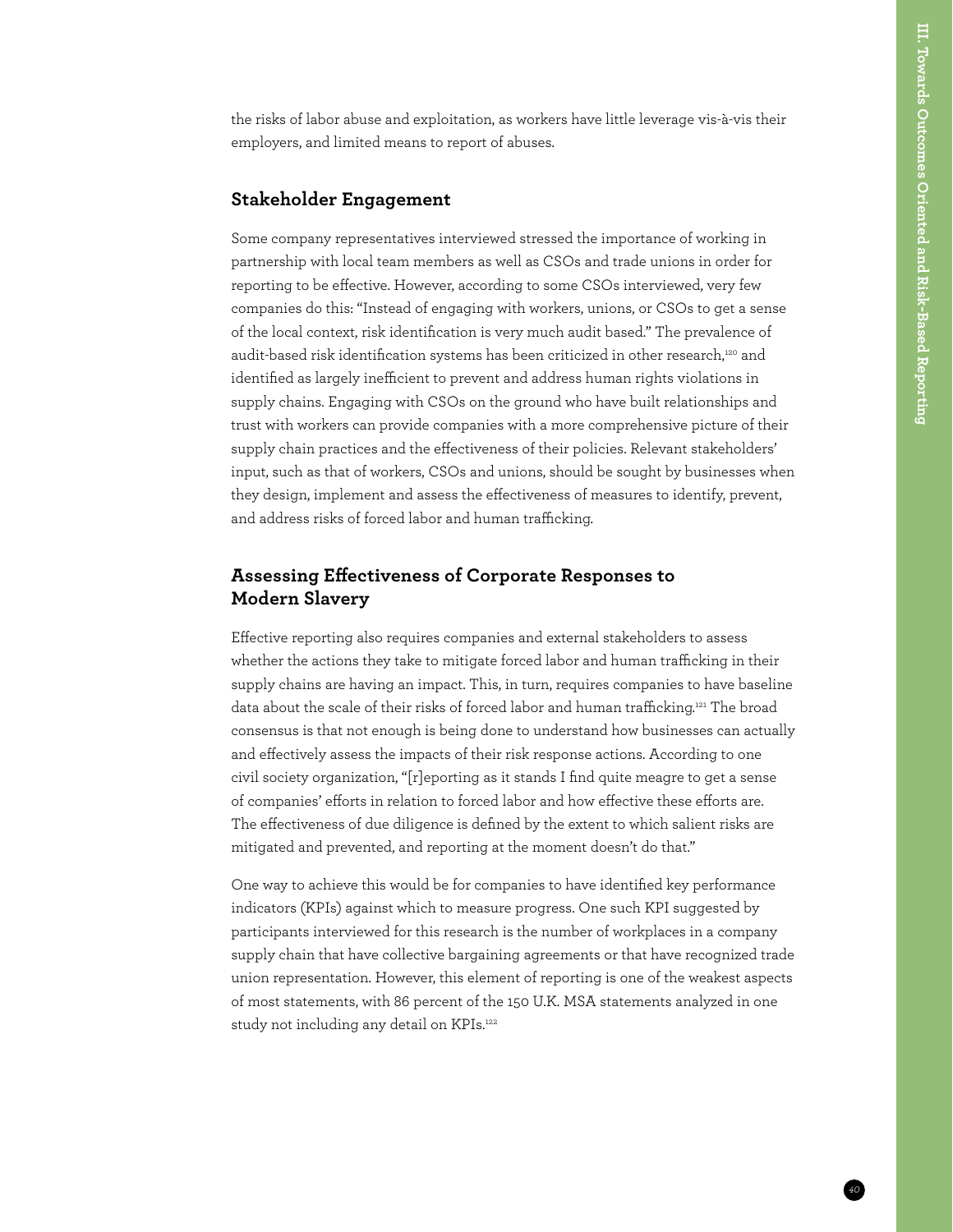Another way to measure effectiveness would be for companies to disclose case studies or examples of where forced labor and human trafficking have been identified in their businesses or supply chains and any actions taken to address these. This was highlighted as a key component of reporting by a number of research participants. Remedy is about what corrective action a company takes in cases where forced labor or human trafficking is found or where suppliers have not complied with standards set to prevent and address forced labor and human trafficking, including what compensation or support has been provided to workers affected. While many companies publish statements stressing their commitment to addressing forced labor and human trafficking in their supply chains and policies put in place to such effect, most are failing to disclose what actions they have taken or would take where such cases are found, as well as what the outcomes of these measures were. This was echoed by the majority of civil society respondents interviewed for this research: "Remedy is totally absent, remedy is not even on companies' radar, they are not there yet." Research on company reports from the electronics sector echo these findings, noting that few companies even disclose whether a grievance mechanisms is available to workers.<sup>[123](#page--1-70)</sup> Though perhaps less systematic than measuring progress against KPIs, disclosing case studies on remedy would enable external stakeholders to qualitatively assess the effectiveness of company actions and the extent to which they are having a true impact for workers.

#### **Report on Challenges and Long-Term Plans**

Stakeholders participating in this research highlighted that companies should be reporting not only on what they are currently doing, but what specific actions they plan to take in the future to address risks they have identified but have been unable as of yet to address. This would communicate the challenges of, for example, fully mapping risks in complex supply chains potentially spanning several sectors and countries, and outlining a detailed plan to reach this goal over time. Recognizing that setting up and communicating these action plans takes time, it would benefit companies in the long run by enabling external stakeholders to provide better guidance to companies based on their specific risks, and to push for improved policies and practices.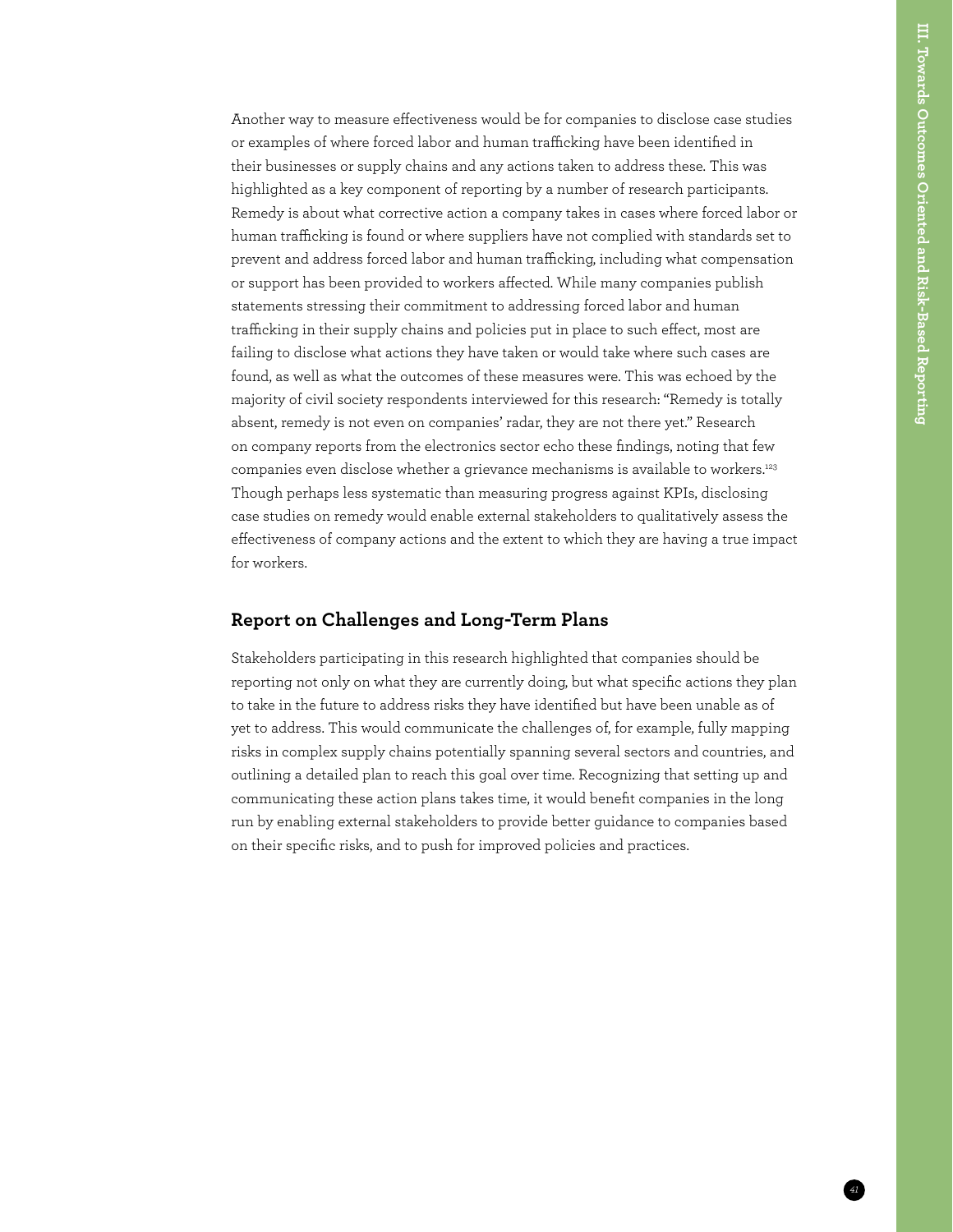### **B. Elements for Better Transparency Legislation**

In addition to the actions that businesses should be taking to improve their reporting, governments must amend or create transparency legislation to create a governance structure that supports adequate reporting and facilitates effective monitoring and enforcement. They should look to replicate the basic elements of existing modern slavery reporting requirements, including:

- requiring companies to publish annual modern slavery statements;
- ensuring that the reporting requirement applies to companies' full supply chains and not just the top tier suppliers;
- requiring executive or board level sign off on modern slavery statements to be published on companies' homepages; and
- ensuring that the law applies extraterritorially to all companies carrying out business in the country.[124](#page--1-57)

Governments should also follow the example set by the United Kingdom and Australia, and mandate and set a timeframe to review modern slavery laws, assessing the effectiveness and potential improvements to the law. Such review should be conducted in consultation with relevant stakeholders, including businesses and civil society organizations.

Governments can build on the successes of existing legislation by making changes that will help ensure that businesses can identify and address forced labor and human trafficking in their supply chains and governments are able to hold them to account when they do not adequately act on these issues. This section lays out improvements that can be made on existing models to improve the efficacy of modern slavery reporting requirements.

#### **Expanded Scope and Coverage**

Countries looking to pass modern slavery transparency laws should consider placing monetary thresholds at least low enough as to ensure coverage of all large and medium-sized enterprises. The threshold can be lowered at a later stage, such as during the revision of the law, in order to progressively cover more companies. Strong government guidance and support should be provided to facilitate compliance with the requirement, including by smaller companies. The application of these laws to a broader set of companies would better achieve the goal of leveling the playing field for businesses, one of the objectives of modern slavery disclosure laws. Today, companies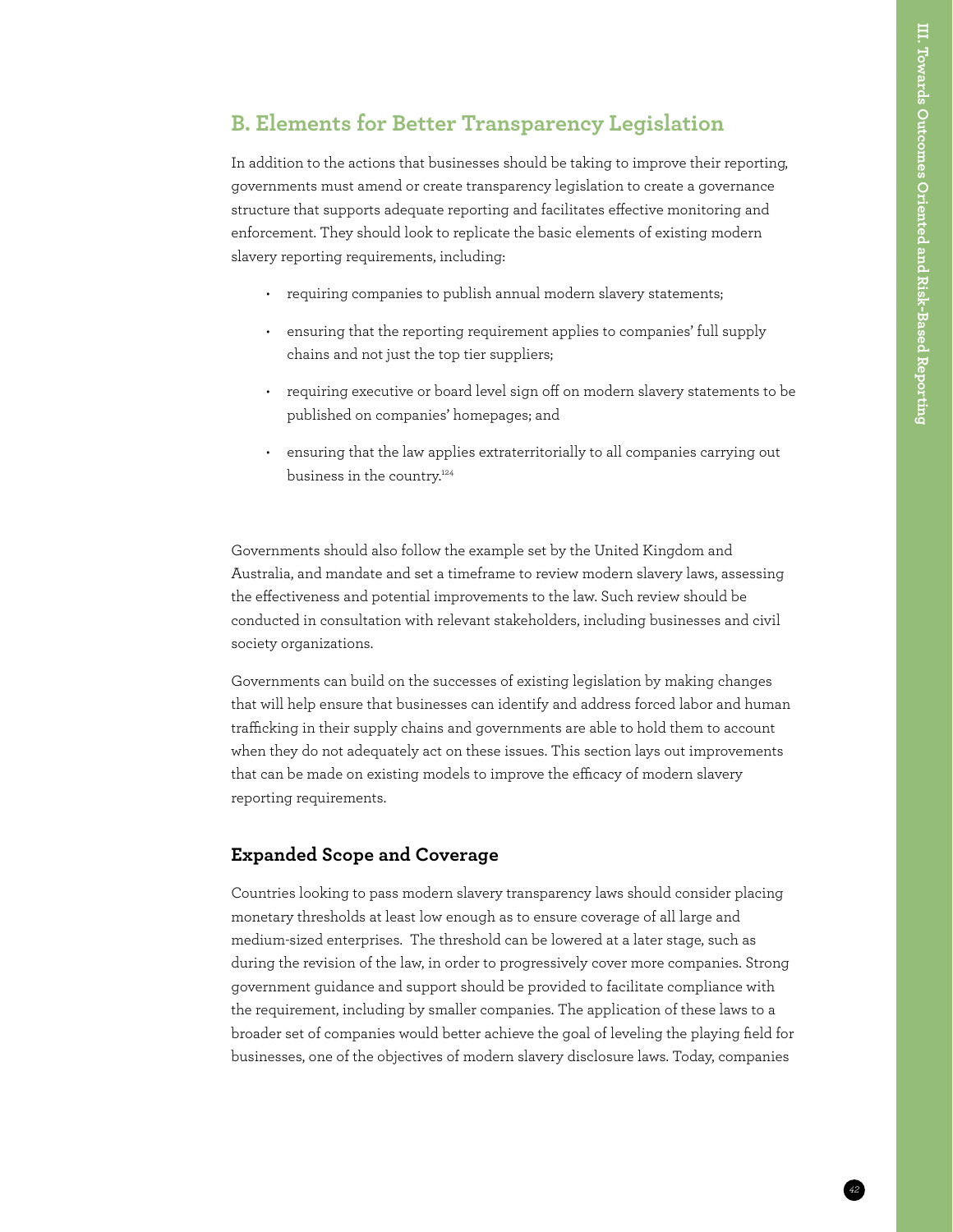that go beyond the strict requirements of mandatory disclosure laws are sometimes criticized on account of the information they reveal, while other (usually smaller and non-consumer facing) businesses can fly under the radar by not conducting any kind of mapping and not reporting. Additionally, the risks of forced labor and human trafficking are not exclusive to the supply chains of the world's largest companies; "[t] he risk of modern slavery exists for all companies, regardless of size."[125](#page--1-58) Therefore, reporting under modern slavery laws should, as much as possible, be required of more companies, not fewer.

Governments should also ensure that modern slavery legislation adequately responds to forced labor and human trafficking's different and disproportionate impact on women and girls. These laws must include a gender-sensitive approach to identify contemporary forms of slavery, take gender-responsive measures to prevent and mitigate slavery, and provide gender-transformative remedies whenever needed. [126](#page--1-71)

In addition, governments should also ensure that public bodies are required to report on their supply chain activities under modern slavery reporting requirement. The risk of modern slavery in supply chains applies equally when the consumer is a government, and governments have an obligation to address slavery and traffickingrelated risks in their supply chains.[127](#page--1-72) UNGPs 5 and 6 clarify that the State duty to protect extends to situations where governments enter into commercial relationships with businesses, including through public procurement.<sup>128</sup> Thus, any government seeking to introduce a modern slavery reporting requirement should lead by example and report on their efforts to address the issues of forced labor and human trafficking in their own supply chains and public procurement activities.

Future disclosure legislation should eventually be broadened to focus on all human rights risks in a supply chain, rather than only on modern slavery. Some of the company stakeholders interviewed stated that they felt disproportionate resources were being given to the issue of modern slavery as a result of new legal requirements, and that other supply chain issues were being ignored. The limitation in the scope of required reporting has been called out by a number of groups, including businesses, civil society, and government. Some company representatives expressed that they felt an annual human rights impact report would be more beneficial than one that singularly focuses on issues relating to modern slavery. In fact, the U.K. Joint Committee on Human Rights suggested in a 2018 report that companies should be required to report on the ILO Core Labor Obligations. This would cover the following issues: freedom of association and the right to collectively bargain; forced and compulsory labor; child labor; and discrimination in the workplace.<sup>129</sup> A further discussion of the expansion of these laws and the pivot toward mandatory human rights due diligence laws is below.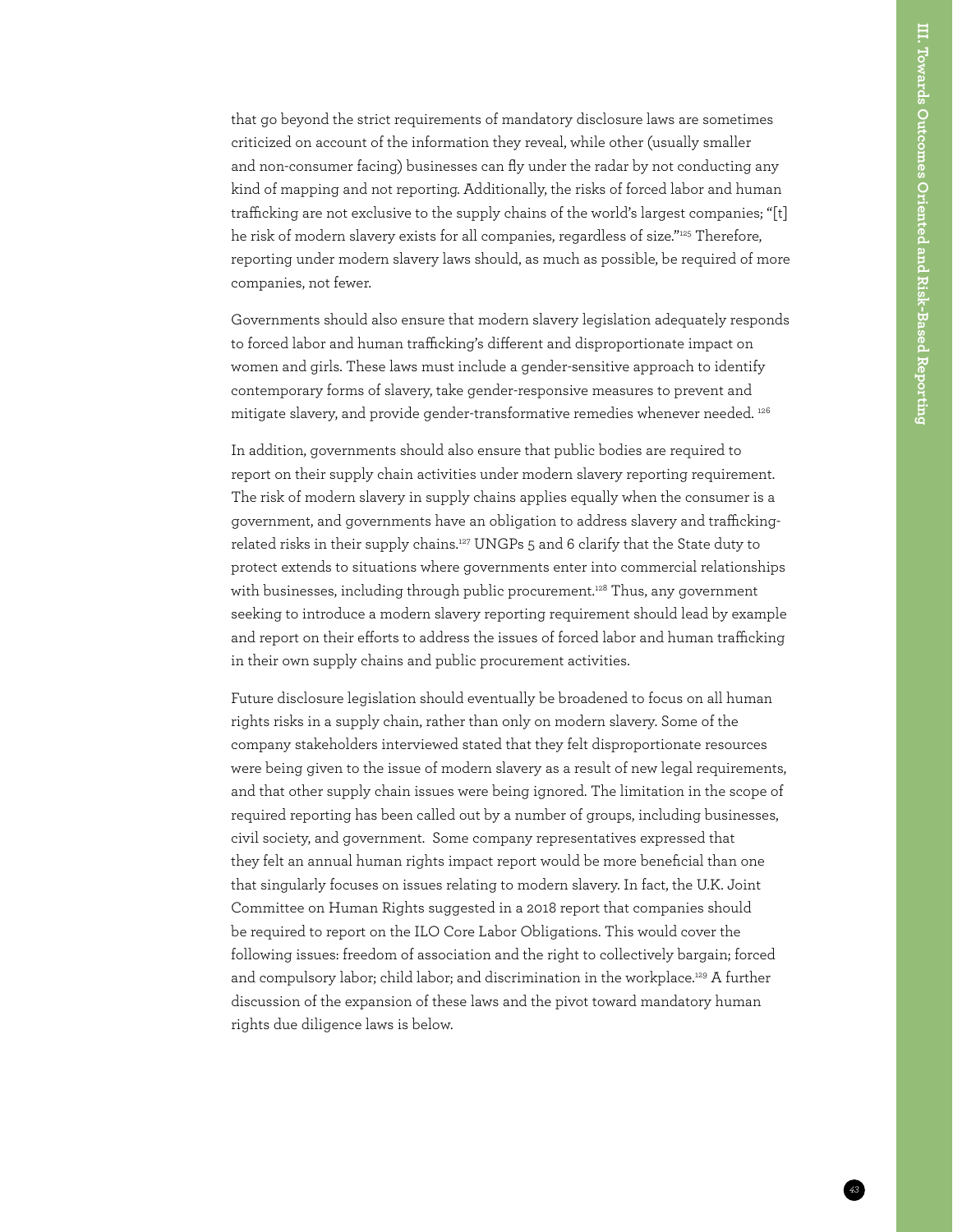#### **Mandatory Reporting Criteria**

Modern slavery reporting requirements should include specific reporting criteria that companies must be required to address in their annual reports. These criteria should be developed in collaboration with key stakeholders, including civil society and business. Requiring that companies report on a specific list of topics will allow for consistency and comparison across companies' statements, as there are presently significant disparities in the information disclosed by companies. Reporting on specific topics will also allow external stakeholders to identify best practice and to compare a company's progress in those areas year-on-year, even where companies do not have to or do not disclose their own tracking mechanisms, such as KPIs. Specific categories should be representative of a minimum level of information that businesses should disclose. An essential element of what companies should be mandated to report on is their human rights due diligence efforts. Government guidance should encourage businesses to provide information beyond the mandated reporting criteria.

In addition, governments should remove, or not include, provisions that allow companies to report that they have taken no steps to prevent and address forced labor and human trafficking in their supply chains over a given reporting period.

#### **Monitoring and Assessment Mechanisms**

Representatives from each interviewed group expressed the need for governments to create and publish a list of companies required to comply with modern slavery reporting requirements, as well as to create and run a central repository of modern slavery statements easily accessible to the public free of charge. These practices should be replicated by each country looking to pass new modern slavery legislation and should be included in the amendments to existing laws. Governments publishing a list of entities required to report and maintaining a central repository for modern slavery statements would facilitate external stakeholders' monitoring of compliance and assessment of statements and allow them to praise or call out reporting or lack thereof by concerned entities, compare and track companies' progress, identify best practice, and hold companies to account. In addition, such measures are likely to lead to better compliance with the law and to contribute to improving the quality of disclosure. It would encourage a "race to the top" among companies and help ensure that those falling within the requirement are aware of their obligation to report. Companies should nonetheless remain responsible for determining whether they are required to comply with the law, and non-inclusion in the list should not be regarded as waving this responsibility.<sup>130</sup> Companies should be required to clearly date their modern slavery statements and upload them directly onto the central registry.<sup>131</sup>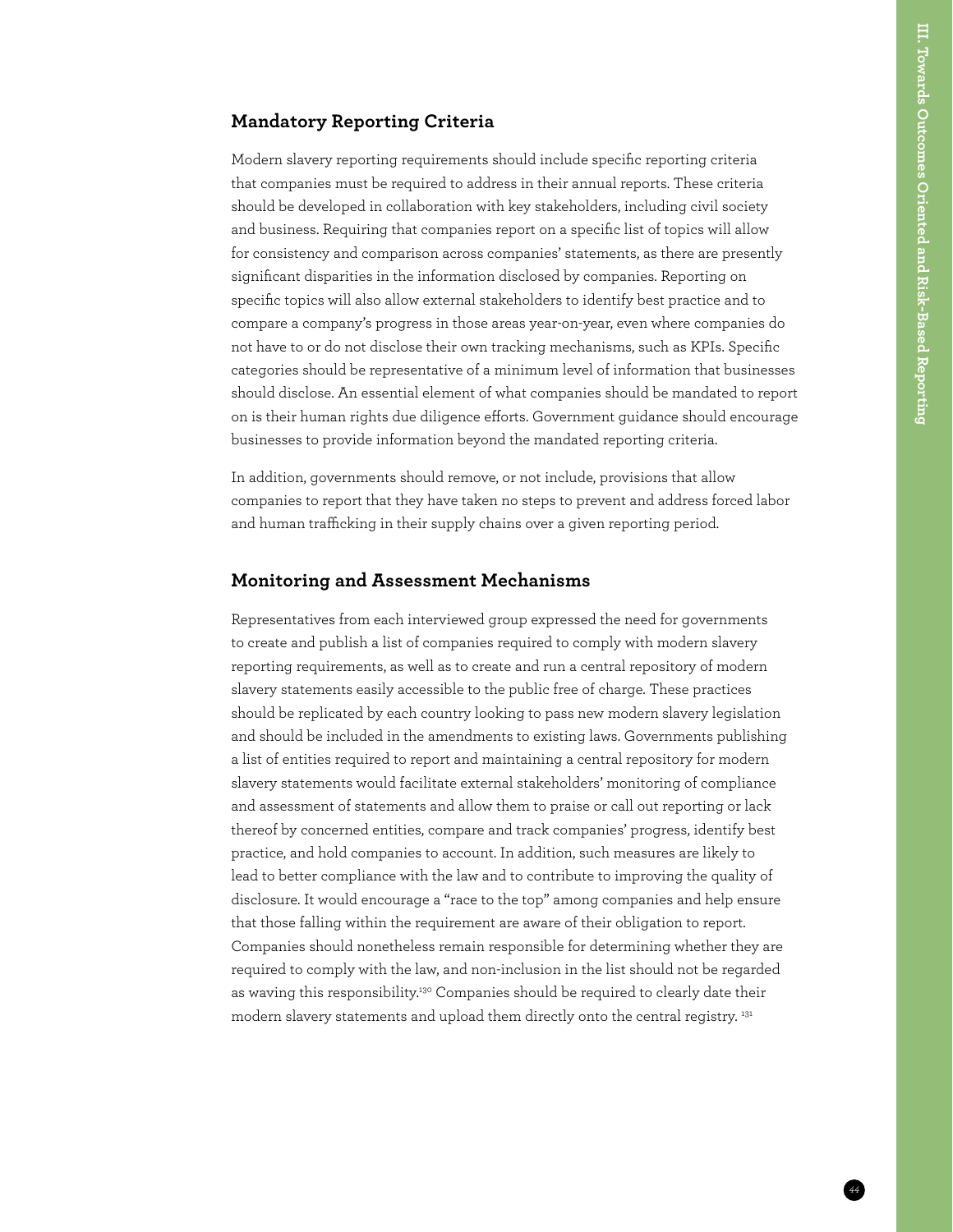The Australian MSA provides for another interesting monitoring measure: in addition to establishing a government-run public repository of modern slavery statements, it provides for a retrospective list of non-compliant companies to be tabled in parliament each year.<sup>[132](#page--1-62)</sup>

Additionally, many stakeholders expressed concern at the lack of a system for verification or assessment of what is included in published modern slavery statements. None of the existing modern slavery laws provide for government infrastructure and funding to conduct verification efforts on published statements. At the moment, the only way to monitor existing modern slavery statements is through investigation by trade unions and civil society. Such monitoring and assessment should mainly be conducted by a public organization. An independent oversight mechanism or body should be created to report on compliance and review company statements. It should be adequately resourced to perform these functions.

#### **Enforcement Mechanisms**

While the need for stronger enforcement mechanisms for existing modern slavery reporting requirement is widely acknowledged, there is no general consensus on how best to enforce reporting requirements. Mechanisms to ensure corporate compliance with human rights may be offered both in the form of positive inducements (such as compliance being a necessary qualification for public procurement contracts) and negative deterrents (such as fines). Given the low levels of compliance seen so far in relation to the CTSCA and the U.K. MSA, the research underscores the need for states to incorporate legal inducements and penalties in their compliance toolbox.

Several civil society organizations, such as ICAR and the Corporate Responsibility Coalition (CORE Coalition), have called for governments to "create and employ sanctions for: 1) failing to report; 2) submitting an inadequate report (e.g.one that is not signed and/or approved or posted on the company's homepage); 3) failure to report on mandatory due diligence measures; and 4) failure to conduct mandatory due diligence measures."[133](#page--1-76) However, as noted above, governments that wish to introduce sanctions for non-compliance will have to provide the necessary political infrastructure and funding to carry out appropriate monitoring and evaluation of company statements. The second interim report of the Independent Review of the U.K. MSA also recommends that governments progressively strengthen the sanctions regime and take a gradual approach to enforce compliance, from warnings, to fines, court summons and directors' disqualification.[134](#page--1-63)

In its 2017 report the U.K. Joint Human Rights Committee recommends legislation that would impose a duty on all companies to prevent human rights abuses, as well as an offence of failure to prevent such abuses. In their proposal all companies, including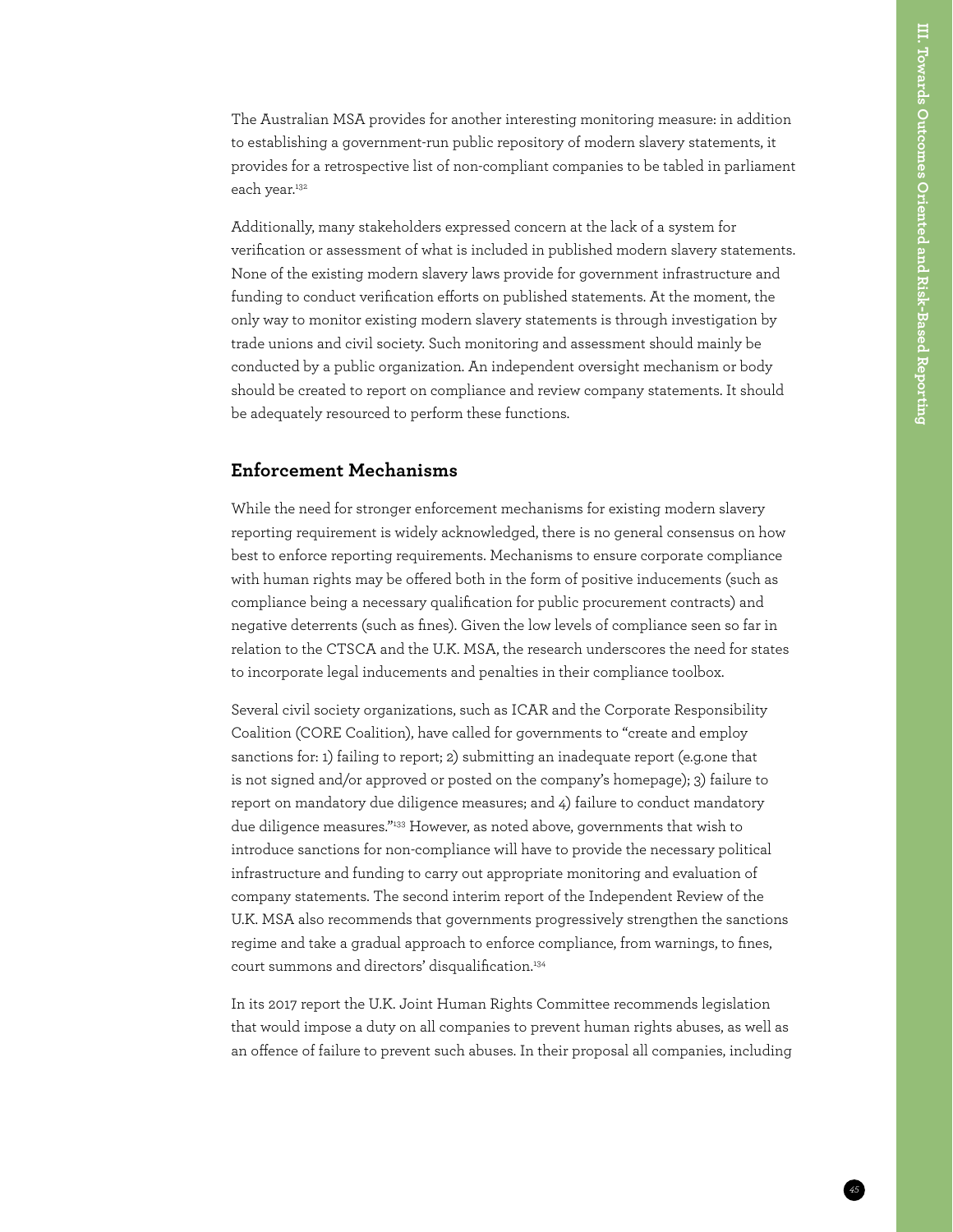parent companies, would be held liable for the failure to prevent human rights abuses throughout their supply chain. Companies that had conducted effective human rights due diligence could use this in their defense, although the Committee recommends that the burden of proof fall on companies to demonstrate that they had done so. The Committee's recommendations also provide for remedies against parent companies and their subsidiaries when abuses did occur, including both civil and criminal remedies.<sup>[135](#page--1-77)</sup>

ICAR and FLEX also advocate that governments connect company eligibility for public procurement contracts to compliance with modern slavery reporting requirements. Other CSOs have also called for laws to include provisions that preclude businesses that do not report— thereby being in "violation" of modern slavery laws— from government procurement bidding. They see this as both a "carrot" and a "stick" in that compliance allows a company to stay in the pool of applicants who may be awarded government contracts, while non-compliance will preclude a company from being awarded a government procurement contract.

#### **Access to Remedy**

Governments should also ensure that victims of modern slavery have access to remedy. They can discharge this responsibility by including a civil cause of action in modern slavery reporting requirements to ensure that victims of modern slavery in global supply chains have access to remedy. ICAR and CORE have suggested that governments include provisions that are similar to the Trafficking Victims Protection Act in the United States, which

**enables victims of human trafficking or forced labour to bring a civil action against whomever "knowingly benefits, financially or by receiving anything of value, from participation in a venture which that person knew or should have known" was engaged in peonage, forced labour, involuntar[y](#page--1-51)  servitude, unlawful conduct with respect to documents, and human trafficking.[136](#page--1-51)**

> Providing victims with a cause of action under these laws will provide another avenue for them to seek remedy when they are harmed by corporate actors. Given that victims of human trafficking have difficulty accessing remedy, governments should provide a civil cause of action similar to that in the TVPA.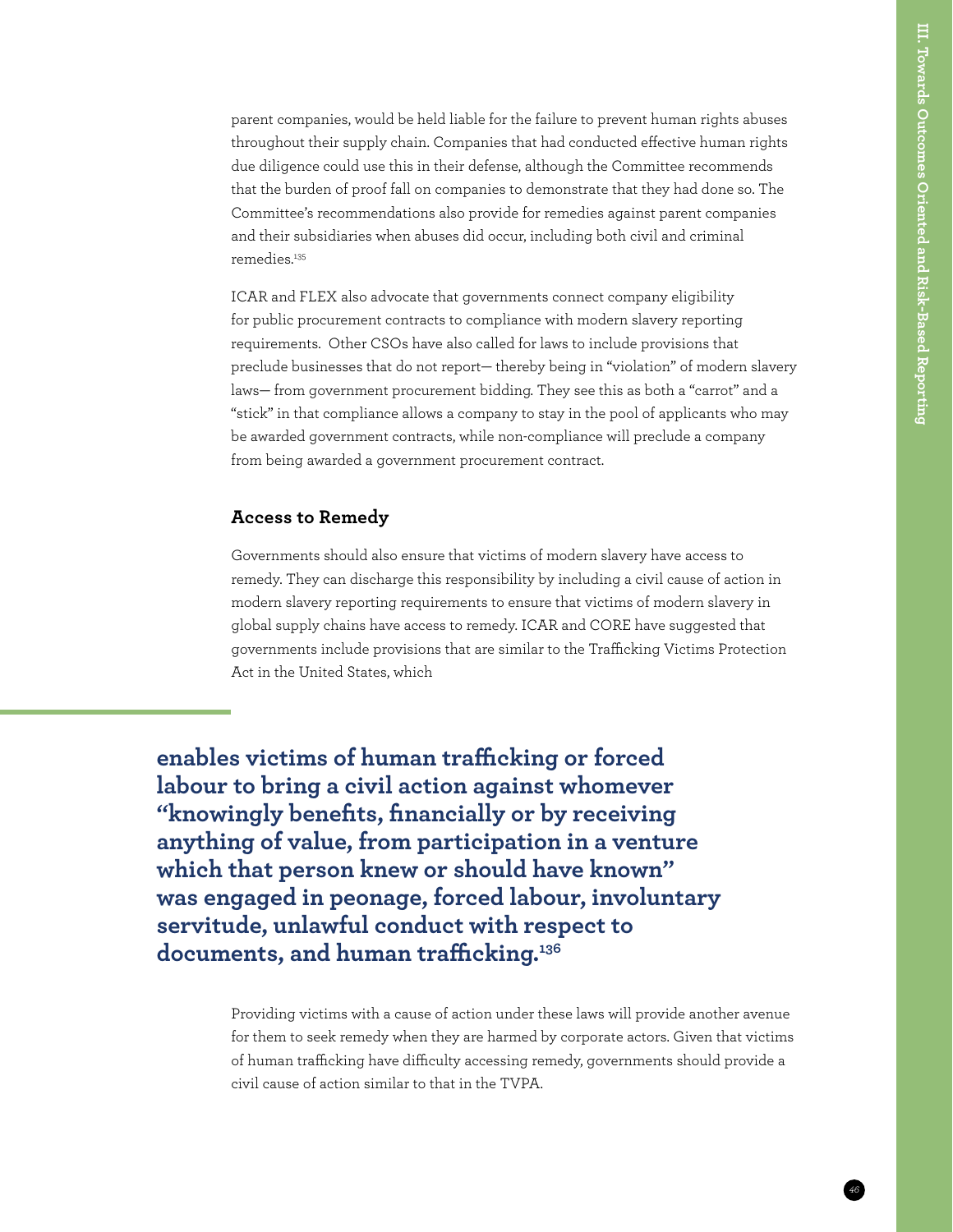#### **Guidance**

Governments should develop guidance for companies on how to comply with modern slavery reporting requirements. Such guidance should be developed in consultation with all relevant stakeholder groups, including businesses, civil society, workers, and trade unions. While there were significant differences of view among stakeholders regarding what should be included in government guidance, there was nevertheless general consensus that guidance should be published and widely disseminated, and that it should be published prior to the law taking effect.<sup>137</sup> Government guidance should be developed in consultation with relevant stakeholders to ensure that reporting contains meaningful and useful information. Some companies that were interviewed for this report stated that government guidance was not prescriptive enough, or did not provide enough examples of what companies should include in their statements, to be helpful in their reporting process. At the same time, civil society stakeholders were critical of overly prescriptive guidance, saying that companies tend to rely too heavily on prescriptive or template guidance, which leads to the prevalence of fill-in-the-blank statements, rather than thoughtful reporting on the actions that the company took to understand and address forced labor and human trafficking in its supply chains. CSOs called for governments to include in their guidance documentation the recommendation that companies undertake human rights due diligence in order to most effectively understand and address the issues related to modern slavery.[138](#page--1-79) Where companies undertake such efforts, they are better equipped to report on what risks they identify, how they have mitigated those risks, and how they have remedied harms that have already occurred and worked to ensure they will not be repeated. Government guidance should include a mandated list of information that companies are expected to include in statements. The guidance should, at minimum, suggest including information on companies' risk assessment processes; on any stakeholder engagement conducted; on risks of forced labor found in companies' supply chains and on steps taken to address these; on the effectiveness of such response; and on efforts to be taken over the long term.

Additionally, government guidance can act as a means for regulators to better evaluate statements. According to one expert, "The law should include clear guidance for companies on what and how they report to enable the production of consistent and comparable reports that can be measured and improvements tracked over time."[139](#page--1-68) This level of clear guidance would help businesses to know what information is desired in their statements and would prevent them from picking and choosing what information they should include. Since the passage of the first modern slavery and TISC legislation, government agencies and international organizations have been developing guidance for companies and compiling helpful statistics on the prevalence of forced labor and human trafficking that may be helpful to companies as they seek to understand the risk of these issues in their own supply chains. Companies can use these guides to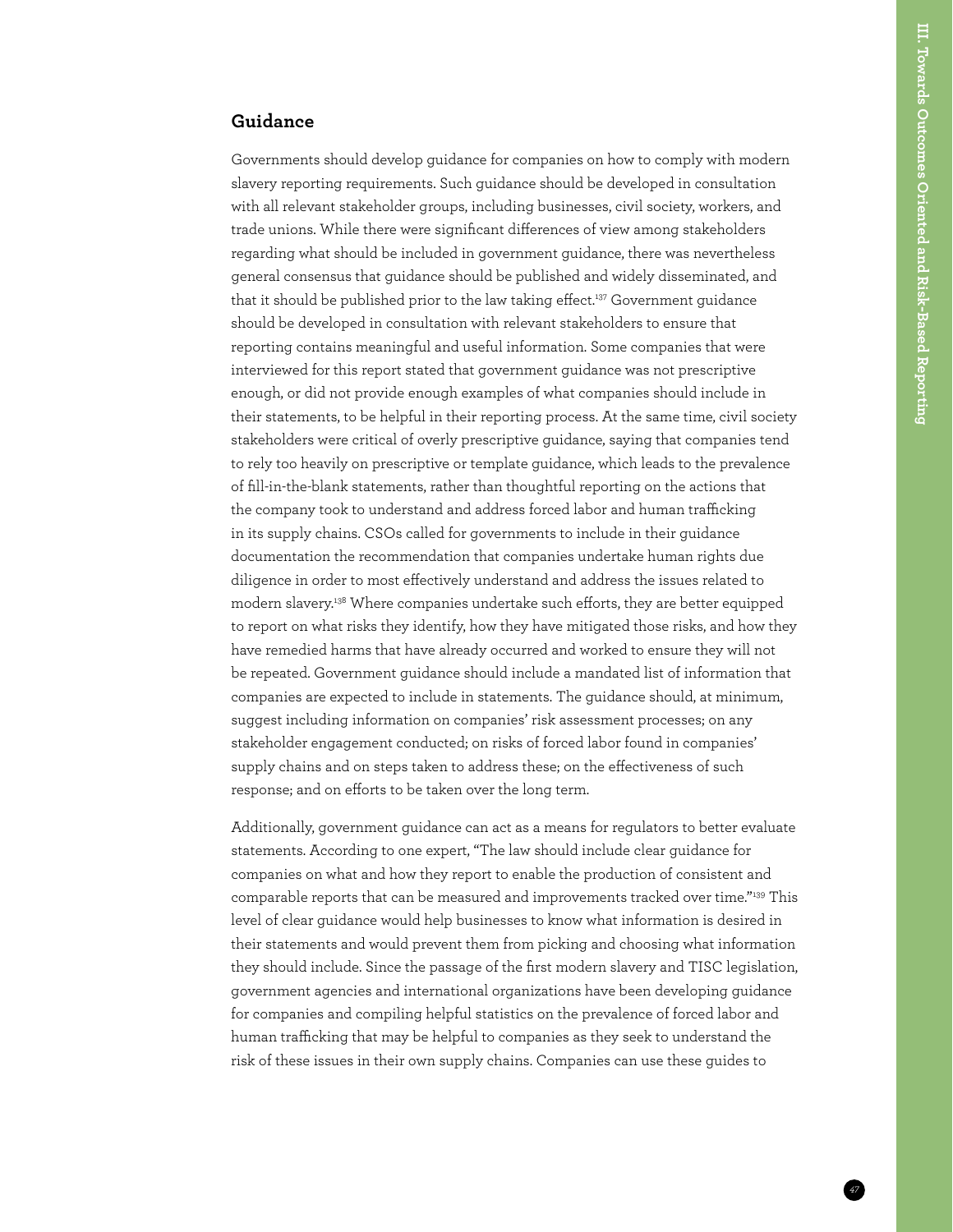identify what information should be included in their reports, as well as what risks may relate to specific commodities they produce or countries from which they source.

Some existing guidance that companies may find useful includes:

- U.K. civil society guidance for commercial organizations on how the U.K. MSA's transparency in supply chain clause;<sup>[140](#page--1-69)</sup>
- U.S Department of Labor Comply Chain,<sup>[141](#page--1-80)</sup> which includes tools for companies to assess risk in their supply chains;
- U.S. Department of State Responsible Sourcing Tool,<sup>142</sup> which provides resources to government contractors to avoid forced labor through their recruitment process and throughout their supply chain;
- OECD Guidelines for Multinational Enterprises,<sup>143</sup> which provides guidance on due diligence for companies in OECD member states, and additional guid-ance by sector;<sup>[144](#page--1-74)</sup>
- OECD Due Diligence Guidance for Responsible Business Conduct, which provides guidance on general human rights due diligence;<sup>145</sup>
- U.S. Department of Labor List of Goods Produced with Forced or Child Labor,<sup>146</sup> which helps companies assess which portions of their supply chain are most at risk;
- U.S. Department of State Trafficking in Persons report,<sup>147</sup> which helps companies determine where their operations may be at greatest risk; and
- OSCE Compendium of relevant reference materials and resources on ethical sourcing and prevention of trafficking in human beings for labor exploitation in supply chains.<sup>148</sup>

#### **The Push for Mandatory Human Rights Due Diligence**

While modern slavery reporting requirements are one channel through which countries can strengthen corporate human rights accountability, and more broadly can introduce businesses to the concept of conducting human rights due diligence, they are not broad enough to adequately address the breadth and complexity of human rights risks in global supply chains. This type of legislation—which only mandates reporting on one particular issue, does not explicitly mandates the conducting of human rights due diligence, and does not include civil liability or a private cause of action when victims' human rights have been infringed upon—is only a first step towards improved human rights respect in global supply chains. Ultimately, to reduce these negative impacts, governments should mandate that companies undertake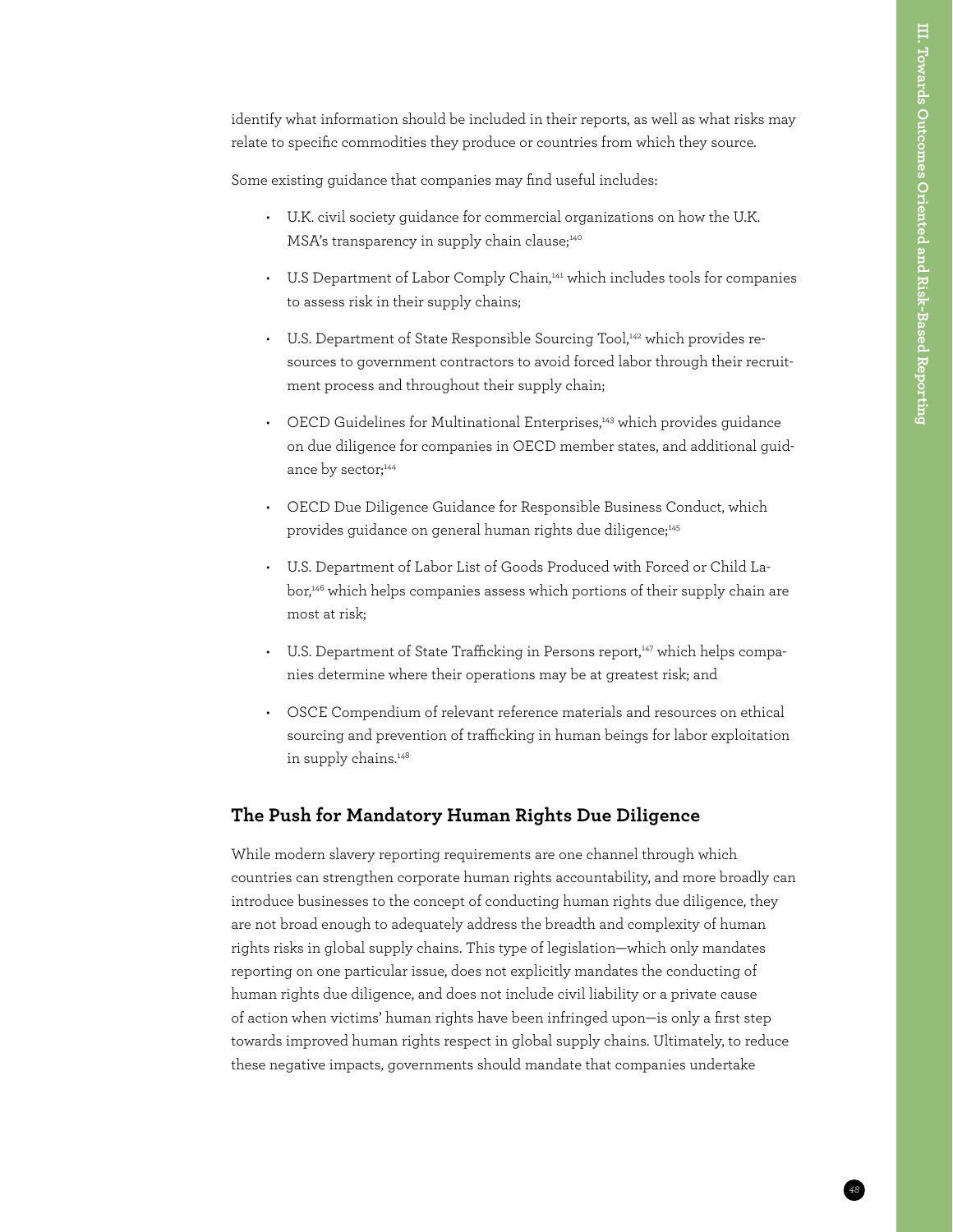human rights due diligence efforts in accordance with their responsibility to respect human rights under the UNGPs.<sup>149</sup>

The UNGPs describe human rights due diligence as policies and processes "to identify, prevent, mitigate and account for how they address their impacts on human rights."[150](#page--1-85) GP 17 suggests that businesses' human rights due diligence processes "include assessing actual and potential human rights impacts, integrating and acting upon findings, tracking responses, and communicating how impacts are addressed.["151](#page--1-86) The UNGPs further state that human rights due diligence processes should be ongoing, evolving as a business evolves, and conducted in consultation with external stakeholders, including direct consultation with potentially affected stakeholders.<sup>152</sup> The UN Working Group on business and human rights recently wrote on the topic of human rights due diligence that "(d)ue diligence is the primary expectation of behaviour for any business with respect to its responsibilities concerning the adverse impacts on human rights that it causes, contributes to or to which it is directly linked . . . [I]t is fundamental as a way of informing what any business enterprise should do to meet its responsibility to respect human rights."<sup>153</sup> While this core understanding of the concept of human rights due diligence remain true, the debate over what human rights due diligence looks like in practice continues. In light of this debate, a number of international CSOs have contributed to the conversation with policy papers on the initial results of implementation of the French Duty of Vigilance Law<sup>154</sup> and key features of human rights due diligence legislation.<sup>155</sup>

As the practical scope and operation of human rights due diligence is debated, there remains apparent a clear need for and momentum in favor of legal frameworks that push beyond modern slavery reporting requirements. Increasingly, CSOs and other stakeholders are pushing governments to forego the incremental approach of passing modern slavery reporting requirements, instead, working to pass mandatory human rights due diligence laws that cover the full spectrum of internationally recognized human rights.

If the trend continues as it has in the last few years, we will likely see an increase in concerted efforts to pass mandatory human rights due diligence laws.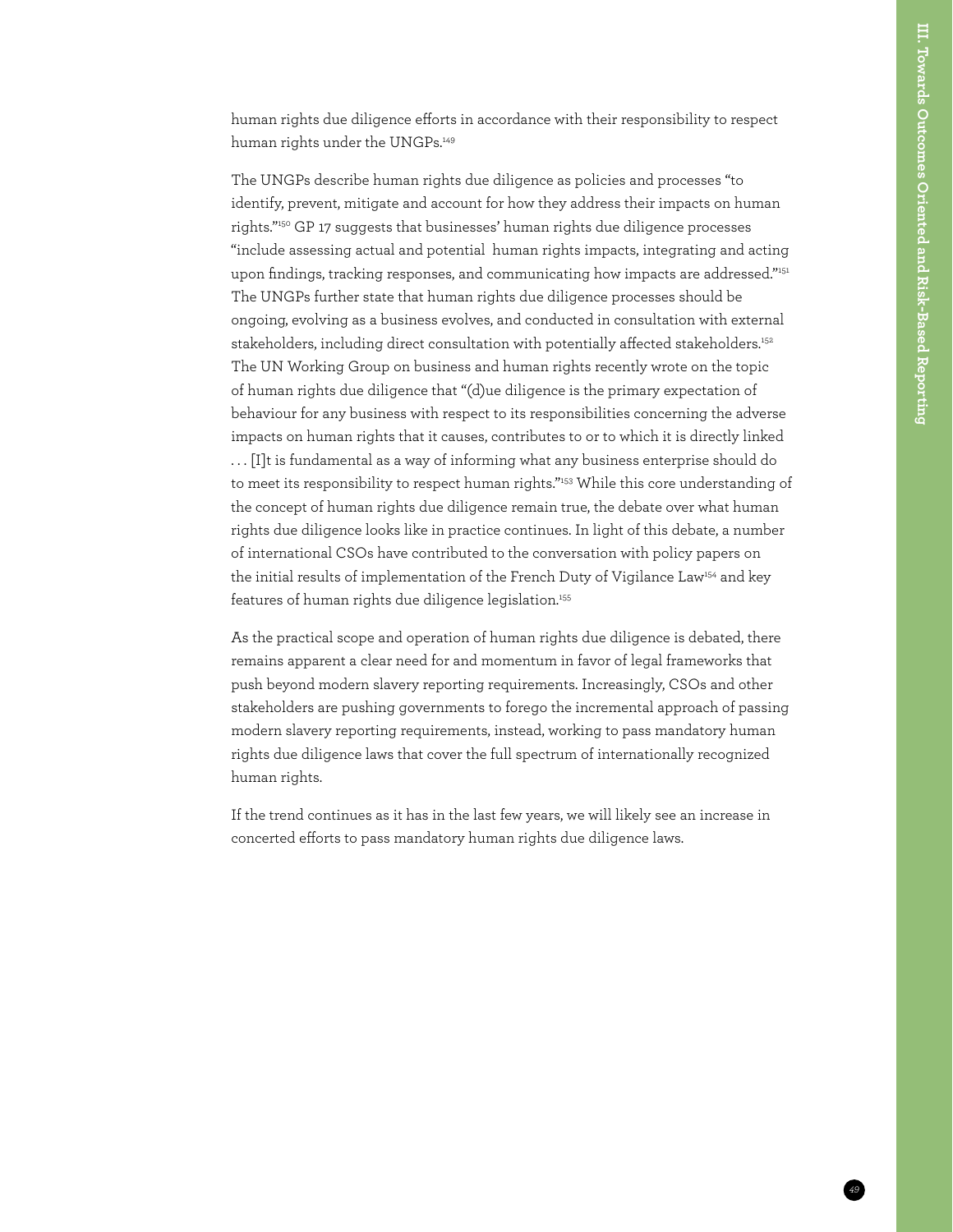## **CONCLUSIONS AND IV. RECOMMENDATIONS**

### **Conclusion**

Forced labor and human trafficking are some of the most egregious human rights violations found in today's complex global supply chains. In this report we have examined one model of legislation aimed at scrutinizing labor practices in supply chains, namely modern slavery reporting requirements. Our analysis has shown that while existing modern slavery laws have led to some improvements, they have not had sufficient impact. There remain significant gaps in the laws themselves, as well as in the practice of reporting, which account for this limited success. Based on in-depth legal analysis and wide stakeholder consultation, we have outlined a series of measures which could help improve both the legislation and the reporting under such laws.

It will take a set of complementary policies and regulations, as well as a multi-sector approach including companies, governments, civil society and other stakeholders all working together to eliminate forced labor and human trafficking. Requiring companies to publicly disclose their policies and practices to prevent forced labor and human trafficking in their supply chains is only a first step. Companies will need robust due diligence plans including a process to identify, prevent and remediate forced labor in their supply chains. These plans should also include working with civil society to provide guidance and training, and to gain insights into workers at all levels of their supply chain.

Modern slavery reporting requirements are only one of the policy tools that can be used to address forced labor and human trafficking in global supply chains. These laws need to be accompanied by additional legal and policy tools to truly be effective. Some of these tools include strong domestic labor laws and strong labor inspectorates, access to remedy, allocation of adequate resources to guide good corporate reporting and evaluation of reporting, and the promotion of collective bargaining.

Countries that wish to make the greatest impact towards eradicating forced labor and human trafficking from global supply chains should pass mandatory human rights due diligence legislation that includes liability in order to ensure that businesses are carrying out the evaluative processes necessary to identify the issues in their own supply chains and to meaningfully report on what actions they are taking to stomp out modern slavery in their supply chains.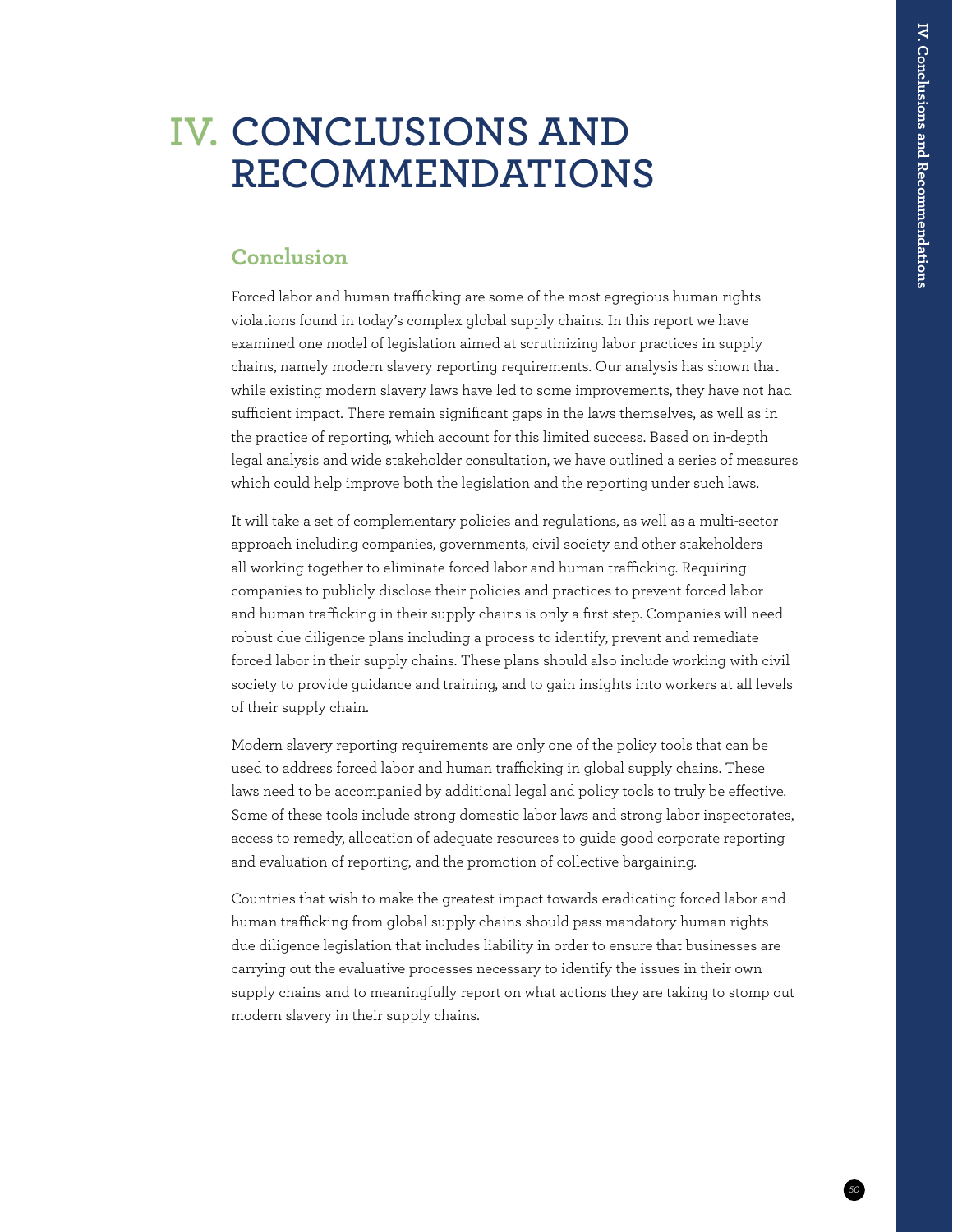## **Recommendations for Improved Modern Slavery Reporting Requirements**

#### **Recommendations to Governments:**

#### *Pass modern slavery legislation that:*

- Mandates that a company's annual statement be due every year at the end of the company's fiscal cycle, and that it be published on the homepage of a company's website and be visible and easily accessible;
- Requires statements to be signed off at the executive level at company headquarters, and encourages companies to name a designated board member to be personally accountable for the production of the statement;
- Applies to all companies carrying out business in the country;
- Establishes a monetary threshold that covers large and medium-sized companies. This threshold can be lowered during successive amendments to the law such that it progressively covers a broader range of companies;
- Requires that public entities publish annual statements on their commercial contracts, including their supply chain activities;
- Develops specific and mandatory reporting criteria in collaboration with key stakeholders, including both companies and civil society, covering at minimum companies' human rights due diligence activities for the reporting period;
- Requires a company's annual statement to cover its full operations, including its entire supply chain and business relationships;
- Removes provisions that allow companies to report that they have taken no steps to tackle forced labor and human trafficking;
- Includes consequences for noncompliance, such as financial penalties, corporate liability and excluding non-compliant companies from public procurement;
- Adequately responds to forced labor and human trafficking's different and disproportionate impact on women and girls; and
- Mandates and sets a timeframe for evaluation and review of the law: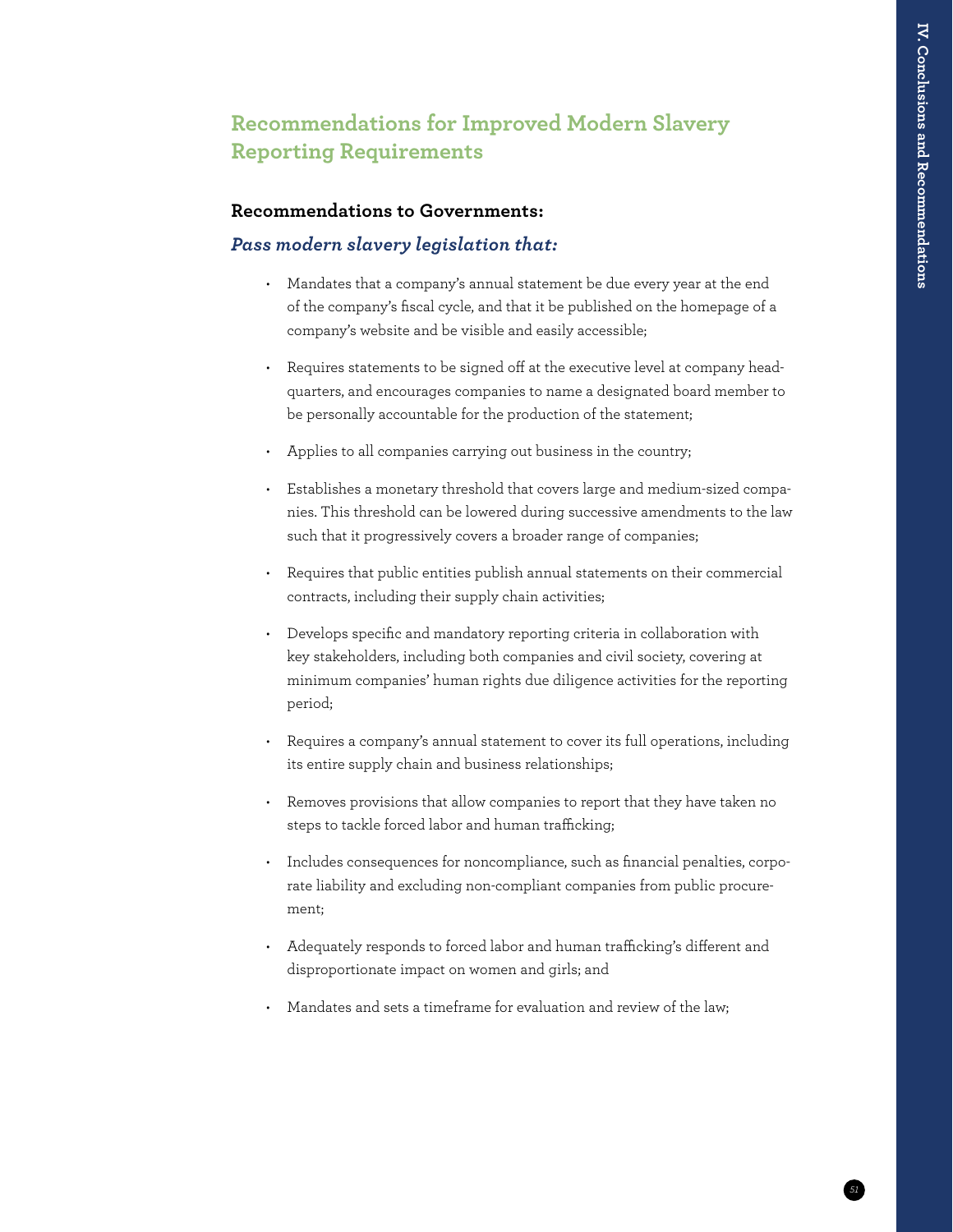#### *Government Enforcement and Monitoring*

- Governments should bear the primary responsibility for enforcing and monitoring modern slavery disclosures;
- Governments must publish a list of companies required to report under the law;
- Governments should create and regularly update an easily accessible central registry collecting modern slavery statements published year by year;
- Governments should establish an independent body or entity to monitor compliance and the quality of disclosure, as well as progress in disclosure; and
- Governments should issue thorough guidance on disclosure and due diligence requirements, which should be created and updated after collaboration and consultation with labor, trafficking, human rights, and corporate responsibility experts. Guidance can include examples of the information companies are expected to provide in their statement.

#### **Recommendations to Companies**

- Companies must determine whether they are required to comply under modern slavery reporting requirements, regardless of inclusion or not in government-issued lists of companies falling under the scope of legislation;
- Reporting on modern slavery should be integrated into companies' annual sustainability reports. Reporting on modern slavery should be regarded as part of other regulatory and governance obligations;
- Companies should report both on their policies and processes in place to respond to risks of forced labor, as well as on the outcomes and results of such measures, and on long-term plans to continue to respond to such risks;
- Reporting should be based on risks and include all risks identified including those that arise from a company's own business model and supply chain practices;
- Companies' risk assessments should be gender-sensitive and take into account patterns, prevalence, and structural conditions enabling forced labor and human trafficking;
- Companies should engage with relevant stakeholders including CSOs, trade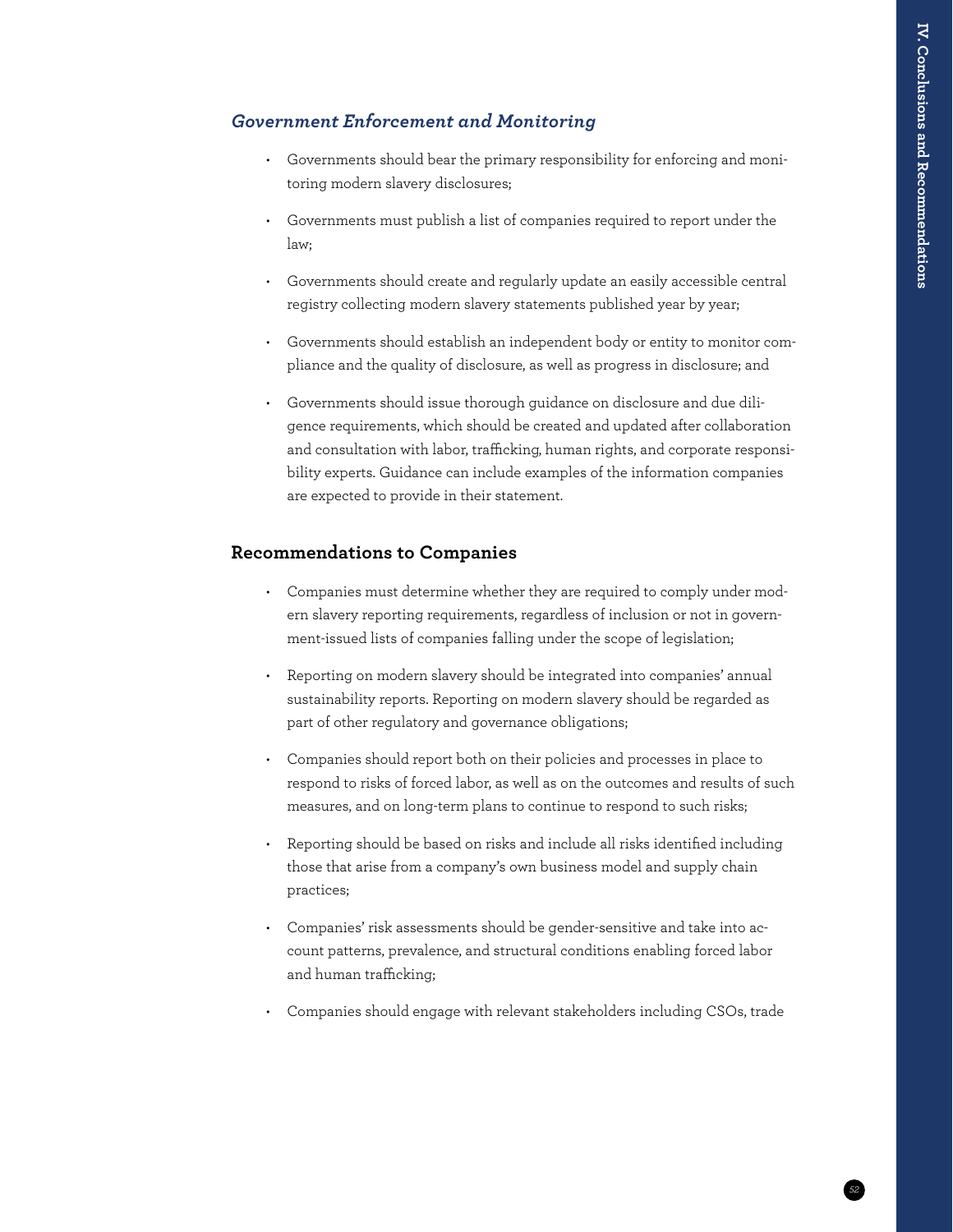unions, and workers when designing, implementing and assessing the effectiveness of measures to identify, prevent, and address risks of forced labor and human trafficking; and

- Amongst other criteria, the following information should be included in company statements:
	- » A map of their supply chain in geographic areas at highest risk for forced labor, including factory names and addresses, information about the segments of their workforce that is most likely to be affected including second and third tier suppliers and contractors;
	- » Description of due diligence and risk assessment processes, including thorough and comprehensive mapping of risks. Risk mapping should be conducted through consultation with external stakeholders, including local civil society organizations and trade unions;
	- » A description made up of quantitative and qualitative analysis of how a company's policies and processes were implemented and how effective they have been;
	- » Information on identified risks of forced labor or human trafficking and the actions taken in response, as well as about the plan to prevent further occurrences in the future; and
	- » Information about remedial actions taken.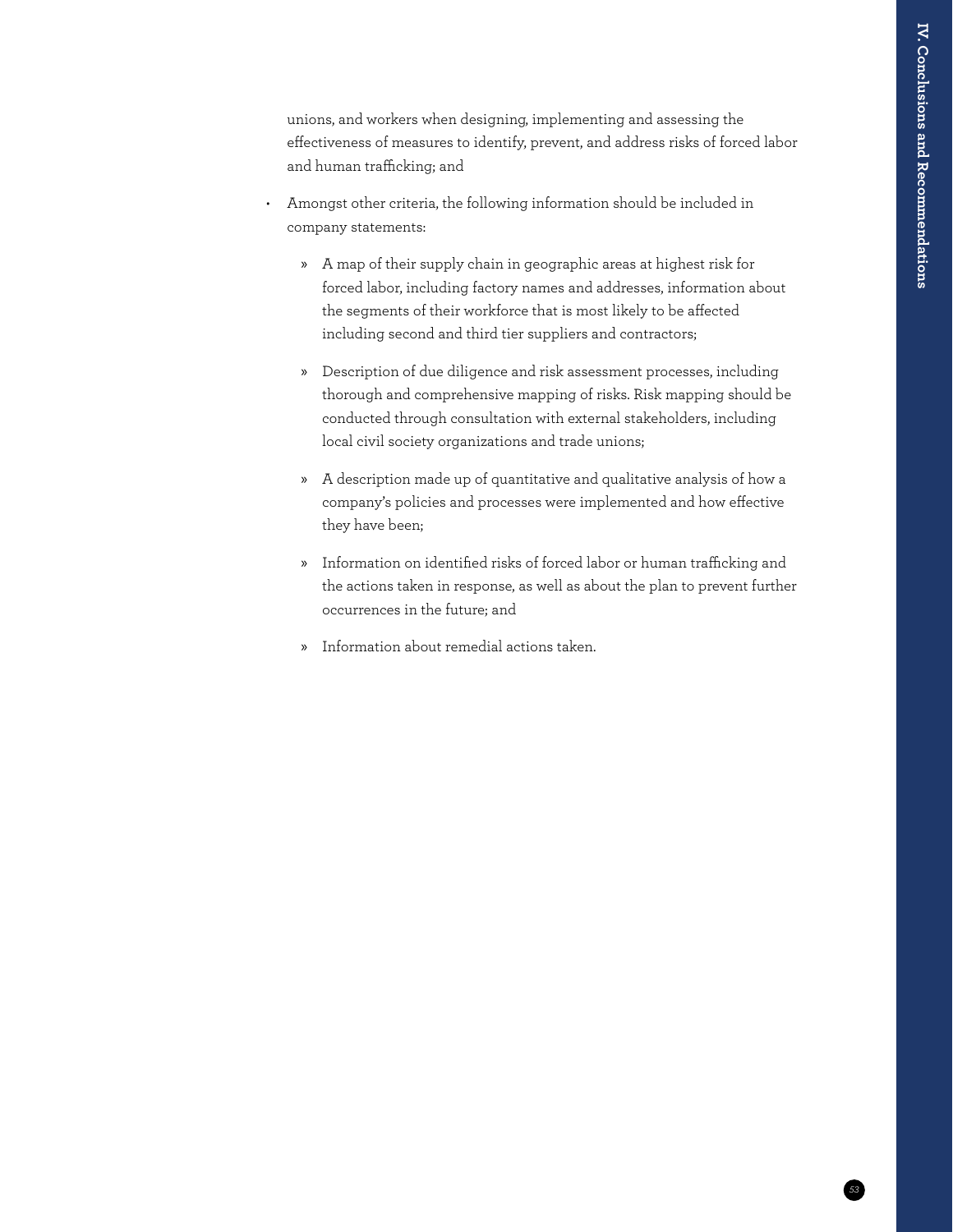## **ENDNOTES**

- 1. John Ruggie (Special Representative of the Secretary General on the Issue of Human Rights and Transnational Corporations and Other Business Enterprises), Guiding Principles on Business and Human Rights: Implementing the United Nations "Protect, Respect and Remedy" Framework, Principles 3(d), 21, U.N. Doc. A/HRC/17/31 (Mar. 21, 2011) [hereinafter U.N. Guiding Principles].
- 2. ILO, Global Estimates of Modern Slavery: Forced Labour and Forced Marriage (2017), [https://www.ilo.org/wcmsp5/groups/public/---dgreports/---dcomm/docu](https://www.ilo.org/wcmsp5/groups/public/---dgreports/---dcomm/documents/publication/wcms_575479.pdf)[ments/publication/wcms\\_575479.pdf](https://www.ilo.org/wcmsp5/groups/public/---dgreports/---dcomm/documents/publication/wcms_575479.pdf).
- 3. What Is Forced Labour, Modern Slavery and Human Trafficking, ILO, https://www.ilo. org/global/topics/forced-labour/definition/lang--en/index.htm (last visited Mar. 12, 2019).
- 4. ILO, Profits and Poverty: The Economics of Forced Labour (2014), [https://www.](https://www.ilo.org/global/publications/ilo-bookstore/order-online/books/WCMS_243391/lang--en/index.htm) [ilo.org/global/publications/ilo-bookstore/order-online/books/WCMS\\_243391/lang-](https://www.ilo.org/global/publications/ilo-bookstore/order-online/books/WCMS_243391/lang--en/index.htm) [en/index.htm.](https://www.ilo.org/global/publications/ilo-bookstore/order-online/books/WCMS_243391/lang--en/index.htm)
- 5. Martina Ucnikova, *OECD and Modern Slavery: How Much Aid Money Is Spent to Tackle the Issue?*, 3 Anti-Trafficking Rev. 133 (2014).
- 6. U.S. Dep't of State, Trafficking in Persons Report: June 2018, [https://www.state.gov/](https://www.state.gov/documents/organization/282798.pdf) [documents/organization/282798.pdf.](https://www.state.gov/documents/organization/282798.pdf)
- 7. Enacted in 2004 by Ministry of Labor and Employment (MTE). Decreto Legislativo No. 540, de 17 de Agosto de 2004, Diário Oficial da União [D.O.U.] de 18.8.2004 (Braz.).
- 8. Tariff Act of 1930, 19 U.S.C. § 1307 *amended by* Trade Facilitation and Trade Enforcement Act of 2015, 114 Pub. L. No. 125, § 910, 130 Stat. 122.
- *9. See* Transparency Pledge Coalition, The Benefits of Transparency: A Business Case for the Apparel and Footwear Supply Chain Transparency Pledge (forthcoming 2019), <https://www.icar.ngo/about/publications>.
- 10. Shift, Human Rights Reporting: Are Companies Telling Investors What They Need to Know? (May 2017), [https://www.shiftproject.org/media/resources/docs/](https://www.shiftproject.org/media/resources/docs/Shift_MaturityofHumanRightsReporting_May2017.pdf) [Shift\\_MaturityofHumanRightsReporting\\_May2017.pdf.](https://www.shiftproject.org/media/resources/docs/Shift_MaturityofHumanRightsReporting_May2017.pdf)
- 11. U.N. Guiding Principles, *supra* note 1, principles 3(d), 21.
- *12. Id.* principle 15(b)*.*
- 13. OECD, OECD Guidelines for Multinational Enterprises 27 (2011), [http://www.](http://www.oecd.org/daf/inv/mne/48004323.pdf) [oecd.org/daf/inv/mne/48004323.pdf.](http://www.oecd.org/daf/inv/mne/48004323.pdf)
- *14. See, e.g.*, *Human Rights*, Marks & Spencer, [https://corporate.marksandspencer.com/](https://corporate.marksandspencer.com/sustainability/business-wide/human-rights) [sustainability/business-wide/human-rights](https://corporate.marksandspencer.com/sustainability/business-wide/human-rights) (last visited Mar. 12, 2019); *Advancing Human Rights In Our Own Operations*, Unilever, [https://www.unilever.com/sustainable](https://www.unilever.com/sustainable-living/enhancing-livelihoods/fairness-in-the-workplace/advancing-human-rights-in-our-own-operations/)[living/enhancing-livelihoods/fairness-in-the-workplace/advancing-human-rights](https://www.unilever.com/sustainable-living/enhancing-livelihoods/fairness-in-the-workplace/advancing-human-rights-in-our-own-operations/)[in-our-own-operations/](https://www.unilever.com/sustainable-living/enhancing-livelihoods/fairness-in-the-workplace/advancing-human-rights-in-our-own-operations/) (last visited Mar. 14, 2019); *The Nestlé Corporate Business Principles*, Nestlé, [https://www.nestle.com/asset-library/documents/library/docu](https://www.nestle.com/asset-library/documents/library/documents/corporate_governance/corporate-business-principles-en.pdf)[ments/corporate\\_governance/corporate-business-principles-en.pdf](https://www.nestle.com/asset-library/documents/library/documents/corporate_governance/corporate-business-principles-en.pdf) (last visited Mar. 14, 2019); *2017 Human and Workplace Rights Update*, Coca-Cola Company, [https://](https://www.coca-colacompany.com/stories/2017-HWR) [www.coca-colacompany.com/stories/2017-HWR](https://www.coca-colacompany.com/stories/2017-HWR) (last visited Mar. 14, 2019).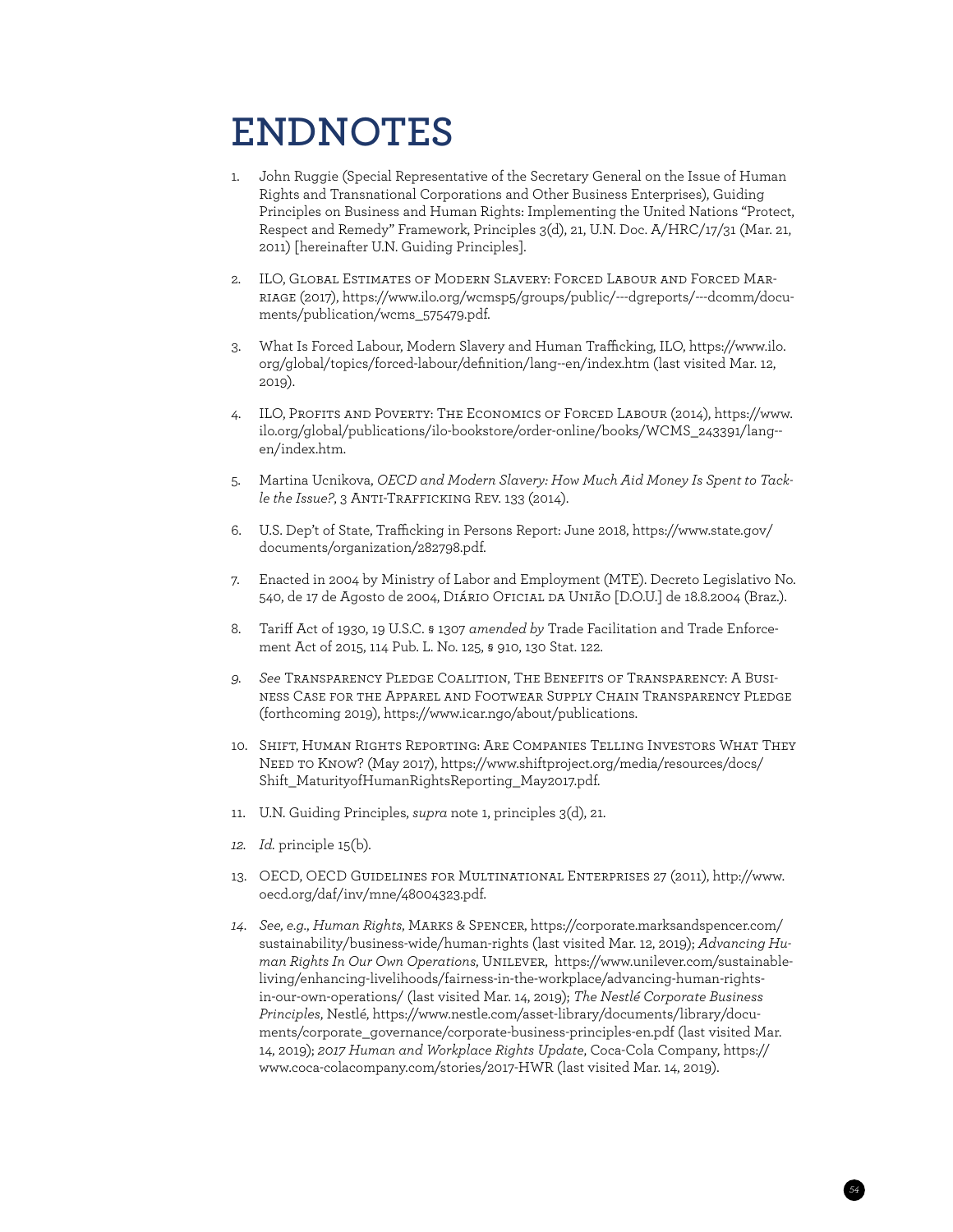- 15. ICAR, "Knowing and Showing:" Using U.S. Securities Laws to Compel Human Rights Disclosure 28 –29 (Oct. 2013), [https://www.icar.ngo/publications/2017/1/4/](https://www.icar.ngo/publications/2017/1/4/knowing-and-showing-using-us-securities-laws-to-compel-human-rights-disclosure) [knowing-and-showing-using-us-securities-laws-to-compel-human-rights-disclosure.](https://www.icar.ngo/publications/2017/1/4/knowing-and-showing-using-us-securities-laws-to-compel-human-rights-disclosure)
- *16. Id*.
- 17. KPMG, The Road Ahead: The KPMG Survey of Corporate Responsibility Reporting 2017, 6–7 (2017), [http://integratedreporting.org/wp-content/uploads/2017/10/](http://integratedreporting.org/wp-content/uploads/2017/10/kpmg-survey-of-corporate-responsibility-reporting-2017.pdf) [kpmg-survey-of-corporate-responsibility-reporting-2017.pdf](http://integratedreporting.org/wp-content/uploads/2017/10/kpmg-survey-of-corporate-responsibility-reporting-2017.pdf).
- *18. Id.* at 6–7.
- 19. These companies are the world's 250 largest companies by revenue based on the Fortune 500 ranking of 2016. *Id.* at 21.
- 20. KPMG, Carrots & Sticks: Global trends in sustainability reporting regulation and policy, 10 (2016), [https://www.globalreporting.org/resourcelibrary/Car](https://www.globalreporting.org/resourcelibrary/Carrots%20and%20Sticks-2016.pdf)[rots%20and%20Sticks-2016.pdf](https://www.globalreporting.org/resourcelibrary/Carrots%20and%20Sticks-2016.pdf).
- 21. Petra Koenvenski, *Three Drivers Shaping the Future Integration of ESG Into Mainstream Reporting*, Dev. Crossing (Nov. 24, 2012), [http://www.developmentcrossing.](http://www.developmentcrossing.com/profiles/blogs/driving-integration-of-esg-into-mainstream-reporting) [com/profiles/blogs/driving-integration-of-esg-into-mainstream-reporting](http://www.developmentcrossing.com/profiles/blogs/driving-integration-of-esg-into-mainstream-reporting).
- 22. Forum for Sustainable & Responsible Inv., Report on US Sustainable, Responsible and Impact Investing Trends 2018 (2018), [https://www.ussif.org/files/Trends/](https://www.ussif.org/files/Trends/Trends%202018%20executive%20summary%20FINAL.pdf) [Trends%202018%20executive%20summary%20FINAL.pdf](https://www.ussif.org/files/Trends/Trends%202018%20executive%20summary%20FINAL.pdf).
- 23. KnowTheChain, Insights Brief: Five Years of the California Transparency in Supply Chains Act 5 (Sept. 30, 2015), https://knowthechain.org/wp-content/uploads/2015/10/KnowTheChain\_InsightsBrief\_093015.pdf [hereinafter KnowTheChain, Five Years of the California Transparency in Supply Chains Act] ("Public reporting and information sharing gives consumers and investors a choice in what practices—and businesses—they want to support.").
- *24. About the Alliance*, Inv. Alliance for Hum. Rts., https://investorsforhumanrights. org/about (last visited Mar. 12, 2019).
- 25. California Transparency in Supply Chains Act of 2010, S.B. 657, 2010 Cal. Legis. Serv. Ch. 556 (West) (codified at CAL. CIV. CODE § 1714.43).
- *26. Id.*
- 27. KnowTheChain, Five Years of the California Transparency in Supply Chains Act, *supra* note 23, at 8.
- *28. Id.* at 5-6 ("In our research, we found a significant number of inconsistencies between the law's requirements and what was actually being publicly displayed. Moreover, although KnowTheChain identified approximately 500 companies subject to the law, the California Attorney General's guidance was sent to an estimated 2,600 companies. This list of companies has still not been disclosed.").
- *29. See also id.* at 6.
- 30. Modern Slavery Act 2015, c. 30 (UK), http://www.legislation.gov.uk/ukpga/2015/30/ contents/enacted.

- *31. Id.* § 54.
- *32. Id.*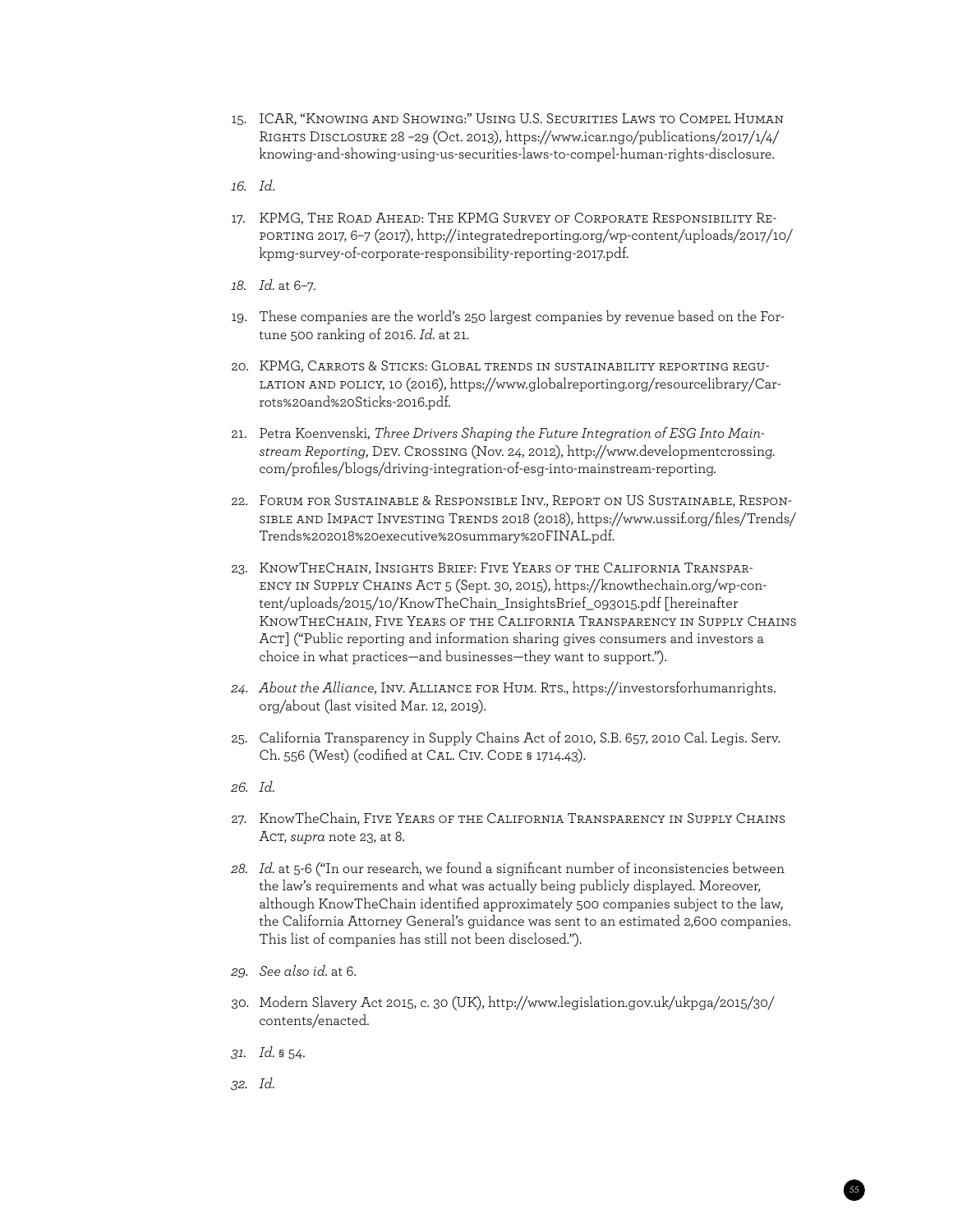- *33. Id.* § 40.
- *34. See ICAR and the Corporate Responsibility Coalition Submit Recommendations to the Australian inquiry into establishing a Modern Slavery Act in Australia*, ICAR (June 19, 2017), [https://www.icar.ngo/news/2017/6/18/icar-and-the-corporate-responsibility-co](https://www.icar.ngo/news/2017/6/18/icar-and-the-corporate-responsibility-coalition-submit-recommendations-to-the-australian-inquiry-into-establishing-a-modern-slavery-act-in-australia?rq=ICAR%20CORE)[alition-submit-recommendations-to-the-australian-inquiry-into-establishing-a-mod](https://www.icar.ngo/news/2017/6/18/icar-and-the-corporate-responsibility-coalition-submit-recommendations-to-the-australian-inquiry-into-establishing-a-modern-slavery-act-in-australia?rq=ICAR%20CORE)[ern-slavery-act-in-australia;](https://www.icar.ngo/news/2017/6/18/icar-and-the-corporate-responsibility-coalition-submit-recommendations-to-the-australian-inquiry-into-establishing-a-modern-slavery-act-in-australia?rq=ICAR%20CORE) *see also* CORE Coal., Risk Averse? 9 (2017), [https://corpo](https://corporate-responsibility.org/wp-content/uploads/2017/10/171003_Risk-Averse-FINAL-1.pdf)[rate-responsibility.org/wp-content/uploads/2017/10/171003\\_Risk-Averse-FINAL-1.pdf.](https://corporate-responsibility.org/wp-content/uploads/2017/10/171003_Risk-Averse-FINAL-1.pdf)
- 35. Theresa May, Prime Minister, U.K*., PM G20 House of Commons Statement* (December 3, 2018), https://www.gov.uk/government/speeches/pm-g20-house-of-commons-statement-3-december-2018.
- 36. Independent Review of the Modern Slavery Act, Homepage, [https://www.indepen](https://www.independentmsareview.co.uk/)[dentmsareview.co.uk/.](https://www.independentmsareview.co.uk/)
- 37. Frank Field et al., Independent review of the Modern Slavery Act: Second Interim Report: Transparency in Supply Chains (Jan. 22, 2019) [https://assets.](https://assets.publishing.service.gov.uk/government/uploads/system/uploads/attachment_data/file/773372/FINAL_Independent_MSA_Review_Interim_Report_2_-_TISC.PDF) [publishing.service.gov.uk/government/uploads/system/uploads/attachment\\_data/](https://assets.publishing.service.gov.uk/government/uploads/system/uploads/attachment_data/file/773372/FINAL_Independent_MSA_Review_Interim_Report_2_-_TISC.PDF) [file/773372/FINAL\\_Independent\\_MSA\\_Review\\_Interim\\_Report\\_2\\_-\\_TISC.PDF](https://assets.publishing.service.gov.uk/government/uploads/system/uploads/attachment_data/file/773372/FINAL_Independent_MSA_Review_Interim_Report_2_-_TISC.PDF).
- *38. Press Release: FSTE 100 Failing to Lead on Eliminating Modern Slavery from Supply Chains?*, Bus. & Hum. Rts. Resource Ctr. (Oct. 7, 2017), [https://www.business-human](https://www.business-humanrights.org/en/press-release-ftse-100-failing-to-lead-on-eliminating-modern-slavery-from-supply-chains)[rights.org/en/press-release-ftse-100-failing-to-lead-on-eliminating-modern-slavery](https://www.business-humanrights.org/en/press-release-ftse-100-failing-to-lead-on-eliminating-modern-slavery-from-supply-chains)[from-supply-chains.](https://www.business-humanrights.org/en/press-release-ftse-100-failing-to-lead-on-eliminating-modern-slavery-from-supply-chains)
- 39. Amelia Shean et al., The Sancroft-Tussell report: Eliminating Modern Slavery in Public Procurement (2018) [https://sancroft.com/2018/03/22/the-sancroft-tus](https://sancroft.com/2018/03/22/the-sancroft-tussell-report-eliminating-modern-slavery-in-public-procurement/)[sell-report-eliminating-modern-slavery-in-public-procurement/](https://sancroft.com/2018/03/22/the-sancroft-tussell-report-eliminating-modern-slavery-in-public-procurement/).
- 40. Frank Field et al., *supra* note 37, para 2.5.2.
- *41. Modern Slavery Act 2018* (Cth) s 3 (Austl.).
- *42. Reflections on the Australian Modern Slavery Act and Beyond*, Bus. & Hum. Rts. Resource Ctr.: Blog, https://www.business-humanrights.org/en/about-us/blog/reflections-on-the-australian-modern-slavery-act-and-beyond (last visited Mar. 12, 2019).
- *43. Modern Slavery Act 2018* (Cth) s 23A (Austl.).
- *44. See* Amy Sinclair & Justine Nolan, *The Australian Modern Slavery Act 2018 Will It Live up to Expectations?*, Bus. & Hum. Rts. Resource Ctr. (Jan. 12, 2018), https://www. business-humanrights.org/en/the-australian-modern-slavery-act-2018-–-will-it-live-upto-expectations.
- 45. Amy Sinclair, *Tackling Modern Slavery Now a Matter of Legal Compliance*, Bus. & HUM. RTS. RESOURCE CTR. (Mar. 2019), https://www.business-humanrights.org/sites/ default/files/documents/Modern%20Slavery%20LSJ.pdf. *Modern Slavery Act 2018* (Cth) s 5 (Austl.).
- *46. Modern Slavery Act 2018* (Cth) s 5 (Austl.).
- 47. California Transparency in Supply Chains Act of 2010, S.B. 657, 2010 Cal. Legis. Serv. Ch. 556 (West) (codified at CAL. CIV. CODE § 1714.43).
- 48. Mod. Slavery Registry, https://www.modernslaveryregistry.org/ (last visited Mar. 12, 2019).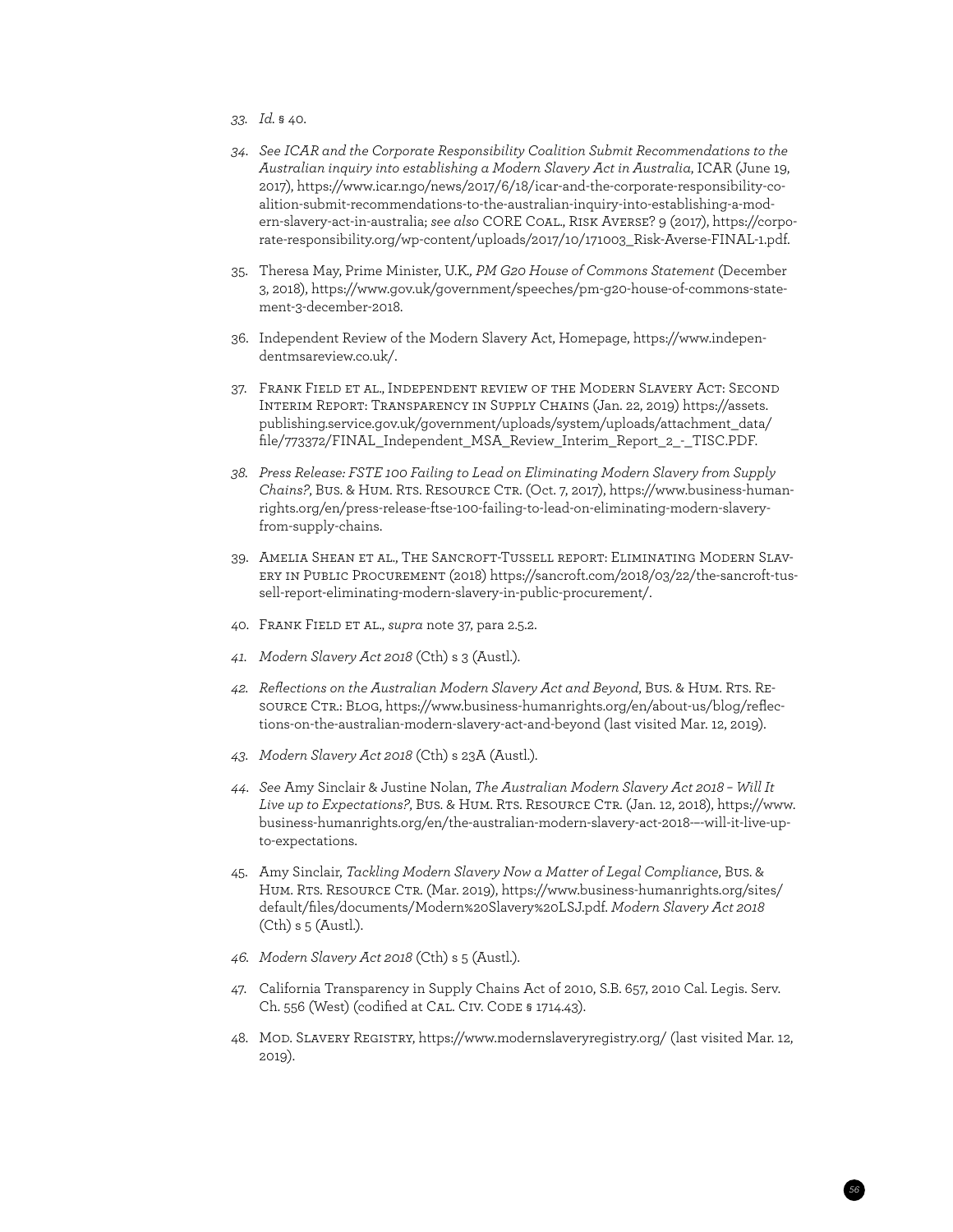- 49. H.R. 7089, 115th Cong. (2018).
- *50. See* H.R. 7089, 115th Cong. (2018), All Actions, https://www.congress.gov/bill/115th-congress/house-bill/7089/all-actions (last visited Mar. 13, 2019).
- 51. Legislative Council, A Brief Overview of the Modern Slavery Bill 2017, 1 (LC Paper No. CB(2)1480/17-18(05)), https://www.legco.gov.hk/yr17-18/chinese/panels/se/papers/ se20180605cb2-1480-5-ec.pdf (H.K.).
- *52. Hong Kong Government Denies That New Laws Are Needed to Tackle Modern Slavery*, Herbert Smith Freehills (June 8, 2018), [https://www.herbertsmithfreehills.com/](https://www.herbertsmithfreehills.com/latest-thinking/hong-kong-government-denies-that-new-laws-are-needed-to-tackle-modern-slavery) [latest-thinking/hong-kong-government-denies-that-new-laws-are-needed-to-tackle](https://www.herbertsmithfreehills.com/latest-thinking/hong-kong-government-denies-that-new-laws-are-needed-to-tackle-modern-slavery)[modern-slavery.](https://www.herbertsmithfreehills.com/latest-thinking/hong-kong-government-denies-that-new-laws-are-needed-to-tackle-modern-slavery)
- *53. Id.*
- 54. Can. House of Commons, Standing Comm. on Foreign Affairs & Int'l Dev. & Subcomm. on Int'l Human Rights, A Call to Action: Ending the Use of All Forms of Child Labour in Supply Chains, 43 (Oct. 2018), http://www.ourcommons.ca/Content/Committee/421/ FAAE/Reports/RP10078750/faaerp19/faaerp19-e.pdf (Can.).
- 55. Marie-Claude Bibeau, Government Response to the Nineteenth Report of the Standing Committee on Foreign Affairs and International Development, 2, http://www.ourcommons.ca/content/Committee/421/FAAE/GovResponse/RP10314755/421\_FAAE\_Rpt19\_ GR/421\_FAAE\_Rpt19\_GR-e.pdf (last visited Mar. 12, 2019)(Can.).
- 56. Modern Slavery Act, Bill C-423 (Dec. 13, 2018).
- *57. Purpose*, Etikkinformasjonsutvalget [ Ethics Committee Info.], https://nettsteder.regjeringen.no/etikkinformasjonsutvalget/purpose/ (last visited Mar. 12, 2019); *see also Etikkinformasjonsutvalget* [*Ethics Committee Info*], Regjeringen [Gov't], [https://www.regjeringen.no/no/dep/bld/org/styrer-rad-og-utvalg/eksister](https://www.regjeringen.no/no/dep/bld/org/styrer-rad-og-utvalg/eksisterende/etikkinformasjonsutvalget/id2603560/)[ende/etikkinformasjonsutvalget/id2603560/](https://www.regjeringen.no/no/dep/bld/org/styrer-rad-og-utvalg/eksisterende/etikkinformasjonsutvalget/id2603560/) (last visited Mar. 12, 2019) (Nor.).
- 58. Dodd Frank Wall Street Reform and Consumer Protection Act of 2010 §1502.
- 59. Section 1502 does impose penalties for not reporting or complying in good faith. However, the information filed by companies is subject to section 18 of the *Securities Exchange Act* 1934 which attaches liability for any false or misleading statements.
- 60. The Directive also requires reporting on other matters, such as the environment, social and employee matters, anti-corruption and bribery. Directive 2014/95/EU of the European Parliament and of the Council of 22 October 2014 Amending Directive 2013/34/ EU as Regards Disclosure of Non-Financial and Diversity Information by Certain Large Undertakings and Groups. It is estimated that the new Directive will apply to 8,000 EU companies. *The French Duty of Vigilance Law: Frequently Asked Questions*, Eur. Coalition for Corp. Just. (ECCJ) (Feb. 23 2017), http://corporatejustice.org/ documents/publications/french-corporate-duty-of-vigilance-law-faq.pdf.
- 61. Although the EU Directive does not specifically refer to supply chains, the definition of risk contemplates business relationships that are likely to cause adverse impacts on human rights. *See* Directive 2014/95/EU, *supra* note 60.
- 62. Although the EU Directive does go somewhat further in that companies that do not undertake human rights due diligence must "provide a clear and reasoned explanation for not doing so." Directive 2014/95/EU, *supra* note 60, art. 19(a).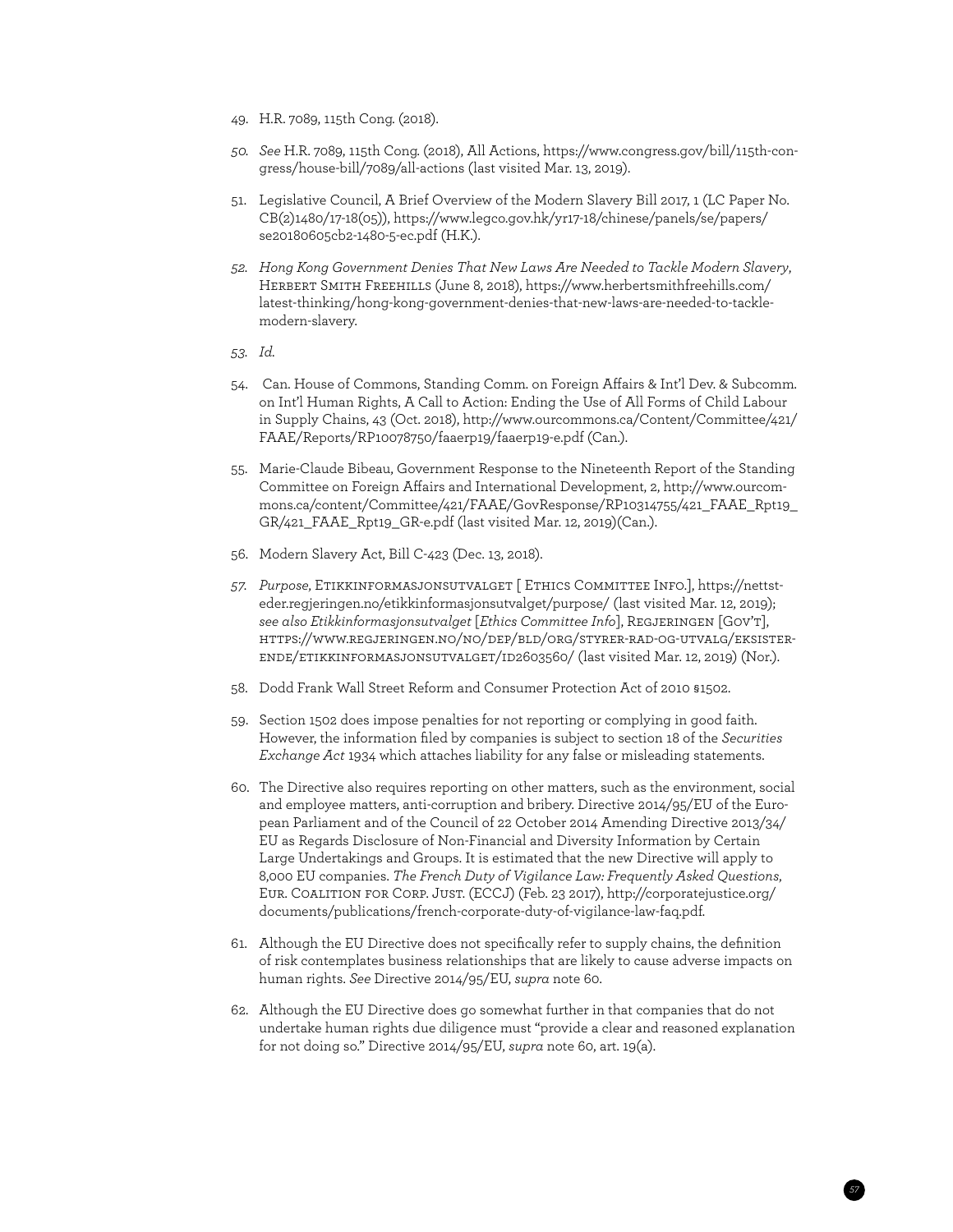- *63. See* Alliance for Corporate Transparency, 2018 Research Report: The state of corporate sustainability disclosure under the EU Non-Financial Reporting Directive (Feb. 8, 2019), http://allianceforcorporatetransparency.org/assets/2018\_ Research\_Report\_Alliance\_Corporate\_Transparency-66d0af6a05f153119e7cffe6df2f-11b094affe9aaf4b13ae14db04e395c54a84.pdf ; Eur. Coal. for Corp. Justice (ECCJ), A Human Rights Review of the EU Non-Financial Reporting Directive (Mar. 4, 2019), http://corporatejustice.org/news/13195-eccj-study-of-non-financial-reportingreveals-need-for-ungp-framework.
- 64. Loi 2017-339 du 27 mars 2017 relative au devoir de vigilance des sociétés mères et des entreprises donneuses d'ordre [Law 2017-339 of March 27, 2017 on Due Diligence of Corporations and Main Contractors], Journal Officiel de la République Française [J.O.] [Official Gazette of France], Mar. 28, 2017.
- *65. See Dutch Child Labour Due Diligence Bill*, bhrinlaw.org, http://www.bhrinlaw.org/ key-developments/66-netherlands#child%20labour%20law.
- *66. Id.*
- *67. Details About the Initiative*, Swiss Coalition for Corp. Just. (SCCJ), https://corporatejustice.ch/about-the-initiative (last visited Mar. 13, 2019).
- *68. The compromise on a counter-proposal to the Swiss Responsible Business Initiative sinks in the Council of State,* Swiss Coalition for Corporate Justice *(*Mar. 13, 2019), [http://corporatejustice.org/news/13372-the-compromise-on-a-counter-proposal](http://corporatejustice.org/news/13372-the-compromise-on-a-counter-proposal-to-the-swiss-responsible-business-initiative-sinks-in-the-council-of-state)[to-the-swiss-responsible-business-initiative-sinks-in-the-council-of-state.](http://corporatejustice.org/news/13372-the-compromise-on-a-counter-proposal-to-the-swiss-responsible-business-initiative-sinks-in-the-council-of-state)
- *69. Id.*
- *70. German Development Ministry drafts law on mandatory human rights due diligence for German companies*, Bus. & Hum. Rts. Resource Ctr. (Feb. 11, 2019), [https://www.](https://www.business-humanrights.org/en/german-development-ministry-drafts-law-on-mandatory-human-rights-due-diligence-for-german-companies) [business-humanrights.org/en/german-development-ministry-drafts-law-on-mandato](https://www.business-humanrights.org/en/german-development-ministry-drafts-law-on-mandatory-human-rights-due-diligence-for-german-companies)[ry-human-rights-due-diligence-for-german-companies](https://www.business-humanrights.org/en/german-development-ministry-drafts-law-on-mandatory-human-rights-due-diligence-for-german-companies).
- *71. Will Germany become a leader in the drive for corporate due diligence on human*  rights?, Saskia Wilks and Johannes Blankenbach, Bus. & Hum. RTS. RESOURCE CTR., (Feb. 20, 2019), [https://www.business-humanrights.org/en/will-germany-become-a](https://www.business-humanrights.org/en/will-germany-become-a-leader-in-the-drive-for-corporate-due-diligence-on-human-rights)[leader-in-the-drive-for-corporate-due-diligence-on-human-rights](https://www.business-humanrights.org/en/will-germany-become-a-leader-in-the-drive-for-corporate-due-diligence-on-human-rights).
- *72. Id.*
- 73. For updates on the latest developments regarding mandatory human rights due diligence legislation, see bhrinlaw.org, [http://www.bhrinlaw.org/.](http://www.bhrinlaw.org/) *See also* Eur. Coal. for Corp. Justice (ECCJ), Key Features of Mandatory Human Rights Due Diligence Legislation (June 2018), [http://corporatejustice.org/eccj-position-pa](http://corporatejustice.org/eccj-position-paper-mhrdd-final_june2018_3.pdf)[per-mhrdd-final\\_june2018\\_3.pdf.](http://corporatejustice.org/eccj-position-paper-mhrdd-final_june2018_3.pdf)
- 74. Hult Int'l Bus. Sch. & Ethical Trading Initiative, Corporate Leadership on Modern Slavery 39 (Nov. 2016), [https://www.ethicaltrade.org/sites/default/files/](https://www.ethicaltrade.org/sites/default/files/shared_resources/corporate_leadership_on_modern_slavery_full_report_2016.pdf) [shared\\_resources/corporate\\_leadership\\_on\\_modern\\_slavery\\_full\\_report\\_2016.pdf](https://www.ethicaltrade.org/sites/default/files/shared_resources/corporate_leadership_on_modern_slavery_full_report_2016.pdf).
- 75. Hult Int'l Bus. Sch. & Ethical Trading Initiative, *supra* note 74, at 55 ("The engagement of senior leaders is the strongest enabler of corporate action on modern slavery."); *id.* at 12 ("Twice as many CEOs and other senior executives (COO, CFO, Chairman) are actively involved in addressing modern slavery since the Modern Slavery Act came into force.").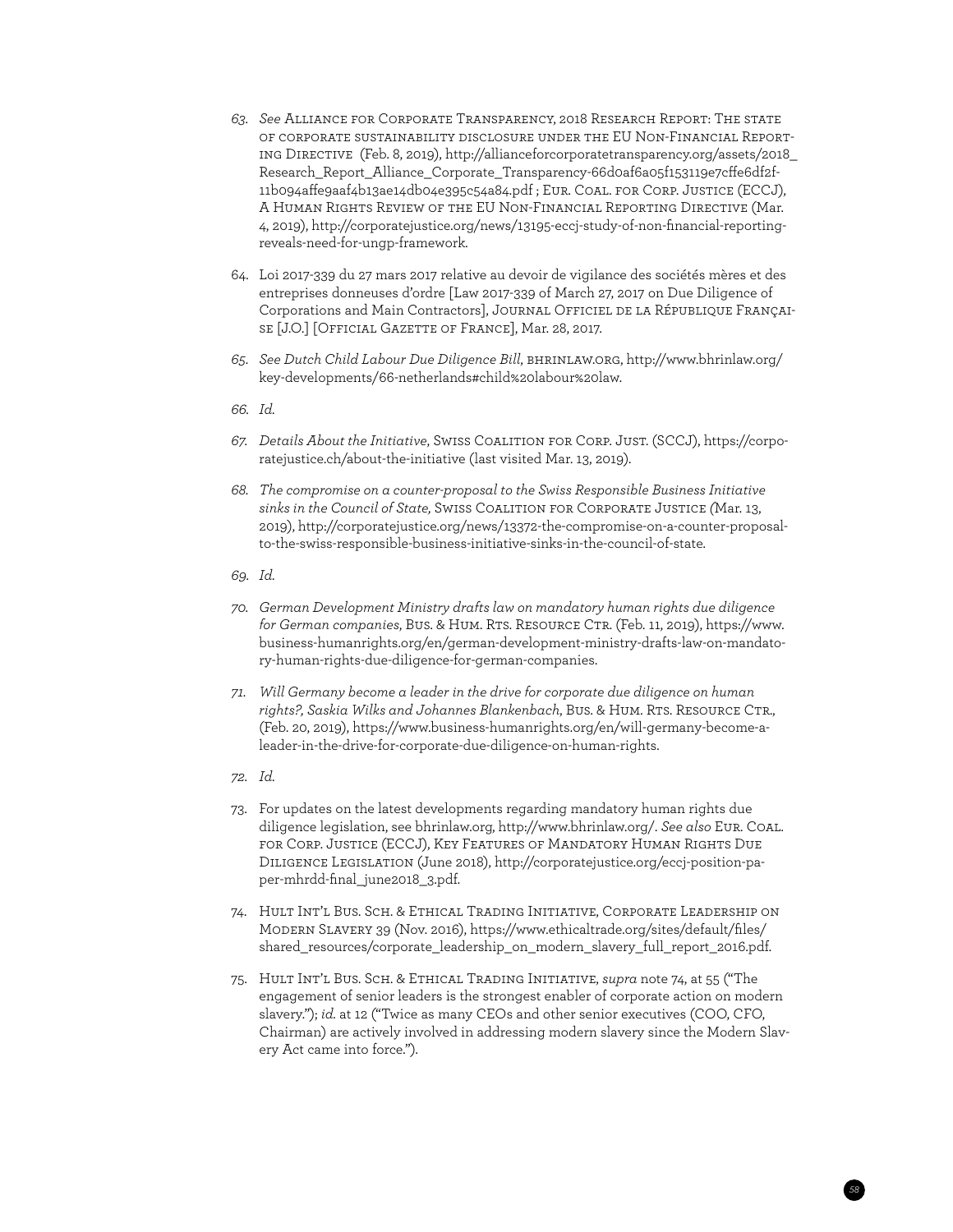- *76. Submission to the Joint Standing Committee on Foreign Affairs, Defence and Trade for the Inquiry into Establishing a Modern Slavery Act in Australia*, 4, ICAR & CORE Coalition (June 19, 2017), *follow link from* https://www.icar.ngo/news/2017/6/18/ icar-and-the-corporate-responsibility-coalition-submit-recommendations-to-the-australian-inquiry-into-establishing-a-modern-slavery-act-in-australia. [https://static1.](https://static1.squarespace.com/static/583f3fca725e25fcd45aa446/t/594720978419c29f0efb0c62/1497833624039/ICAR+-+CORE+Submission+on+Australian+Modern+Slavery+Act+-+Final.pdf) [squarespace.com/static/583f3fca725e25fcd45aa446/t/594720978419c29f0ef](https://static1.squarespace.com/static/583f3fca725e25fcd45aa446/t/594720978419c29f0efb0c62/1497833624039/ICAR+-+CORE+Submission+on+Australian+Modern+Slavery+Act+-+Final.pdf)[b0c62/1497833624039/ICAR+-+CORE+Submission+on+Australian+Modern+Slavery-](https://static1.squarespace.com/static/583f3fca725e25fcd45aa446/t/594720978419c29f0efb0c62/1497833624039/ICAR+-+CORE+Submission+on+Australian+Modern+Slavery+Act+-+Final.pdf) [+Act+-+Final.pdf.](https://static1.squarespace.com/static/583f3fca725e25fcd45aa446/t/594720978419c29f0efb0c62/1497833624039/ICAR+-+CORE+Submission+on+Australian+Modern+Slavery+Act+-+Final.pdf)
- 77. Ergon, Modern Slavery Reporting: Is There Evidence of Progress? 2 (Oct. 2018), [https://ergonassociates.net/wp-content/uploads/2018/10/Ergon\\_Modern\\_Slav](https://ergonassociates.net/wp-content/uploads/2018/10/Ergon_Modern_Slavery_Progress_2018_resource.pdf)ery Progress 2018 resource.pdf.
- 78. Forum for Sustainable & Responsible Inv., *supra* note 22.
- 79. Bus. & Human Rights Ctr., FTSE 100 & the U.K. Modern Slavery Act: From Disclosure to Action 22 (2018), [https://www.business-humanrights.org/sites/default/](https://www.business-humanrights.org/sites/default/files/FTSE%20100%20Briefing%202018.pdf) [files/FTSE%20100%20Briefing%202018.pdf](https://www.business-humanrights.org/sites/default/files/FTSE%20100%20Briefing%202018.pdf) [hereinafter FTSE 100 (2018)].
- 80. FTSE 100 (2018).
- 81. Ergon, *supra* note 77, at 4.
- *82. Id.*
- *83. Id.*
- *84. See* Justine Nolan, *Hardening Soft Law: Are the Emerging Corporate Social Disclosure Laws Capable of Generating Substantive Compliance with Human Rights?*, 15 Braz. J. Int'l L. 65, 69 (2018).
- *85. See* CORE Coal., *supra* note 34, at 6 (highlighting examples of this practice upon review of statements from companies in several industries, including cocoa, gold, mica, and palm oil).
- 86. KnowTheChain, Eradicating Forced Labor in Electronics: What Do Company Statements under the U.K. Modern Slavery Act Tell Us? 12 (Mar. 2018), [https://ktcdevlab2.wpengine.com/wp-content/uploads/KTC-ICT-MSA-Report\\_Final\\_](https://ktcdevlab2.wpengine.com/wp-content/uploads/KTC-ICT-MSA-Report_Final_Web.pdf) [Web.pdf](https://ktcdevlab2.wpengine.com/wp-content/uploads/KTC-ICT-MSA-Report_Final_Web.pdf) [hereinafter KNOWTHECHAIN, ERADICATING FORCED LABOR IN ELECTRONics].
- 87. CORE Coal., *supra* note 34, at 6.
- 88. Ergon, *supra* note 77, at 13.
- 89. Interview with civil society organization, U.S. (Sept. 2018).
- 90. U.K. House of Lords & House of Commons Joint Committee on Human Rights, Human Rights and Business 2017: Promoting Responsibility and Ensuring Accountability (Mar. 29, 2017) (HL Paper No. 153, HC Paper No. 443), [https://publications.parliament.](https://publications.parliament.uk/pa/jt201617/jtselect/jtrights/443/44302.htm) [uk/pa/jt201617/jtselect/jtrights/443/44302.htm](https://publications.parliament.uk/pa/jt201617/jtselect/jtrights/443/44302.htm).
- *91. Costco Lawsuit (re Slave Labour in Thailand)*, Bus. & Hum. Rts. Resource Ctr. (Sept. 6, 2016), https://www.business-humanrights.org/en/lawsuit-against-costco-re-slave-labour-in-thailand (providing information on cases involving Nestle and Costco, as well as blogs on related topics).
- 92. Virginia Mantouvalou, *Work Without Fear? The Legal Construction of Structures of Exploitation*, Futures of Work (Jan. 25, 2019), [https://futuresofwork.co.uk/2019/01/25/](https://futuresofwork.co.uk/2019/01/25/work-without-fear-the-legal-construction-of-structures-of-exploitation/) [work-without-fear-the-legal-construction-of-structures-of-exploitation/](https://futuresofwork.co.uk/2019/01/25/work-without-fear-the-legal-construction-of-structures-of-exploitation/).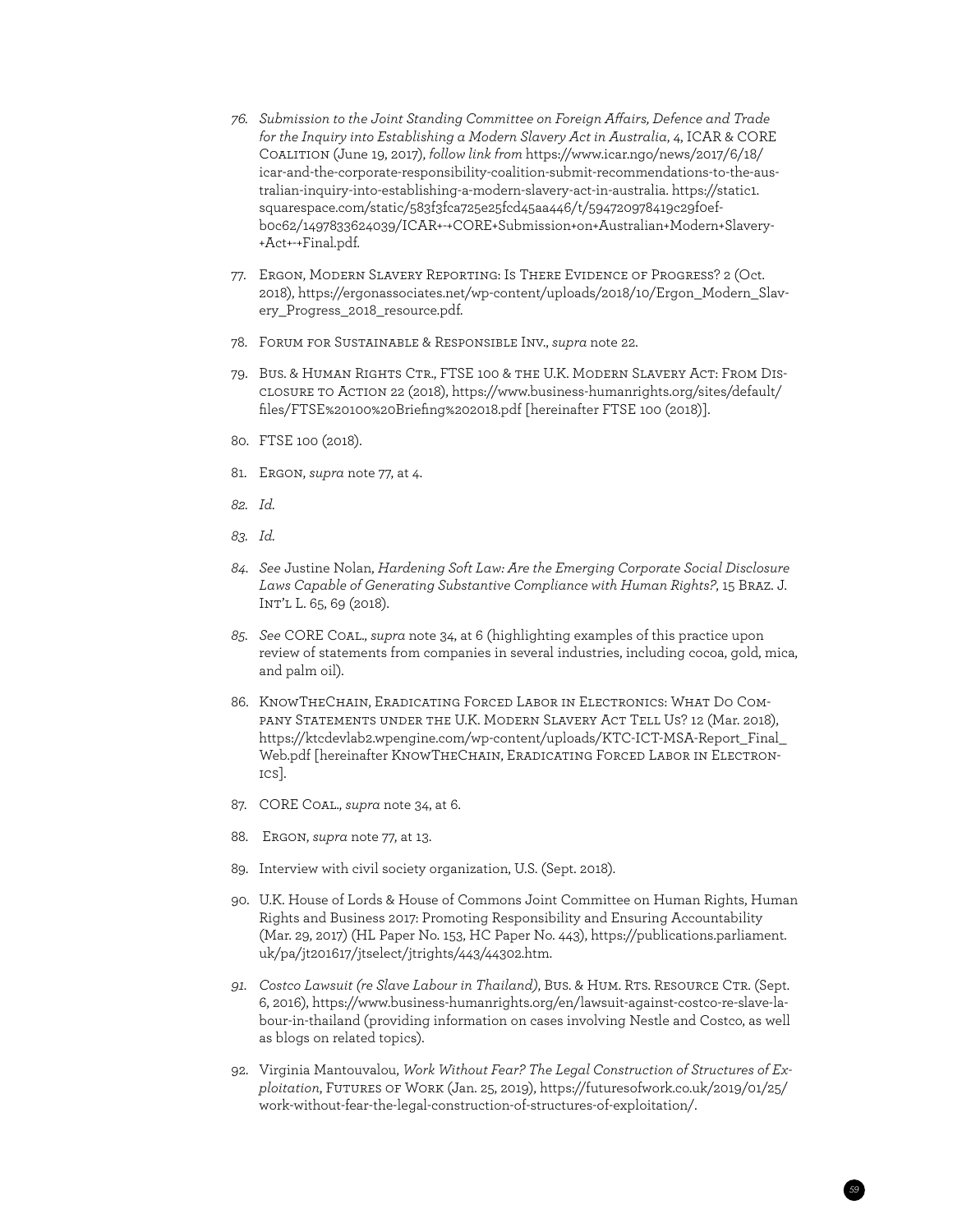- 93. Virginia Mantouvalou, *Legal Construction of Structures of Exploitation*, *in* Philosophical Foundations of Labor Law ch. 11 (Hugh Collins et al. eds., 2018).
- 94. Bridie France & Labor Exploitation Advisory Grp., Labor Compliance to Exploitation and the Abuses In-Between 1 (Aug. 2016), [https://www.laborex](https://www.labourexploitation.org/publications/labour-exploitation-advisory-group-leag-position-paper-labour-compliance-exploitation)[ploitation.org/publications/labor-exploitation-advisory-group-leag-position-paper-la](https://www.labourexploitation.org/publications/labour-exploitation-advisory-group-leag-position-paper-labour-compliance-exploitation)[bor-compliance-exploitation.](https://www.labourexploitation.org/publications/labour-exploitation-advisory-group-leag-position-paper-labour-compliance-exploitation)
- 95. Ergon & Ethical Trading Initiative, Managing Risks Associated with Modern Slavery: A Good Practice Note for the Private Sector (Dec. 3, 2018), [https://www.ethicaltrade.org/sites/default/files/shared\\_resources/Managing%20](https://www.ethicaltrade.org/sites/default/files/shared_resources/Managing%20risks%20associated%20with%20modern%20slavery.pdf) [risks%20associated%20with%20modern%20slavery.pdf;](https://www.ethicaltrade.org/sites/default/files/shared_resources/Managing%20risks%20associated%20with%20modern%20slavery.pdf) Klara Skrivankova, Between Decent Work and Forced Labor: Examining the Continuum of Exploitation (2010), [http://](http://www.gla.gov.uk/media/1585/jrf-between-decent-work-and-forced-labour.pdf) [www.gla.gov.uk/media/1585/jrf-between-decent-work-and-forced-labor.pdf](http://www.gla.gov.uk/media/1585/jrf-between-decent-work-and-forced-labour.pdf).
- 96. Skrivankova, *supra* note 95.
- 97. ILO, *40 Million in Modern Slavery and 152 Million in Child Labour Around the World*, (Sept. 19, 2017), [https://www.ilo.org/global/about-the-ilo/newsroom/news/](https://www.ilo.org/global/about-the-ilo/newsroom/news/WCMS_574717/lang--en/index.htm) [WCMS\\_574717/lang--en/index.htm](https://www.ilo.org/global/about-the-ilo/newsroom/news/WCMS_574717/lang--en/index.htm).
- 98. Surya Deva, Slavery and Gender-Blind Regulatory Responses, CAMBRIDGE CORE (Mar. 8,2019), [http://blog.journals.cambridge.org/2019/03/08/slavery-and-gen](http://blog.journals.cambridge.org/2019/03/08/slavery-and-gender-blind-regulatory-responses/)[der-blind-regulatory-responses/.](http://blog.journals.cambridge.org/2019/03/08/slavery-and-gender-blind-regulatory-responses/)
- *99. See* Bus. & Human Rights Ctr., FTSE 100 at the Starting Line: An Analysis of Company Statements under the U.K. Modern Slavery Act 7, https://www.business-humanrights.org/sites/default/files/documents/FTSE%20100%20Modern%20Slavery%20Act.pdf (last visited Mar. 13, 2019); CORE COAL., MODERN SLAVERY REPORTING: Weak and Notable Practice 3 (June 2017), [https://corporate-responsibility.org/](https://corporate-responsibility.org/wp-content/uploads/2017/06/Core_ExamplesFINAL.pdf) [wp-content/uploads/2017/06/Core\\_ExamplesFINAL.pdf.](https://corporate-responsibility.org/wp-content/uploads/2017/06/Core_ExamplesFINAL.pdf)
- 100. ICAR, Follow the Thread: The Need for Supply Chain Transparency in the Garment and Footwear Industry 6 (Apr. 20, 2017), *follow link to full report from*  https://www.icar.ngo/publications/2017/4/20/follow-the-thread-the-need-for-supplychain-transparency-in-the-garment-and-footwear-industry ("The company will publish on its website on a regular basis (such as twice a year) a list naming all sites that manufacture its products. The list should provide the following information in English:
	- i. The full name of all authorized production units and processing facilities.
	- ii. The site addresses.
	- iii. The parent company of the business at the site.
	- iv. Type of products made.
	- v. Worker numbers at each site.

 Companies will publish the above information in a spreadsheet or other searchable format.").

- 101. Igor Nossar et al., Australian Supply Chain Regulation: Practical Operation and Regulatory Effectiveness – Draft Report on Textile Clothing and Footwear Sector Regulation 9–14 (drft. 2017), [https://opus.lib.uts.edu.au/](https://opus.lib.uts.edu.au/bitstream/10453/122070/5/TCF%2BSupply%2BChain%2BRegulation%2BDraft%2BReport.pdf) [bitstream/10453/122070/5/TCF%2BSupply%2BChain%2BRegulation%2BDraft%2BRe](https://opus.lib.uts.edu.au/bitstream/10453/122070/5/TCF%2BSupply%2BChain%2BRegulation%2BDraft%2BReport.pdf)[pordf.](https://opus.lib.uts.edu.au/bitstream/10453/122070/5/TCF%2BSupply%2BChain%2BRegulation%2BDraft%2BReport.pdf)
- *102. Id.*
- 103. Ingrid Landau, *Leader or Laggard? Australian Efforts to Promote Better Working Conditions in Supply Chains within and beyond Australia's Borders* 1(3) Japan Lab. Issues 64, 70 (2017),<https://www.jil.go.jp/english/jli/documents/2017/003-09.pdf>.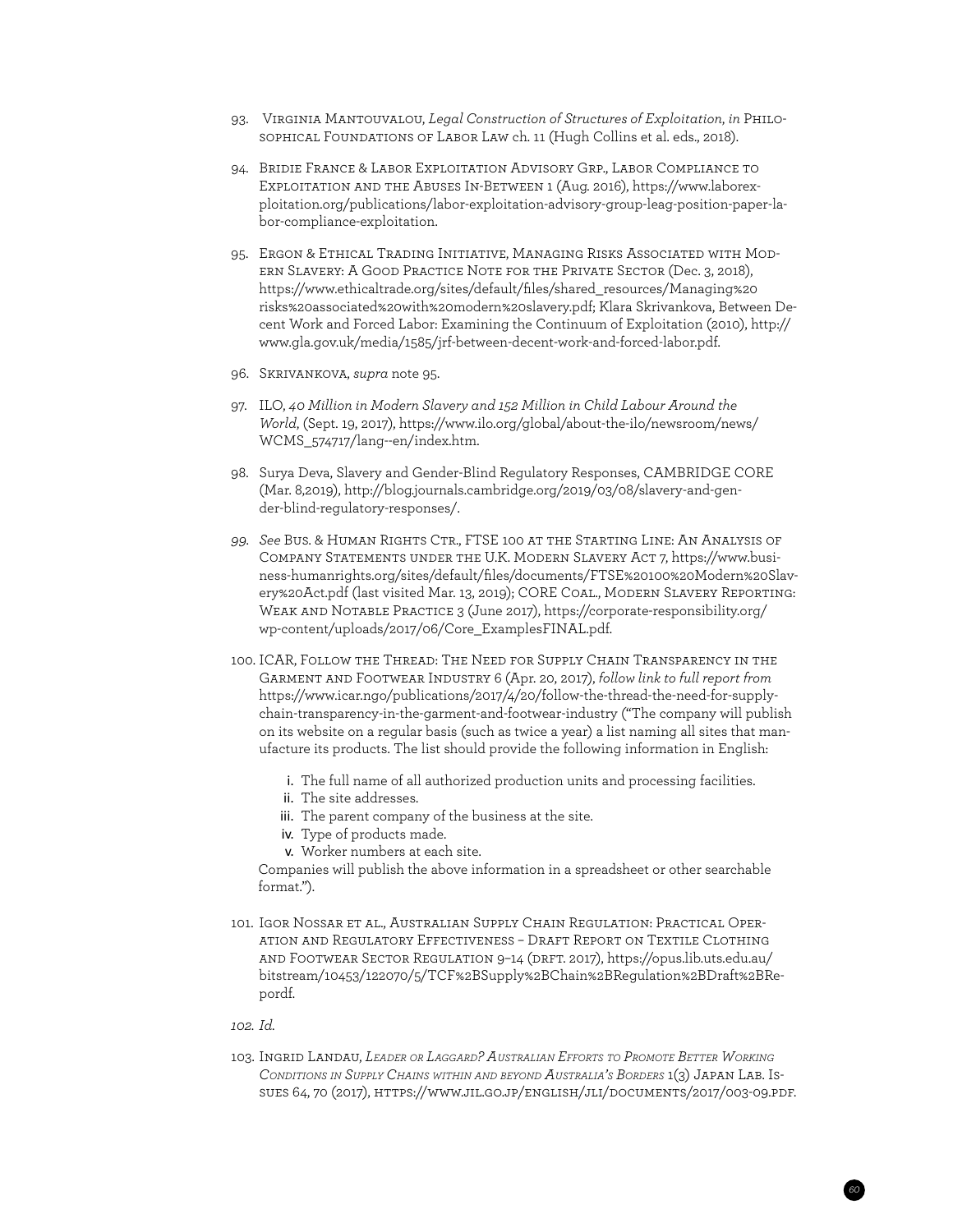- 104. Michael J. Rawling, *Cross-Jurisdictional and Other Implications of Mandatory Clothing Retailer Obligations*, 27(3) Austl. J. Lab. L. 191 (2015), [https://papers.ssrn.com/sol3/](https://papers.ssrn.com/sol3/papers.cfm?abstract_id=2595447) [papers.cfm?abstract\\_id=2595447](https://papers.ssrn.com/sol3/papers.cfm?abstract_id=2595447).
- 105. ILO, Non-Standard Employment around the World: Understanding Challenges, Shaping Prospects 117 (2016), [https://www.ilo.org/wcmsp5/groups/public/--](https://www.ilo.org/wcmsp5/groups/public/---dgreports/---dcomm/---publ/documents/publication/wcms_534326.pdf) [dgreports/---dcomm/---publ/documents/publication/wcms\\_534326.pdf.](https://www.ilo.org/wcmsp5/groups/public/---dgreports/---dcomm/---publ/documents/publication/wcms_534326.pdf)
- 106. Genevieve LeBaron et al., Confronting Root Causes of Forced Labor in Global Supply Chains (2018), [http://eprints.whiterose.ac.uk/126167/1/Confronting\\_](http://eprints.whiterose.ac.uk/126167/1/Confronting_Root_Causes_Forced_Labour_In_Global_Supply_Chains.pdf) [Root\\_Causes\\_Forced\\_Labor\\_In\\_Global\\_Supply\\_Chains.pdf](http://eprints.whiterose.ac.uk/126167/1/Confronting_Root_Causes_Forced_Labour_In_Global_Supply_Chains.pdf).
- *107. Id.*
- *108. Id.*; CORE Coal., Effective Reporting under the Modern Slavery Act: A Civil Society Guide for Commercial Organizations on the Transparency in Supply Chains Clause (2016)[http://corporate-responsibility.org/wp-content/up](http://corporate-responsibility.org/wp-content/uploads/2016/03/CSO_TISC_guidance_final_digitalversion_16.03.16.pdf)[loads/2016/03/CSO\\_TISC\\_guidance\\_final\\_digitalversion\\_16.03.16.pdf](http://corporate-responsibility.org/wp-content/uploads/2016/03/CSO_TISC_guidance_final_digitalversion_16.03.16.pdf).
- 109. Floriana Borino, Piece Rate Pay and Working Conditions in the Export Garment Sector (2018) (Better Work Discussion Paper No. 28), [https://www.](https://www.ilo.org/wcmsp5/groups/public/---ed_dialogue/---dialogue/documents/publication/wcms_663063.pdf) [ilo.org/wcmsp5/groups/public/---ed\\_dialogue/---dialogue/documents/publication/](https://www.ilo.org/wcmsp5/groups/public/---ed_dialogue/---dialogue/documents/publication/wcms_663063.pdf) [wcms\\_663063.pdf.](https://www.ilo.org/wcmsp5/groups/public/---ed_dialogue/---dialogue/documents/publication/wcms_663063.pdf)
- *110. Id.* at 10.
- 111. Verité, Strengthening Protections against Trafficking in Persons in Federal and Corporate Supply Chains: Research on Risk in 43 Commodities Worldwide (2017) [https://www.verite.org/wp-content/uploads/2017/04/EO-and-Com](https://www.verite.org/wp-content/uploads/2017/04/EO-and-Commodity-Reports-Combined-FINAL-2017.pdf)[modity-Reports-Combined-FINAL-2017.pdf.](https://www.verite.org/wp-content/uploads/2017/04/EO-and-Commodity-Reports-Combined-FINAL-2017.pdf)
- 112. FLEX, Risky Business: Tackling Exploitation in the UK Labor Market (2017), https://www.labourexploitation.org/publications/risky-business-tackling-exploitation-uk-labour-market.
- *113. Id*. at 9.
- 114. Jennifer Gordon, Global Labour Recruitment in a Supply Chain Context (2015), [https://www.ilo.org/global/publications/working-papers/WCMS\\_377805/](https://www.ilo.org/global/publications/working-papers/WCMS_377805/lang--en/index.htm) [lang--en/index.htm](https://www.ilo.org/global/publications/working-papers/WCMS_377805/lang--en/index.htm); *Preventing and Responding to Abusive and Fraudulent Labour Recruitment: A Call for Action*, ILO (June 23, 2015), [https://www.ilo.org/global/topics/](https://www.ilo.org/global/topics/fair-recruitment/WCMS_377802/lang--en/index.htm) [fair-recruitment/WCMS\\_377802/lang--en/index.htm;](https://www.ilo.org/global/topics/fair-recruitment/WCMS_377802/lang--en/index.htm) *Towards Stronger Measures to Combat Abusive Labour Recruitment and to Prevent Human Trafficking*, ILO, [https://](https://www.ilo.org/global/topics/forced-labour/projects/WCMS_320238/lang--en/index.htm) [www.ilo.org/global/topics/forced-labor/projects/WCMS\\_320238/lang—en/index.htm](https://www.ilo.org/global/topics/forced-labour/projects/WCMS_320238/lang--en/index.htm) (last visited Mar. 13, 2019).
- 115. Gordon, *supra* note 120; Verité, Help Wanted: Hiring, Human Trafficking and Modern-Day Slavery in the Global Economy (2010) [http://www.verite.org/sites/](http://www.verite.org/sites/default/files/images/Help_Wanted_2010.pdf) [default/files/images/Help\\_Wanted\\_2010.pdf](http://www.verite.org/sites/default/files/images/Help_Wanted_2010.pdf).
- 116. Jean Allain et al., Forced Labour's Business Models and Supply Chains 5 (2013) https://www.jrf.org.uk/sites/default/files/jrf/migrated/files/forced-labour-business-full.pdf.

- *117. Id.* at 33.
- *118. Id.;* Verité, *supra* note 111.
- 119. LeBaron et al., *supra* note 106.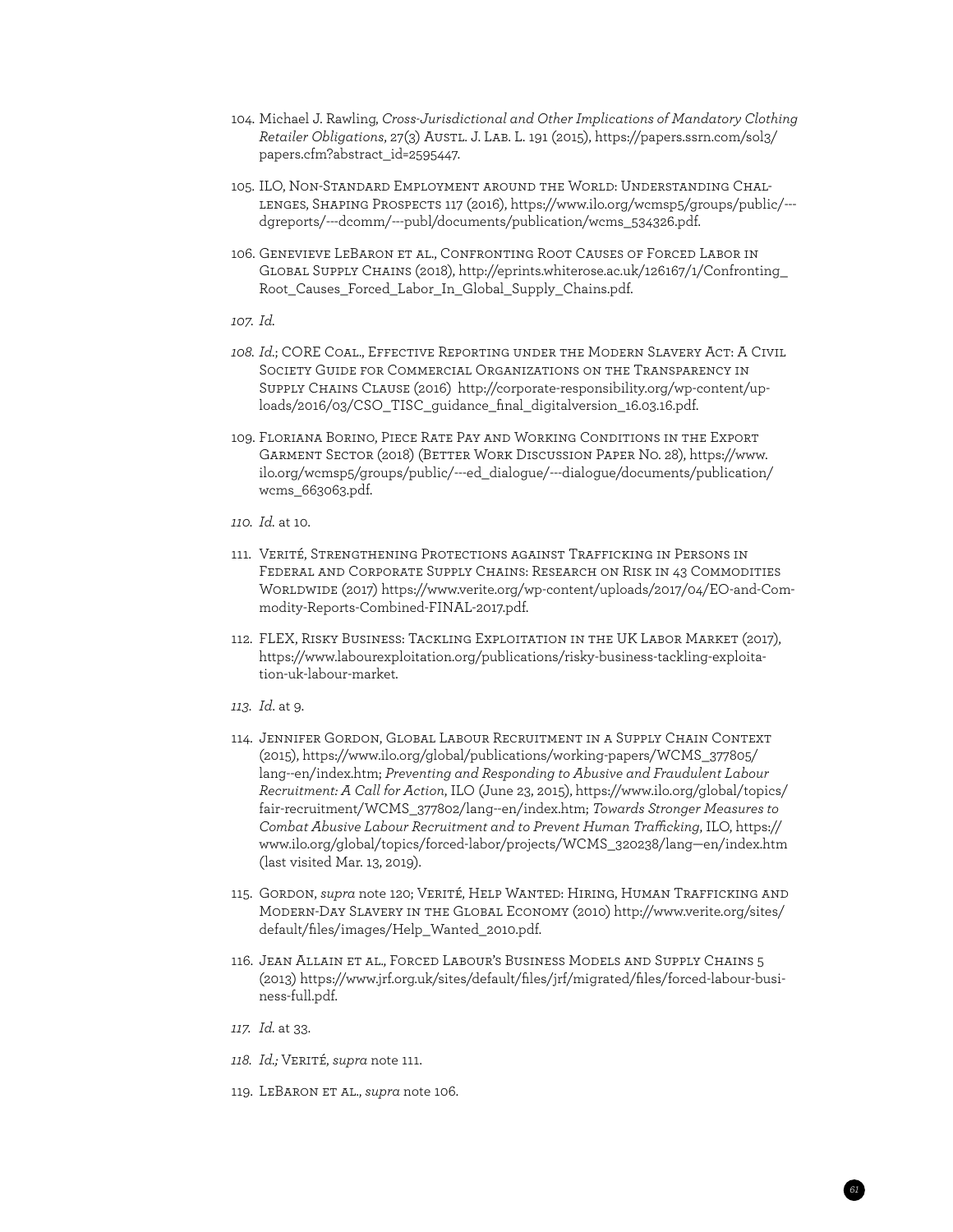- 120. CORE Coal., *supra* note 34, at 6–7.
- 121. Genevieve LeBaron, *When It Comes to Forced Labor, Transparency Is Mandatory, But Disclosure Is Discretionary*, Truthout (2016) [https://truthout.org/articles/forced-la](https://truthout.org/articles/forced-labor-mandatory-transparency-discretionary-disclosure/)[bor-mandatory-transparency-discretionary-disclosure/](https://truthout.org/articles/forced-labor-mandatory-transparency-discretionary-disclosure/).
- 122. Ergon, *supra* note 77, at 19.
- 123. KnowTheChain, Eradicating Forced Labor in Electronics, *supra* note 86, at 18.
- *124. See* ICAR & CORE Coalition, *supra* note 76.
- *125. Id*.
- *126. See* Surya Deva, *supra* note 98.
- *127. See* ICAR & CORE Coalition, *supra* note 76 at 10.
- 128. U.N. Guiding Principles, *supra* note 1, principles 5–6.
- 129. U.K. House of Lords & House of Commons Joint Committee on Human Rights, *supra*  note 94 at 39-40; What Are ILO Conventions and Core Labour Standards?, Clean Clothes Campaign (Jan. 17, 2013), [https://cleanclothes.org/issues/faq/ilo.](https://cleanclothes.org/issues/faq/ilo)
- *130. Independent Review of the Modern Slavery Act, Second interim report: Transparency in supply chains* (Jan. 22, 2019), [https://assets.publishing.service.gov.uk/government/up](https://assets.publishing.service.gov.uk/government/uploads/system/uploads/attachment_data/file/773372/FINAL_Independent_MSA_Review_Interim_Report_2_-_TISC.PDF)[loads/system/uploads/attachment\\_data/file/773372/FINAL\\_Independent\\_MSA\\_Re](https://assets.publishing.service.gov.uk/government/uploads/system/uploads/attachment_data/file/773372/FINAL_Independent_MSA_Review_Interim_Report_2_-_TISC.PDF)[view\\_Interim\\_Report\\_2\\_-\\_TISC.PDF.](https://assets.publishing.service.gov.uk/government/uploads/system/uploads/attachment_data/file/773372/FINAL_Independent_MSA_Review_Interim_Report_2_-_TISC.PDF)
- *131. Id.*
- *132. Modern Slavery Act 2018* (Cth) s 3 (Austl.).
- 133. ICAR & CORE Coalition, *supra* note 76, at 11.
- *134. Independent Review of the Modern Slavery Act, Second interim report: Transparency in supply chains*, *supra* note 130.
- 135. House of Lord House of Commons Joint Committee on Human Rights, *Human Rights and Business 2017: Promoting Responsibility and Ensuring Accountability*, (March 29, 2017), clause 193, [https://publications.parliament.uk/pa/jt201617/jtselect/](https://publications.parliament.uk/pa/jt201617/jtselect/jtrights/443/443.pdf) [jtrights/443/443.pdf](https://publications.parliament.uk/pa/jt201617/jtselect/jtrights/443/443.pdf).
- 136. ICAR & CORE Coalition, *supra* note 76, at 11, (quoting the civil remedy provision of the Trafficking Victims Protection Act, 18 U.S..C. § 1595).
- 137. KnowTheChain, Five Years of the California Transparency in Supply Chains Act, *supra* note 23, at 7 ("Future transparency laws should require enforcement agencies to release clear and timely guidance prior to the law taking effect. This guidance should also highlight ways that companies can go above the requirements of the law. This guidance should be provided to companies when they are informed that they are required to comply.").
- *138. See also*, Justine Nolan, *Hardening Soft Law: Are the Emerging Corporate Social Disclosure Laws Capable of Generating Substantive Compliance with Human Rights?*, 15 Braz. J. Int'l L. 65, 73–74 (2018).
- 139. Nolan, *supra* note 84, 73–74.